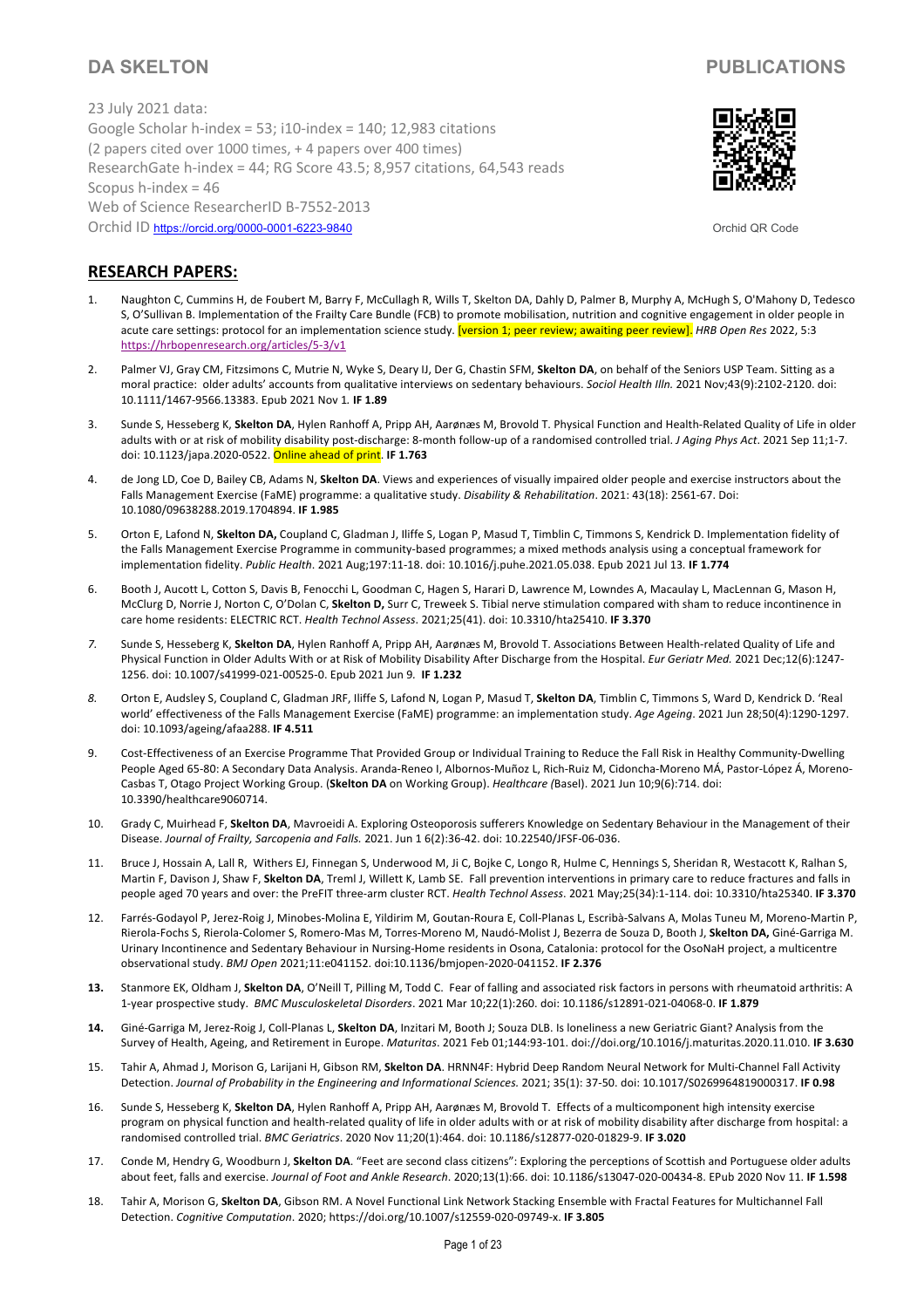- 19. Stanghelle B, Bentzen H, Giangregorio L, Pripp AH, **Skelton DA**, Bergland A. Physical fitness in older women with osteoporosis and vertebral fracture after a resistance and balance exercise programme: 3-months post intervention follow-up of a randomized controlled trial. *BMC Musculoskeletal Disorders*. 2020 Jul 18;21(1):471. doi: 10.1186/s12891-020-03495-9. **IF 2.002**
- 20. Månsson L, Lundin-Olsson L, **Skelton DA**, Janols R, Lindgren H, Rosendahl E, Sandlund M. Older adults preferences for, adherence to and experiences of two self-management falls prevention home exercise programmes: A comparison between a digital programme and a paper booklet. *BMC Geriatr*. 2020 Jun 15;20(1):209. doi: 10.1186/s12877-020-01592-x. **IF 2.866**
- 21. Pettersson B, Lundin-Olsson L, **Skelton DA**, Liv P. Zingmark M, Rosendahl E, Sandlund M. Effectiveness of a self-managed digital exercise programme to prevent falls in older community-dwelling people: study protocol for the Safe Step randomized controlled trial. *BMJ Open*. 2020 May 17;10(5):e036194. doi: 10.1136/bmjopen-2019-036194. **IF 2.376**
- 22. Giné-Garriga M, Sandlund M, Dall PM, Jerez-Roig J, **Skelton DA**. A pilot randomised clinical trial of a novel approach to reduce sedentary behaviour in care home residents: feasibility and preliminary effects of the GET READY study. *Int J Environ Res Public Health*. 2020 Apr 21;17(8):2866. doi: 10.3390/ijerph17082866. **IF 2.468**
- 23. Tahir A, Morison G, **Skelton DA,** Gibson RM. Hardware/Software Co-design of Fractal Features based Fall Detection System. *Sensors (Basel).* 2020 Apr 18;20(8):2322. doi: 10.3390/s20082322. **IF 3.275**
- 24. Giné-Garriga M, Sandlund M, Jerez-Roig J, Booth J, **Skelton DA**. Mission (im)possible: Engaging Care Homes, staff and residents in research studies. *Journal of Frailty, Sarcopenia and Falls* 2020; 5(1): 6-9. doi: 10.22540/JFSF-05-006.
- 25. Horgan NF, Cummins V, Doyle F, O'Sullivan M, Galvin R, Burton E, Sorensen J, **Skelton DA**, Townley B, Rooney D, Jackson G, Swan L, Warters A. Enhancing existing formal home care to improve and maintain functional status in older adults: Protocol for a feasibility study on the implementation of the Care to Move (CTM) programme in an Irish healthcare setting. *Journal of Frailty, Sarcopenia and Falls* 2020; 5(1): 10-16. doi: 10.22540/JFSF-05-010.
- **26.** Jerez-Roig J, Booth J, **Skelton DA**, Giné-Garriga M, Chastin SFM, Hagen S. Is urinary incontinence associated with sedentary behaviour in older women? Analysis of data from the National Health and National Health and Nutrition Examination Survey. *PLoS ONE* 2020; 15(2): e0227195. doi: 10.1371/journal.pone.0227195. **IF 2.766**
- 27. Stanghelle B, Bentzen H, Giangregorio L, Pripp AH, **Skelton DA**, Bergland A. Effects of a resistance and balance exercise programme on physical fitness, health related quality of life and fear of falling in older women with osteoporosis and vertebral fracture: a randomized controlled trial. *Osteoporos Int.* 2020 Jun;31(6):1069-1078. doi: 10.1007/s00198-019-05256-4. Epub 2020 Jan 10.]. **IF 3.819**
- 28. Bjerk M, Brovold T, Davis J, **Skelton DA**, Bergland A. Health-related quality of life in home care recipients after a falls prevention intervention: a 6 month follow-up. *Eur J Public Health*. 2020 Feb 1;30(1):64-69. doi: 10.1093/eurpub/ckz106. **IF 2.391**
- 29. Booth J, Aucott L, Cotton S, Goodman C, Hagen S, Harari D, Lawrence M, Lowndes A, Macaulay L, MacLennan G, Mason H, McClurg D, Norrie J, Norton C, O'Dolan C, **Skelton DA**, Surr C, Treweek S. ELECtric Tibial nerve stimulation to Reduce Incontinence in Care Homes: Protocol for the ELECTRIC randomised trial. *Trials* 2019 Dec 16;20(1):723. doi: 10.1186/s13063-019-3723-7. **IF 1.975**
- 30. de Jong LD, Francis-Coad J, Wortham C, Haines TP, **Skelton DA**, Weselman T, Hill AM. Evaluating audio-visual falls prevention messages with community-dwelling older people using a World Café forum approach. *BMC Geriatrics* 2019 Dec 9;19(1):345. doi: 10.1186/s12877-019-1344-3. **IF 2.866**
- 31. Tahir A, Ahmad J, Shah SA, Morison G, **Skelton DA**, Larijani H, Abbasi QH, Imran MA, Gibson RM. WiFreeze: Multiresolution Scalograms for Freezing of Gate Detection in Parkinson's Leveraging 5G Spectrum with Deep Learning. *Electronics*. 2019; 8: 1433; doi:10.3390/electronics8121433**. IF 1.764**
- 32. Mavroeidi A, McInally L, Tomasella F, Dall PM, **Skelton DA**. An explorative study of current strategies to reduce sedentary behaviour in hospital wards. *AIMS Medical Science*. 2019, 6(4): 285–295. doi: 10.3934/medsci.2019.4.285.
- 33. Čukić I, Gale CR, Chastin SFM, Dall PM, Dontje ML, **Skelton DA**, Deary IJ, on behalf of the Seniors USP Team. Cross-sectional associations between personality traits and objectively-measured physical activity and sedentary behaviour in older age: the Lothian Birth Cohort 1936. *BMC Geriatrics*. 2019 Nov 10;19(1):302. doi: 10.1186/s12877-019-1328-3.9. **IF 2.611**
- 34. Conde C, Hendry G, **Skelton DA.** The Footfall Programme: participant experiences of a lower limb, foot and ankle exercise intervention for falls prevention - an exploratory study. *Journal of Frailty, Sarcopenia and Falls*. 2019; 4 (3): 78-90. doi: 10.22540/JFSF-04-078
- 35. Leask CF, Colledge N, Laventure RME, McCann DA, **Skelton DA**. Co-Creating Recommendations to Redesign and Promote Strength and Balance Service Provision. *Int. J. Environ. Res. Public Health* 2019, 16(17), 3169; doi:10.3390/ijerph16173169. **IF 2.468**
- 36. **Skelton DA**, Rutherford OM, Dinan-Young S, Sandlund M. Effects of a falls exercise intervention on strength, power, functional ability and bone in older frequent fallers: FaME (Falls Management Exercise) RCT secondary analysis. *Journal of Frailty, Sarcopenia and Falls. 2*019; 4 (1): 11-19. doi: 10.22540/JFSF-04-011.
- 37. de Jong LD, Lavender AP, Wortham C, **Skelton DA**, Haines TP, Hill AM. Exploring Purpose-Designed Audiovisual Falls Prevention Messages on Older People's Capability and Motivation to Prevent Falls. *Health Soc Care Community*. 2019 Jul;27(4):e471-e482. doi: 10.1111/hsc.12747. **IF 2.039**
- *38.* Stanmore EK, Mavroeidi A, de Jong LD, **Skelton DA**, Sutton CJ, Benedetto V, Munford LA, Meekes W, Bell V, Todd C. The effectiveness and costeffectiveness of strength and balance Exergames to reduce falls risk for people aged 55 years and older in UK assisted living facilities: A multicentre, cluster randomised controlled trial. *BMC Medicine*. 2019 Feb 28;17(1):49. doi: 10.1186/s12916-019-1278-9. **IF 9.088**
- *39.* Pettersson B, Wiklund M, Janols R, Lindgren H, Lundin-Olsson L, **Skelton DA**, Sandlund M. 'Managing pieces of a personal puzzle' Older peoples' experiences of self-management falls prevention exercise guided by a digital program or a booklet. *BMC Geriatrics*. 2019; 19:43. doi: 10.1186/s12877-019-1063-9. **IF 2.866**
- *40.* Adams N, **Skelton D**, Bailey C, Howel D, Coe D, Lampitt R, Wilkinson J, Fouweather T, de Jong LD, Gawler S, Deary V, Gray J, Waterman H & Parry SW. Visually Impaired OLder people's Exercise programme for falls prevenTion (VIOLET): a feasibility study. *Public Health Res* 2019;7(4). doi: 10.3310/phr07040.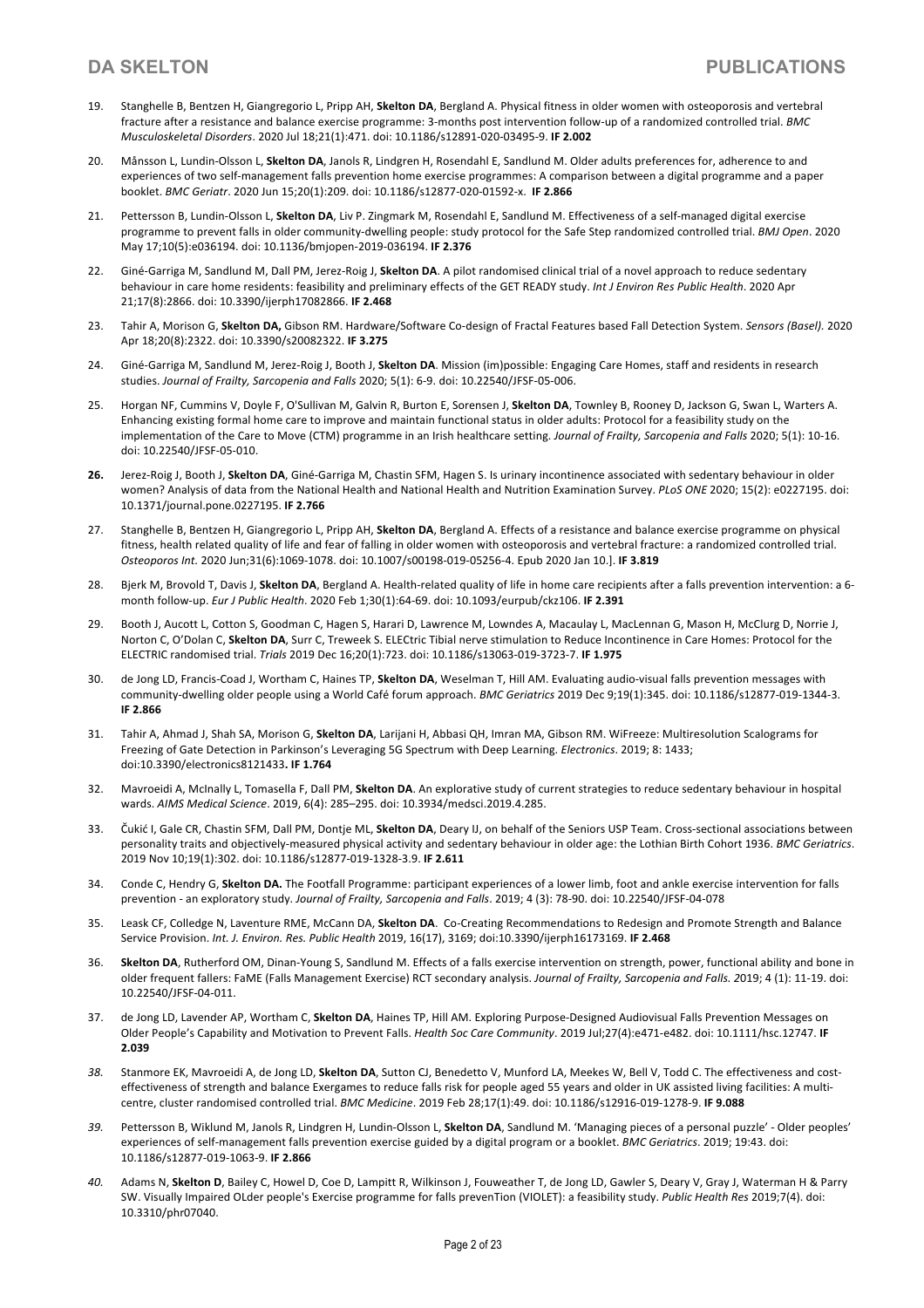- *41.* Giné-Garriga M, Sandlund M, Dall PM, Chastin SFM, Pérez S, **Skelton DA**. A novel approach to reduce sedentary behaviour in care home residents: The GET READY study utilising service-learning and co-creation. *Int. J. Environ. Res. Public Health* 2019, 1 Feb, 16(3), 418. doi: 10.3390/ijerph16030418. **IF 1.998**
- **42.** Okely JA, Čukić I, Shaw RJ, Chastin SFM, Dall PM, Deary IJ, Der G, Dontje ML, **Skelton DA,** Gale CR, on behalf of the Seniors USP team. Positive and negative well-being and objectively measured sedentary behaviour in older adults: Evidence from three cohorts. *BMC Geriatr.* 2019 Jan 30;19(1):28. doi: 10.1186/s12877-019-1026-1. **IF 2.611**
- 43. Palmer VJ, Gray CM Fitzsimons C, Mutrie N, Wyke S, Deary IJ, Der G, Chastin SFM, **Skelton DA**, on behalf of the Seniors USP Team. What do older people do when sitting and why? Implications for decreasing sedentary behaviour. *Gerontologist* 2019 Jul 16;59(4):686-697. doi: 10.1093/geront/gny020. **IF 3.505**
- **44.** Bjerk M, Brovold T, **Skelton DA**, Liu-Ambrose T, Bergland A. Effects of a falls prevention programme on health-related quality of life in older home care recipients: A randomised controlled trial. *Age Ageing*. 2019 Mar 1;48(2):213-219. doi: 10.1093/ageing/afy192. **IF 4.902**
- 45. Griffin J, Lall R, Bruce J, Withers E, Finnegan S, Lamb SE; PreFIT Study Group. (**Skelton DA** on PreFIT Study Group). Comparison of alternative falls data collection methods in the Prevention of Falls Injury Trial (PreFIT). *J Clin Epidemiol*. 2019 Feb;106:32-40. doi: 10.1016/j.jclinepi.2018.09.006. **IF 4.245**
- 46. Adams N, **Skelton DA**, Howel D, Bailey C, Lampitt R, Fouweather T, Gray J, Coe D, Wilkinson J, Gawler S, de Jong LD, Waterman H, Deary V, Clarke M, Parry S. Feasibility of Trial Procedures for a Randomised Controlled Trial of a Community Based Group Exercise Intervention for Falls Prevention in Visually Impaired Older People: The VIOLET Study. *BMC Geriatrics*. 2018;18:307 https://doi.org/10.1186/s12877-018-0998-6. **IF 2.611**
- **47.** Bjerk M, Brovold T, **Skelton DA**, Bergland A. Associations between health-related quality of life, physical function and fear of falling in older fallers receiving home help services. *BMC Geriatrics*. 2018 Oct 22;18(1):253. doi: 10.1186/s12877-018-0945-6. **IF 2.611**
- **48.** de Jong LD, Peters A, Chalmers N, Gawler S, Henderson C, Hooper J, Laventure RME, McLean L, **Skelton DA**. Views of older adults and allied health professionals on the acceptability of the Functional Fitness MOT: a Mixed-Method Feasibility Study. *Clinical Interventions in Aging.* 2018 Sep 19;13:1815-1829. doi: 10.2147/CIA.S173481. **IF 2.581**
- **49.** Finlayson J, De Amicis L, Gallacher S, Munro R, Crockett J, Godwin J, Feeney W, **Skelton DA.** Reasonable adjustments to provide equitable and inclusive assessment, screening and treatment of osteoporosis for people with learning disabilities: A feasibility study. *Journal of Applied Research in Intellectual Disabilities.* 2018:1-13. doi: 10.1111/jar.12526. [Epub ahead of print Sep 2]. **IF 2.112**
- **50.** Giné-Garriga M, Sandlund M, Dall PM, Chastin SFM, Pérez S, **Skelton DA**. A co-created intervention with care home residents and University students following a service-learning methodology to reduce sedentary behaviour: The GET READY project protocol. *Journal of Frailty, Sarcopenia and Falls.* 2018; 3(3): 132-137. doi: 10.22540/JFSF-03-132*.* **No IF**
- **51.** Sandlund M, Pohl P, Ahlgren C, **Skelton DA**, Melander-Wikman A, Bergvall-Kåreborn B, Lundin-Olsson L. Gender perspective on older people's exercise preferences and motivators in the context of falls prevention - a qualitative study. *Bio Med Res Int*. 2018 Jul 18;2018:6865156. doi: 10.1155/2018/6865156. eCollection 2018. **IF 2.476**
- 52. Abdulrazaq S, Oldham J, **Skelton DA**, O'Neill T, Munford L, Gannon B, Pilling M, Todd C, Stanmore EK. A prospective cohort study measuring costbenefit analysis of the Otago Exercise Programme in Community Dwelling Adults with Rheumatoid Arthritis. *BMC Health Services Research*, 2018 Jul 20;18(1):574. doi: 10.1186/s12913-018-3383-4. **IF 1.606**
- 53. Harvey J, Chastin SFM, **Skelton DA**. What happened to my legs when I broke my arm? Case Report Infographic. *AIMS Medical Science*, 2018, 5(3): 252-258. doi: 10.3934/medsci.2018.3.252. **No IF**
- 54. Booth L, **Skelton DA,** Hagen S, Booth J. Age and gender stratified normative values for the International Prostate Symptom Score for adults aged sixty years and over. *Neurourology and Urodynamics.* 2018 Nov;37(8):2732-2739. doi: 10.1002/nau.23735.. **IF 3.56**
- 55. Horne M, Emsley R, Woodham A, Wearden A, **Skelton DA**. Associations of intention to undertake physical activity among community dwelling British South Asian adults aged 60 and over: a cross-sectional study. *Public Healt*h. 2018 June 15; 162:1-8. doi:10.1016/j.puhe.2018.05.005. **IF 1.538**
- 56. Albornos-Muñoz L, Moreno-Casbas MT, Sánchez-Pablo C, Bays-Moneo A, Fernández-Domínguez JC, Rich-Ruiz M, Gea-Sánchez M; Otago Project Working Group. (**Skelton DA** on Working Group). Efficacy of the Otago Exercise Programme to reduce falls in community-dwelling adults aged 65- 80 years old when delivered as group or individual training. *J Adv Nurs*. 2018 Jul;74(7):1700-1711. doi: 10.1111/jan.13583. Epub 2018 Jun 3.
- 57. Gale CR, Čukić I, Chastin SFM, Dall PM, Dontje ML, **Skelton DA**, Deary IJ on behalf of the Seniors USP Team. Attitudes to ageing and objectivelymeasured sedentary and walking behaviour in older people: the Lothian Birth Cohort 1936. *PLoS One*. 2018 May 16;13(5):e0197357. doi: 10.1371/journal.pone.0197357. **IF 3.730**
- 58. Čukić I, Shaw R, Der G, Chastin SFM, Dontje ML, Gill JMR, Starr JM, **Skelton DA**, Radaković R, Cox SR, Dall PM, Gale CR, Deary IJ. Cognitive ability does not predict objectively measured sedentary behavior: Evidence from three older cohorts. *Psychol Aging*. 2018 Mar;33(2):288-296. doi: 10.1037/pag0000221.
- 59. Dontje ML, Dall PM, **Skelton DA**, Gill JMR, Chastin SFM on behalf of the Seniors USP Team. Reliability, minimal detectable change and responsiveness to change: indicators to select the best method to measure sedentary behaviour in different study designs. *PLoS One.* 2018 Apr 12;13(4):e0195424. doi: 10.1371/journal.pone.0195424. **IF 3.730**
- 60. Harvey JA, Chastin SFM, **Skelton DA**. Breaking sedentary behaviour has the potential to increase/maintain function in frail older adults. *Journal of Frailty, Sarcopenia and Falls.* 2018 Mar 2018; 3(1): 26-34*.* doi: 10.22540/JFSF-03-026. **IF N/A**
- 61. Chastin SFM, Dontje ML, **Skelton DA**, Čukić I, Shaw RJ, Gill JMR, Greig CA, Gale CR, Deary IJ, Der G, Dall PM; Seniors USP Team. Systematic comparative validation of self-report measures of sedentary time against an objective measure of postural sitting (activPAL). *International Journal of Behavioral Nutrition and Physical Activity*. 2018 Feb 26;15(1):21. doi: 10.1186/s12966-018-0652-x. **IF 4.11**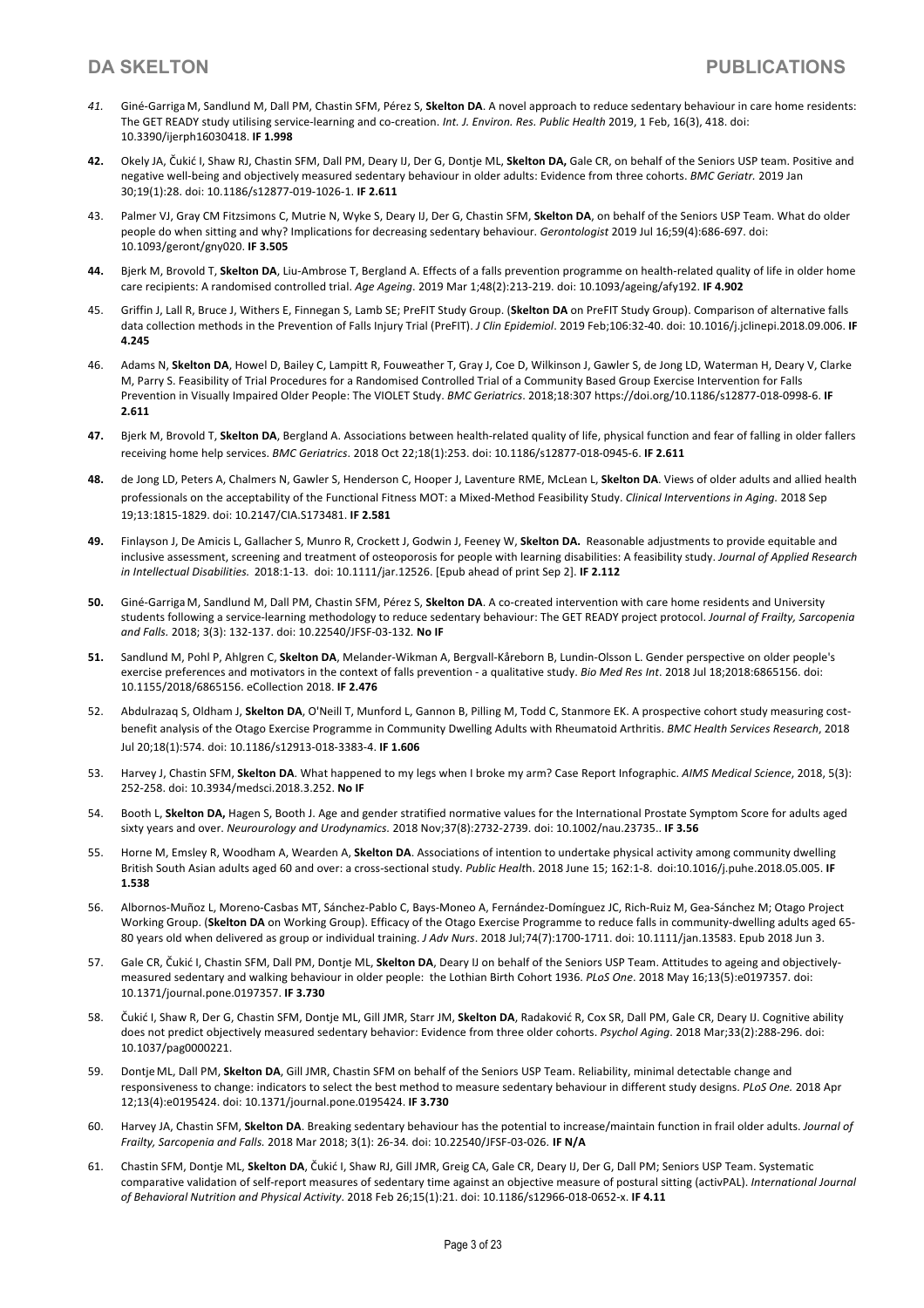- 62. Dontje M, Leask C, Harvey J, **Skelton DA**, Chastin SFM. Why older adults spend time sedentary and break their sedentary behaviour: a mixed methods approach using life-logging equipment. *Journal of Aging and Physical Activity* 2018 Apr 12:1-8. doi: 10.1123/japa.2016-0267. **IF 1.837**
- 63. Gale CR, Marioni RE, Čukić I, Chastin SFM, Dall PM,Dontje ML, **Skelton DA**, Deary IJ, on behalf of the Seniors USP Team. The epigenetic clock and objectively measured sedentary and walking behaviour in older adults: the Lothian Birth Cohort 1936. *Clinical Epigenetics,* 2018 Jan 8; 10:4 doi: 10.1186/s13148-017-0438-z. **IF 4.987**
- 64. Carpenter H, Audsley S, Coupland C, Gladman J, Kendrick D, Lafond N, Logan P, Timblin C, Timmons S, Ward D, **Skelton DA**, Orton E. PHysical activity Implementation Study In Community-dwelling AduLts (PHISICAL): Study Protocol. *Injury Prevention*. 2019 Oct;25(5):453-458. doi: 10.1136/injuryprev-2017-042627. **IF 1.482**
- 65. Lindelöf N, Lundin-Olsson L, **Skelton DA**, Lundman B, Rosendahl E. Experiences of older people with dementia participating in a high-intensity functional exercise program in nursing homes: "Whilst it's tough, it's useful". *PLOS One.* 2017 Nov 17;12(11):e0188225. doi: 10.1371/journal.pone.0188225. **IF 3.370.**
- 66. Lindemann U, **Skelton DA**, Oksa J, Beyer N, Rapp K, Becker C, Klenk J. Social participation and heat-related behavior in older adults during heat waves and on other days. *Zeitschrift für Gerontologie und Geriatrie.* 2018; 51:543–549. 2017 Nov 6 [Epub ahead of print]. doi: 10.1007/s00391- 017-1338-8. **IF 0.885.**
- 67. Bjerk M, **Skelton DA**, Bergland A. A falls prevention programme to improve quality of life, self-efficacy and physical functioning in older people receiving home-help services: study protocol for a randomized controlled trial. *BMC Health Services Research*. 2017; 17:559 doi:10.1186/s12913- 017-2516-5. **IF 1.606**.
- 68. Finnegan S, Bruce J, **Skelton DA,** Withers EJ, Lamb SE on behalf of the PreFIT Study. Development and delivery of an exercise programme for falls prevention: The Prevention of Fall Injury Trial (PreFIT). *Physiotherapy* 2018 Mar;104(1):72-79. doi: 10.1016/j.physio.2017.06.004. Epub 2017 Jun 27. **IF 1.814.**
- **69.** Leask C, Sandlund M, **Skelton DA**, Chastin SFM on behalf of the GrandStand Research Group. Co-creating a tailored public health intervention to reduce older adults' sedentary behaviour. *Health Education Journal* 2017; 76(5): 595-608. doi: 10.1177/0017896917707785. Epub 2017 May 24. **IF 0.845.**
- 70. Shaw RJ, Čukić I, Deary IJ, Gale CR, Chastin SFM, Dall PM, **SkeltonDA**, DerG on behalf of the Seniors USP Team. Relationships between socioeconomic position and objectively measured sedentary behaviour in older adults. *BMJ Open*. 2017;7:e016436. doi:10.1136/bmjopen-2017- 016436. **IF 2.039**.
- *71.* Shaw RJ, Čukić I, Deary IJ, Gale CR, Chastin SFM, Dall PM, Dontje ML, **Skelton DA**, Macdonald L, Der G, on behalf of the Seniors USP Team. The influence of neighbourhoods and the social environment on sedentary behaviour in older adults in three prospective studies. *Int J Environ Res Public Health*. 2017 May 24;14(6). pii: E557. doi: 10.3390/ijerph14060557. **IF 1.998**.
- 72. Bruce J, Ralhan S, Sheridan R, Westacott K, Withers E, Finnegan S, Davison J, Martin FC, Lamb SE; PreFIT Intervention (MFFP) Group; PreFIT Study Group. The design and development of a complex multifactorial falls assessment intervention for falls prevention: The Prevention of Falls Injury Trial (PreFIT). (**Skelton DA** part of PreFIT study team and acknowledged). *BMC Geriatr. 2017* Jun 1;17(1):116. doi: 10.1186/s12877-017-0492-6. **IF 2.371.**
- **73.** Petropoulou E, Finlayson J, Hay M, Spencer W, Park R, Tannock H, Galbraith E, Godwin J, **Skelton DA**. Injuries reported and recorded for adults with intellectual disabilities who live with paid support in Scotland: A comparison with Scottish adults in the general population. *J Appl Res Intellect Disabil* 2017; 30: 408-415. doi: 10.1111/jar.12244. **IF 1.098.**
- *74.* Lindemann U, Stotz A, Beyer N, Oksa J, **Skelton DA**, Becker C, Rapp K, Klenk J. Effect of Indoor Temperature on Physical Performance in Older Adults during Days with Normal Temperature and Heat Waves. *Int J Environ Res Public Health*. 2017, Feb 14;14(2). pii: E186; doi:10.3390/ijerph14020186. **IF 1.998**.
- 75. Fjellman-Wiklund A, Nordin E, **Skelton DA**, Lundin-Olsson L. Reach the Person behind the Dementia Physical Therapists' Reflections and Strategies when Composing Physical Training. *PLoS One*. 2016 Dec 1;11(12):e0166686. doi: 10.1371/journal.pone.0166686. **IF 3.730.**
- 76. Waterman H, Ballinger C, Brundle C, Chastin S, Gage H, Harper R, Henson D, Laventure B, McEvoy L, Pilling M, Olleveant N, **Skelton DA**, Stanford P, Todd C. A feasibility study to prevent falls in older people who are sight impaired: the VIP2UK randomised controlled trial. *Trials*. 2016 Sep 26;17(1):464. doi: 10.1186/s13063-016-1565-0. **IF 2.50.**
- 77. Leask CF, Sandlund M, **Skelton DA**, Tulle E, Chastin SFM. Modifying older adults' daily sedentary behaviour using an asset-based solution. *AIMS Public Health* 2016, 3(3): 542-554. doi: 10.3934/publichealth.2016.3.542.
- **78. Skelton DA**, Bailey C, Howel D, Cattan M, Deary V, Coe D, de Jong L, Gawler S, Gray J, Lampitt R, Wilkinson J, Adams N. Visually Impaired OLder people's Exercise programme for falls prevenTion (VIOLET): a feasibility study protocol. *BMJ Open* 2016 Aug 2;6(8):e011996. doi: 10.1136/bmjopen-2016-011996. **IF 2.562.**
- 79. Gawler S, **Skelton DA**, Dinan-Young S, Masud T, Morris RW, Griffin M, Kendrick D, Iliffe S for the ProAct65+ team. Reducing Falls among older people in general practice: the ProAct65+ exercise intervention trial. *Arch Gerontol Geriatr* 2016; 67: 46-54. doi: 10.1016/j.archger.2016.06.019. Epub 2016 Jul 2. **IF 1.525.**
- 80. Hawley-Hague H, Horne M, **Skelton DA**, Todd C. Review of how we should define (and measure) adherence in studies examining older adults' participation in exercise classes. *BMJ Open* 2016;6: e011560. doi:10.1136/ bmjopen-2016-011560. **IF 2.271.**
- 81. de Jong LD, Peters A, Hooper J, Chalmers N, Henderson C, Laventure RME, **Skelton DA.** The Functional Fitness MOT Test Battery for Older Adults: Protocol for a Mixed-Method Feasibility Study. *JMIR Res Protoc* 2016; 5 (2): e108. http://www.researchprotocols.org/2016/2/e108/
- 82. Harvey JA, Chastin SFM, Skelton DA. Acceptability of novel lifelogging technology to determine context of sedentary behaviour in older adults. *AIMS Public Health* 2016; 3(1): 158-171. doi: 10.3934/publichealth.2016.1.158.
- **83.** Davis JC, Liang Hsu C, Robertson C, Cheung W, Brasher P, Li LC, Khan K, Sykes J, **Skelton DA**, Liu-Ambrose T. Can the Otago Falls Prevention Program be Delivered by Video? A Feasibility Study. *BMJ Open Sport Exerc Med* 2016;2:1 e000059 doi:10.1136/bmjsem-2015-000059. **IF N/A**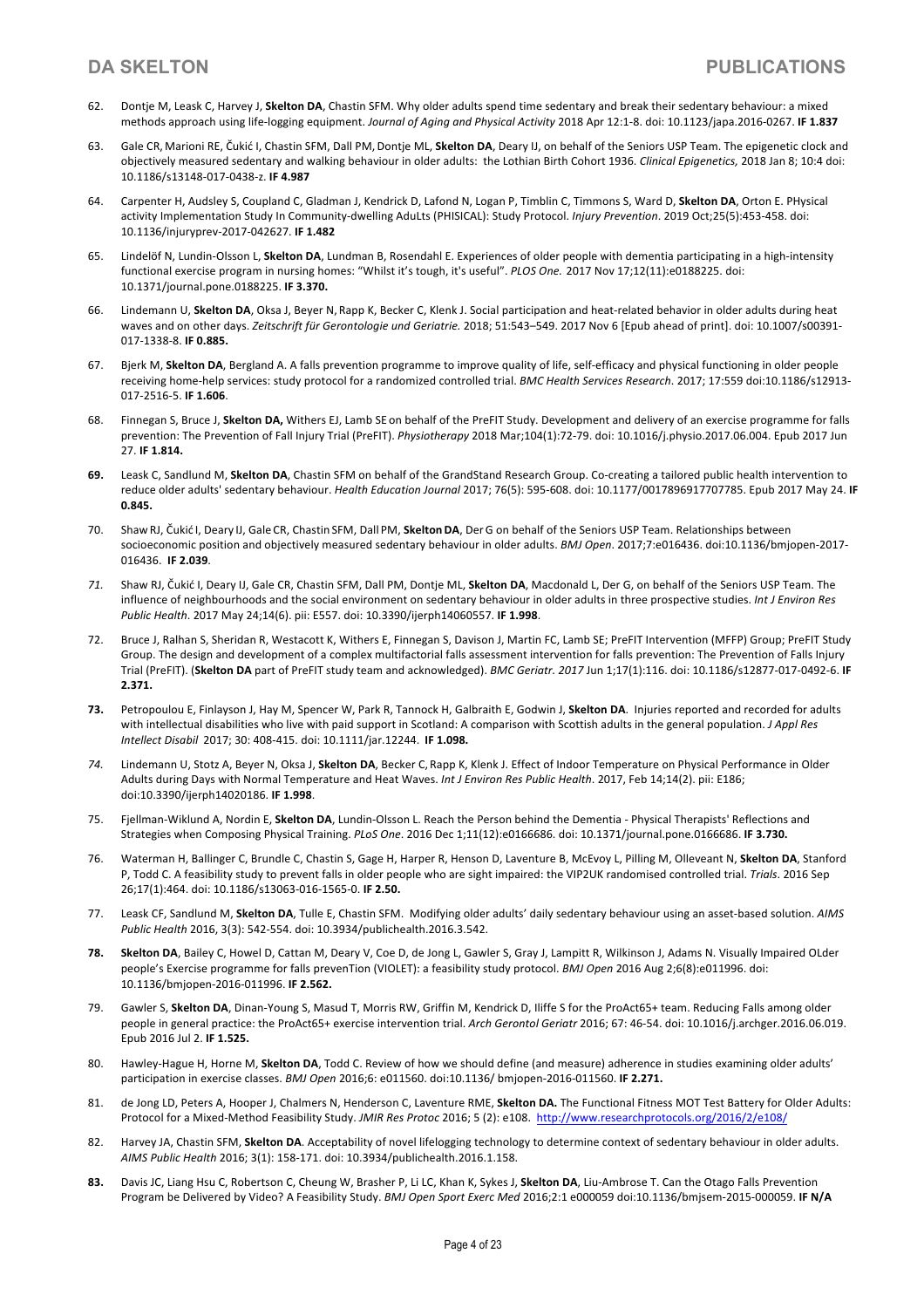- **84.** Bruce J, Lall R, Withers EJ, Finnegan S, Underwood M, Longo R, Sheridan R, **Skelton DA**, Martin F, Lamb SE on behalf of PreFIT Study Group. A Cluster Randomised Controlled Trial of Advice, Exercise or Multifactorial Assessment to Prevent Falls and Fractures in Community Dwelling Older Adults: Protocol for The Prevention of Falls Injury Trial (PreFIT). *BMJ Open*. 2016 Jan 18;6(1):e009362. doi: 10.1136/bmjopen-2015-009362. **IF 2.271**
- **85.** Hawley-Hague H, Horne M, **Skelton DA**, Todd C. Older adults' uptake and adherence to exercise classes: Instructors' perspectives. *J Aging Phys Act.* 2016 Jan;24(1):119-28. doi: 10.1123/japa.2014-0108. Epub 2015 Jul 23. **IF 1.41.**
- 86. Kojima G, Iliffe S, Morris RW, Taniguchi Y, Kendrick D, **Skelton DA**, Masud T, Bowling A. Frailty predicts trajectories of quality of life over time among British community-dwelling older people. *Qual Life Res*. 2016 Jul;25(7):1743-50. doi: 10.1007/s11136-015-1213-2. Epub 2016 Jan 9. **IF 2.486**.
- 87. Kojima G, Kendrick D, **Skelton DA**, Morris R, Gawler S, Iliffe S. Frailty Predicts Short-Term Incidence of Future Falls among British Community-Dwelling Older People: A Prospective Cohort Study Nested Within a Randomised Controlled Trial. *BMC Geriatrics*. 2015 Dec 2;15:155. doi: 10.1186/s12877-015-0152-7. **IF 1.68.**
- **88.** Iliffe S, Kendrick D, Morris R, Griffin M, Haworth D, Carpenter H, Masud T, **Skelton DA**, Dinan-Young S, Bowling A, Gage H. Promoting physical activity in older people in general practice: ProAct65+ cluster randomised controlled trial. *Br J Gen Pract*. 2015 Nov;65(640):e731-8. doi: 10.3399/bjgp15X687361. **IF 2.356.**
- 89. Chastin SFM, Palarea-Albaladejo J, Dontje ML, **Skelton DA**. Combined effects of time spent in physical activity, sedentary behaviors and sleep on obesity and cardio-metabolic health markers: a novel compositional data analysis approach. *PLOS One*. 2015; 10(10): e0139984. doi:10.1371/journal.pone.0139984. **IF 3.534. 9th most cited article in combined physical activity and sleep research (Memon et al. Research Combining Physical Activity and Sleep: A Bibliometric Analysis. Percept Motor Skills 2019 Nov 25:31512519889780. doi: 10.1177/0031512519889780. [Epub ahead of print]. In addition – in the top 10% most cited** *PLOS One* **authors of 2015.**
- **90.** Leask C, Harvey JA, **Skelton DA**, Chastin SFM. Exploring the context of sedentary behaviour in older adults (what, where, why, when and with whom). *Eur Rev Aging Phys Act.* 2015;12:4 doi:10.1186/s11556-015-0146-7. **IF 0.68.**
- **91.** Heseltine R, Morris R, Kendrick D, **Skelton DA**, Griffin M, Haworth D, Masud T, Iliffe S for the ProAct65+ research team. "Keeping Moving": Factors associated with sedentary behaviour among older people recruited to an exercise promotion trial in general practice. *BMC Fam Pract*. 2015 May 28;16:67. doi: 10.1186/s12875-015-0284-z. **IF 1.74.**
- **92.** Duckham RL, Masud T, Taylor R, Kendrick D, Carpenter H, Iliffe S, Morris R, Gage H, **Skelton DA**, Dinan-Young S, Brooke-Wavell K. Randomised controlled trial of the effectiveness of community group and home-based falls prevention exercise programmes on bone health in older people: the ProAct65+ bone study. *Age Ageing*. 2015 Jul;44(4):573-9. doi: 10.1093/ageing/afv055. Epub 2015 Apr 23. **IF 4.282.**
- 93. Brundle C, Waterman HA, Ballinger C, Olleveant N, **Skelton DA,** Stanford P, Todd C. The causes of falls: views of older people with visual impairment. *Health Expect.* 2015 Dec;18(6):2021-31. doi: 10.1111/hex.12355. Epub 2015 Mar 4. **IF 2.852.**
- 94. Crockett J, Finlayson J, **Skelton DA,** Miller G. Promoting exercise as part of a Physiotherapy-led Falls pathway service for adults with Intellectual Disabilities: A Service Evaluation. *J Appl Res Intellect Disabil.* 2015 May;28(3):257-64. doi: 10.1111/jar.12119*.* **IF 1.098.**
- 95. Iliffe S, Kendrick D, Morris R, Masud T, Gage H, **Skelton DA**, Dinan S, Bowling A, Griffin M, Haworth D, Swanwick G, Carpenter H, Kumar A, Stevens Z, Gawler S, Barlow C, Cook J, Belcher C. Multi-centre cluster randomised trial comparing a community group exercise programme with home based exercise with usual care for people aged 65 and over in primary care. *Health Technol Assess.* 2014 Aug;18(49):vii-xxvii, 1-105. doi: 10.3310/hta18490. **IF 5.116.**
- 96. Finlayson J, Morrison J, **Skelton DA**, Ballinger C, Mantry D, Jackson A, Cooper S. The circumstances and impact of injuries on adults with learning disabilities. *Brit J Occup Ther*. 2014; 77(8): 400-409. **IF 1.096.**
- 97. Stotz A, Rapp K, Oksa J, **Skelton DA**, Beyer N, Klenk J, Becker C, Lindemann U. Effect of a brief heat exposure on blood pressure and physical performance of older women living in the community-a pilot-study. *Int J Environ Res Public Health*. 2014; Dec 5;11(12):12623-31. doi: 10.3390/ijerph111212623. **IF 1.998.**
- 98. Lindemann U, Oksa J, **Skelton DA**, Beyer N, Klenk J, Zscheile J, Becker C. Effect of indoor cold environment on physical and cognitive performance of older women living in the community. *Age Ageing*. 2014 Jul;43(4):571-5. doi: 10.1093/ageing/afu057. **IF 4.282.**
- 99. Chastin SF, Mandrichenko O, Helbostad JL, **Skelton DA**. Associations between objectively-measured sedentary behaviour and physical activity with bone mineral density in adults and older adults, the NHANES study. *Bone*. 2014 Apr 13;64C:254-262. doi: 10.1016/j.bone.2014.04.009. **IF 3.823**
- 100. Chastin SFM, Mandrichenko O, **Skelton DA**. The frequency of osteogenic activities and the pattern of intermittence between periods of physical activity and sedentary behaviour affects bone mineral content: the cross-sectional NHANES study. *BMC Public Health.* 2014 Jan 6;14(1):4. doi: 10.1186/1471-2458-14-4. **IF 2.08**
- **101.** Chastin SFM, Schwarz U, **Skelton DA**. Development of a Consensus Taxonomy of sedentary Behaviours (SIT): Report of Delphi Round 1. *PLoS ONE* 2013; 8(12): e82313. doi:10.1371/journal.pone.0082313. **IF 3.730**
- 102. Brovold T, **Skelton DA**, Sylliaas H, Mowe M, Bergland A. Association between Health-Related Quality of Life, Physical Fitness and Physical Activity in Older People Recently Discharged from Hospital. *J Aging Phys Act*. 2014 Jul;22(3):405-13. doi: 10.1123/JAPA.2012-0315. **IF 2.085.**
- 103. Brovold T, **Skelton DA**, Bergland A. Older adults recently discharged from hospital: The effect of Aerobic Interval Exercise on Health-Related Quality of Life, Physical Fitness and Physical Activity. *J Am Geriat Soc*. 2013: 61(9):1580-5. doi: 10.1111/jgs.12400. **IF 3.737.**
- 104. Muhaidat J, Pilling M, Kerr A, Evans J, **Skelton DA**. Validity of simple gait-related dual task tests in predicting falls in community-dwelling older adults. *Arch Phys Med Rehabil*. 2013; 95(1):58-64. doi: 10.1016/j.apmr.2013.07.027. Epub 2013 Sep 23. **IF 2.358.**
- **105.** Hawley-Hague H, Horne M, Campbell MC, Demack S, **Skelton DA**, Todd CJ. Multiple levels of influence on older adults' attendance and adherence to community exercise classes. *Gerontologist.* 2014 Aug;54(4):599-610. doi: 10.1093/geront/gnt075. Epub 2013 Jul 30*.* **IF 2.283.**
- 106. Stevens Z, Carpenter H, Gawler S, Belcher C, Haworth D, Kendrick D, Morris R, Masud T, **Skelton DA**, Iliffe S. Lessons learnt during a complex, multi-centre cluster randomised controlled trial: the ProAct65+ study. *Trials*, 2013. Jul 1;14(1):192. doi:10.1186/1745-6215-14-192. **IF 2.50.**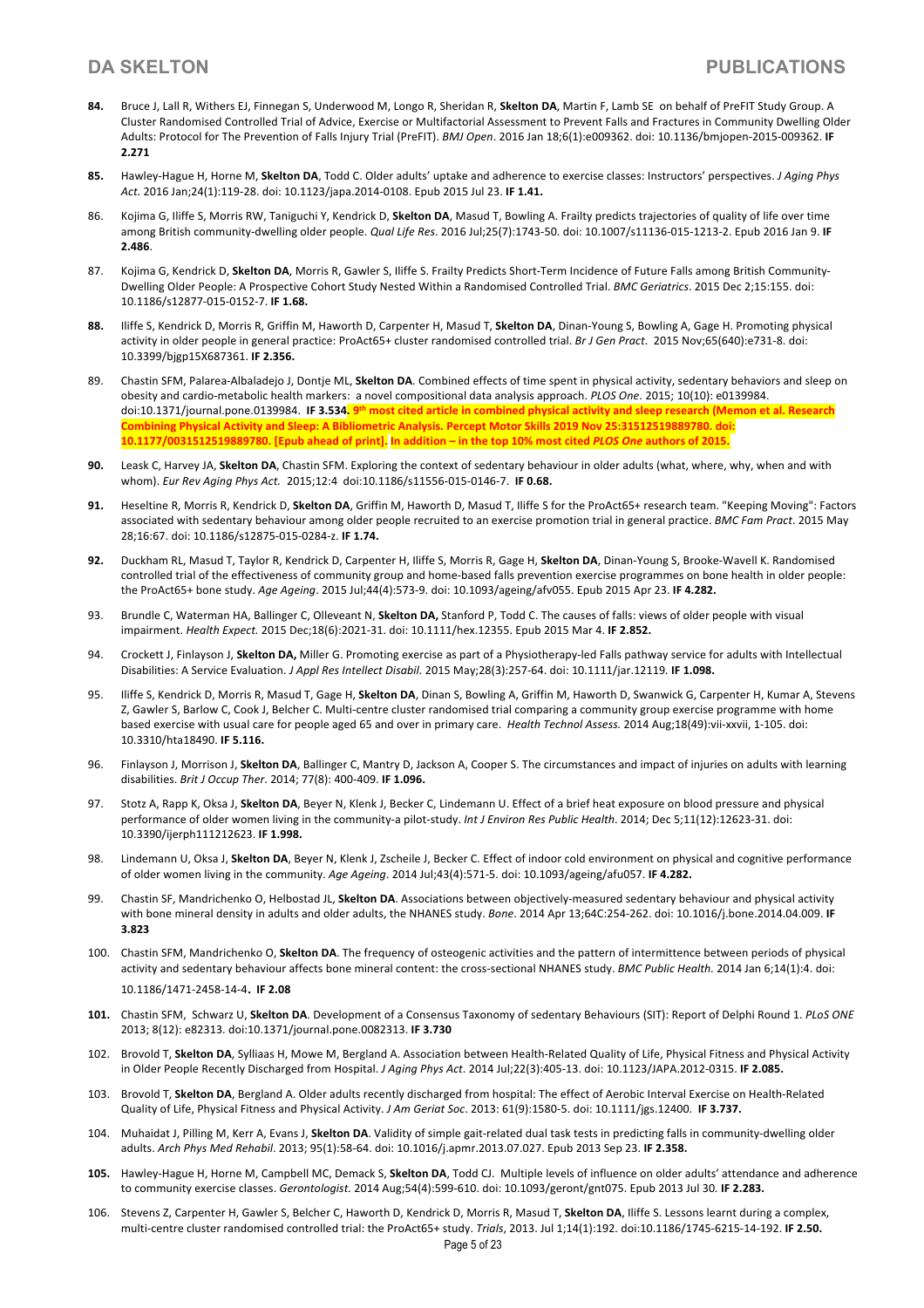- **107.** Horne M, **Skelton DA**, Speed S, Todd C. Perceived barriers to initiating and maintaining physical activity among South Asian and White British adults in their 60s living in the United Kingdom: a qualitative study. *Ethn Health.* 2013;18(6):626-45. doi: 10.1080/13557858.2013.814762*.* Epub 2013 Jul 8*.* **IF 1.203.**
- 108. Horne M, **Skelton DA**, Speed S, Todd C. Falls prevention and the value of exercise: salient beliefs among South Asian and White British older adults. *Clin Nurs Res.* 2014 Feb;23(1):94-110. doi: 10.1177/1054773813488938. Epub 2013 Jun 6*.* **IF 0.88.**
- 109. Stanmore E, Oldham J, **Skelton DA**, O'Neill T, Pilling M, Campbell AJ, Todd C. Risk factors for falls in adults with rheumatoid arthritis: A prospective study. *Arthritis Care Res* 2013; 65(8):1251-58. doi: 10.1002/acr.21987. **IF 4.749.**
- 110. Uzor S, Baillie L, **Skelton DA**, Rowe PJ. Falls prevention advice and visual feedback to those at risk of falling: study protocol for a pilot randomized controlled trial. *Trials* 2013, 14:79 doi:10.1186/1745-6215-14-79. **IF 2.50.**
- 111. Muhaidat J, Kerr A, Evans JJ, **Skelton DA.** Exploring Gait-related Dual Task Tests in Community-dwelling Fallers and non-faller: A pilot study. *Physiotherapy Theory & Practice*, 2012; 29(5): 351-370. doi: 10.3109/09593985.2012.752056. **IF 1.169.**
- 112. Muhaidat J, Kerr A, Evans JJ, **Skelton DA.** The test-retest reliability of gait-related dual task performance in community-dwelling fallers and nonfallers. *Gait Posture* 2013;38: 43-50. doi:pii: S0966-6362(12)00384-0. 10.1016/j.gaitpost.2012.10.011. **IF 2.58**
- 113. Stanmore E, Oldham J, **Skelton DA**, O'Neill T, Pilling M, Campbell AJ, Todd C. Fall incidence and outcomes of falls in a prospective study of adults with rheumatoid arthritis. *Arthritis Care Res.* 2013; 65: 737–744. doi: 10.1002/acr.21892. **IF 4.749**.
- 114. Brovold T, **Skelton DA,** Bergland A. The Efficacy of Counselling and Progressive Resistance Home- Exercises on Health-Related Quality of Life and Function after Discharge from a Geriatric Day-Hospital. *Arch Gerontol Geriat*. 2012. 55(2):453-9. doi: 10.1016/j.archger.2012.01.015. Epub 2012 Apr 13. **IF 1.452**
- **115.** Mutrie N, Doolin O, Fitzsimons C, Grant M, Granat M, Grealy M, McDonald H, McMillan F, McConnachie A, Rowe D, Shaw R**, Skelton D**. Increasing older adults' walking through primary care: Results of a pilot randomised controlled trial. *Fam Pract.* 2012 Dec;29(6):633-42. doi: 10.1093/fampra/cms038. Epub 2012 Jul 28*.* **IF 1.709.**
- 116. Horne M, **Skelton DA,** Speed S, Todd C. Attitudes and beliefs to the uptake and maintenance of physical activity among community-dwelling South Asians aged 60-70 years: A qualitative study. *Public Health.* 2012 May;126(5):417-23. doi: 10.1016/j.puhe.2012.02.002. Epub 2012 Mar 23*.* **IF 1.267.**
- 117. Whitehead S**,** Nyman S, **Skelton DA,** Broaders F, Todd C. The quality of websites offering falls related advice to older members of the public and their families: a systematic style review. *Health Informatics J.* 2012 Mar;18(1):50-65. doi: 10.1177/1460458211432588*.* **IF 1.0.**
- 118. Perry L, Kendrick D, Morris R, Dinan S, Masud T, **Skelton DA,** Iliffe S. Completion and Return of Fall Diaries Varies With Participants' Level of Education, First Language, and Baseline Fall Risk. *J Gerontol A Biol Sci Med Sci.* 2012: 67A(2): 210-214. **IF 4.598.**
- **119.** Hawley H, **Skelton DA**, Campbell MC, Todd CJ. Are the attitudes of exercise instructors who work with older adults influenced by training and personal characteristics? *J Aging Phys Act. 2012; 20: 47-63*. **IF 2.085.**
- **120.** Billis E, Strimpakos N, Kapreli E, Sakellari V, **Skelton DA**, Dontas I, Ioannou F, Filon G, Gioftsos G. Cross-cultural validation of the Greek version of the Functional Falls Efficacy Scale International (FES-I) in Greek community-dwelling older adults. *Disabil Rehabil.* 2011; 33(19-20): 1776-84. doi: 10.3109/09638288.2010.546937. Epub 2011 Jan 11*.* **IF 1.555.**
- 121. Muhaidat J, Kerr A, Rafferty D, **Skelton DA**, Evans JJ. Measuring Foot Placement and Clearance during Stair Descent: Technical Report. *Gait Posture.* 2011 Mar;33(3):504-6. doi: 10.1016/j.gaitpost.2010.12.004. Epub 2011 Jan 12. **IF 2.743.**
- 122. MacMillan F, Fitzsimons C, Black K, Granat MH, Grant MP, Grealy M, MacDonald H, McConnachie A, Rowe DA, Shaw R, **Skelton DA**, Mutrie N. West End Walkers 65+: A randomised controlled trial of a primary care-based walking intervention for older adults: Study rationale and design. *BMC Public Health.* 2011 Feb 19;11:120. doi: 10.1186/1471-2458-11-120*.* **IF 2.22.**
- 123. Muhaidat J, **Skelton DA**, Kerr A, Evans JJ, Ballinger C. Older adults' experiences and perceptions of dual tasking. *Br J Occup Ther.* 2010*;* 73(9): 405- 412. **IF 1.096.**
- 124. Iliffe S, Kendrick D, Morris R, **Skelton D**, Gage H, Dinan S, Stevens Z, Pearl M, Masud T. Multi-centre cluster randomised trial comparing a community group exercise programme with home based exercise with usual care for people aged 65 and over in primary care: protocol of the ProAct 65+ trial. *Trials*; 2010; 11: 6-10 [*Highly accessed*]. **IF 1.738.**
- 125. Nicolai S, Benzinger P, **Skelton DA**, Aminian K, Becker C, Lindemann U. Day-to-Day Variability of Physical Activity of Older Adults Living in the Community. *J Aging Phys Act.* 2010; 18: 75-86. **IF 2.085.**
- 126. Horne M, **Skelton D**, Speed S, Todd C. The influence of primary health care professionals in encouraging exercise and physical activity uptake among White and South Asian older adults: experiences of young older adults. *Pat Educ Counsel. 2010;* 78;97-103. **IF 2.305.**
- 127. Horne M, Speed S, **Skelton DA**, Todd C. What do community dwelling Caucasian and South Asian 60-70 year olds think about exercise for fall prevention? *Age Ageing. 2009;* 38: 68-73. **IF 4.282.**
- 128. **Skelton DA**, Dinan SM, Campbell MG, Rutherford OM. Tailored Group Exercise (Falls Management Exercise FaME) reduces falls in communitydwelling older frequent fallers (an RCT). *Age Ageing.* 2005*;* 34: 636-639. **IF 4.282.** doi: 10.1093/ageing/afi174.
- *129.* Nandy S, Parsons S, Cryer C, Underwood M, Rashbrook E, Carter Y, Elridge S, Close J, **Skelton D**, Taylor S, Feder G, on behalf of the falls prevention pilot steering group. Development and preliminary examination of the predictive validity of the Falls Risk Assessment Tool (FRAT) for use in primary care. *J Publ Health.* 2004*;* 26(2):138-43. **IF 2.06.**
- 130. James L, Onambele G, Woledge R, **Skelton D**, Woods D, Eleftheriou K, Hawe E, Humphreys SE, Haddad F, Montgomery H. IL-6–174G/C genotype is associated with the bone mineral density response to oestrogen replacement therapy in post-menopausal women. *Eur J Appl Physiol*. 2004*;* 92: 227–230. **IF 1.931.**
- 131. **Skelton DA**, Kennedy J, Rutherford OM. Explosive power and asymmetry in leg muscle function in frequent fallers and non-fallers aged over 65. *Age Ageing.* 2002*;* 31: 119-125. **IF 4.282. 7th most cited paper in Age and Ageing 2002-2011. https://academic.oup.com/ageing/article/41/suppl\_3/iii19/30537**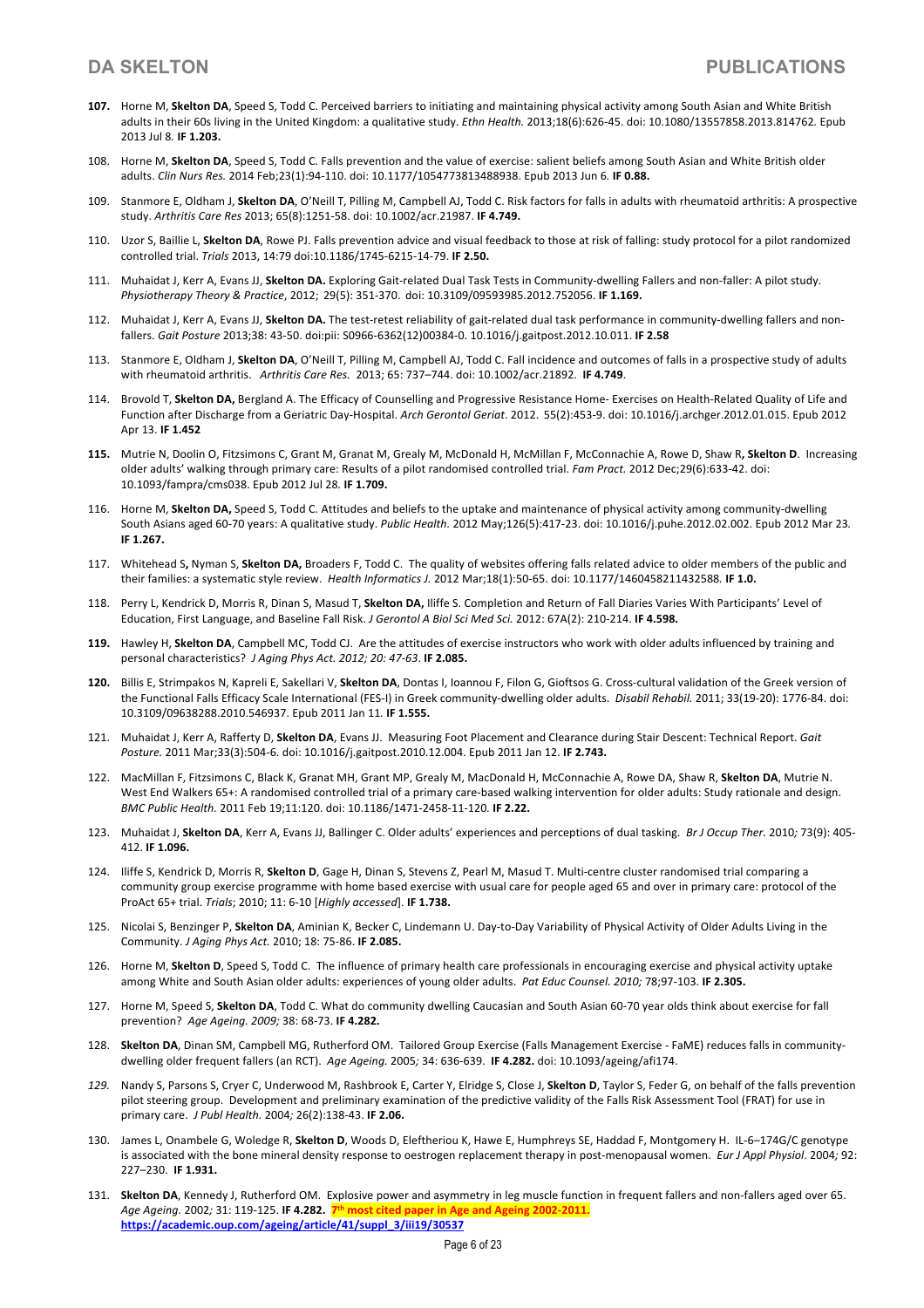- 132. Onambele NGI, **Skelton DA**, Bruce SA, Woledge RC. Follow-up study of the benefits of hormone replacement therapy on isometric muscle strength of adductor pollicis in postmenopausal women. *Clin Sci.* 2001; 100 (4):421-422. **IF 4.61.**
- 133. Woods D, Onambele G, Woledge R, **Skelton D,** Bruce SA, Humphreys S, Montgomery H. ACE Genotype-Dependent Benefit from HRT in Isometric Muscle Strength and Bone Mineral Density. *J Clin Endocrin Metabol.* 2001; 86(5):2200-2204. **IF 6.325.**
- 134. **Skelton DA**, Phillips SK, Bruce SA, Naylor CH, Woledge RC. Hormone Replacement Therapy increases isometric muscle strength of adductor pollicis in post-menopausal women*. Clin Sci.* 1999; 96:357-364. **IF 4.61.**
- 135. **Skelton DA**, Young A, Greig CA. Muscle function of women aged 65-89 years meeting two sets of health criteria. *Aging Clin Exper Res. (Aging Milano)* 1997; 9:106-111. **IF 1.397.**
- 136. Smith R, Scott OM, **Skelton DA,** Young A. Hip muscle strength and function in very elderly women. *Clin Rehab. 1996;* 10(4):319-327. **IF 2.12.**
- 137. **Skelton DA,** McLaughlin A. Training functional ability in old age. *Physiotherapy.* 1996; 82(3): 159-167. **IF 1.56.**
- 138. **Skelton DA**, Young A, Greig CA, Malbut KE. Effects of resistance training on strength, power and selected functional abilities of women aged 75 and over. *J Am Geriat Soc. 1995;* 43:1081-1087. **IF 3.805.**
- 139. **Skelton DA**, Greig CA, Davies JM, Young A. Strength, power and related functional ability of healthy people aged 65-89 years. *Age Ageing*, 1994; 23:371-377. **IF 4.282. Most cited paper in Age and Ageing 1992-2001. https://academic.oup.com/ageing/article/41/suppl\_3/iii16/30462. 4th most cited paper of all time for Age Ageing (in Nov 2012) https://academic.oup.com/ageing/article/41/suppl\_3/iii25/30885**
- 140. Greig CA, Young A, **Skelton DA**, Pippet E, Butler FM, Mahmud SM. Exercise studies with elderly volunteers. *Age Ageing*. 1994; 23(3):185-9. **IF 4.282.**
- **141.** Greig C, Butler F, **Skelton D**, Mahmud S, Young A. Treadmill walking in old age may not reproduce the real life situation. *J Am Geriat Soc.* 1993;41: 15-18. **IF 3.805.**

## **REVIEW PAPERS:**

- 1. Montero-Odasso MM, Kamkar N, Pieruccini-Faria F, Osman A, Sarquis-Adamson Y, Close J, Hogan DB, Hunter SW, Kenny RA, Lipsitz LA, Lord SR, Madden KM, Petrovic M, Ryg J, Speechley M, Sultana M, Tan MP, van der Velde N, Verghese J, Masud T; Task Force on Global Guidelines for Falls in Older Adults. (**Skelton DA** member of Taskforce). Evaluation of Clinical Practice Guidelines on Fall Prevention and Management for Older Adults: A Systematic Review. *JAMA Netw Open*. 2021 Dec 1;4(12):e2138911. doi: 10.1001/jamanetworkopen.2021.38911. **IF 8.483**
- 2. Seppala LJ, Kamkar N, Ryg J, Masud T, Daams J, Montero-Odasso MM, Hartikainen S, Petrovic M, van der Velde N; Task Force on Global Guidelines for Falls in Older Adults. (**Skelton DA** member of Taskforce). Protocol for a systematic review and meta-analysis assessing the effectiveness of deprescribing in falls prevention in older people. BMJ Open. 2021 Nov 3;11(11):e047190. doi: 10.1136/bmjopen-2020-047190. **IF 2.692**
- 3. Chastin S, Gardiner PA, Harvey JA, Leask CF, Jerez-Roig J, Rosenberg D, Ashe MC, Helbostad JL, **Skelton DA**. Interventions for reducing sedentary behaviour in community-dwelling older adults. *Cochrane Database of Systematic Reviews* 2021, Issue 6. Art. No.6: CD012784. doi: 10.1002/14651858.CD012784.pub2. **IF 7.890**
- *1.* Montero-Odasso M, van der Velde N, Alexander NB, Becker C, Blain H, Camicioli R, Close J, Duan L, Duque G, Ganz DA, Gómez F, Hausdorff JM, Hogan DB, Jauregui JR, Kenny RA, Lipsitz LA, Logan P, Lord SR, Mallett L, Milisen K, Nieuwboer A, Petrovic M, Ryg J, Sejdic E, Sherrington C, **Skelton DA**, Speechley M, Tan MP, van der Cammen T, Verghese J, Kamkar N, Sarquis-Adamson Y, Masud T on behalf of the Global Falls Guidelines Task Force. New Horizons in Falls Prevention and Management for Older Adults: A Global Initiative. *Age Ageing*. 2021 Sep 11;50(5):1499-1507. doi: 10.1093/ageing/afab076. **IF 4.511**
- 2. McMichan L, Dick M, **Skelton DA**, Chastin SFM, Owen N, Dunstan DW, Fraser WD, Tang JCY, Greig CA, Agyapong-Badu S, Mavroeidi A. Sedentary behaviour and bone health in older adults: a systematic review. *Osteoporos Int.* 2021 Aug;32(8):1487-1497. doi: 10.1007/s00198-021-05918-2. **IF 3.591**
- 3. Scott J, Abaraogu UO, Ellis G, Giné-Garriga M, **Skelton DA**. A systematic review of the physical activity levels of Acutely Ill Older Adults in Hospital at Home Settings: An under-researched field. *European Journal of Geriatric Medicine*. 2021 Apr;12(2):227-238. doi: 10.1007/s41999-020-00414-y. Epub 2020 Oct 15. **IF 1.326**
- 4. E J-Y, Li T, McInally L, Thomson K, Shahani U, Gray L, Howe TE, **Skelton DA**. Environmental and behavioural interventions for reducing physical activity limitation and preventing falls in older people with visual impairment. *Cochrane Database of Systematic Reviews* 2020, Issue 9. Art. No.: CD009233. DOI: 10.1002/14651858.CD009233.pub3. **IF 7.890**
- 5. De Biase S, Cook L, **Skelton DA,** Witham M, Ten Hove R. The COVID-19 Rehabilitation Pandemic. *Age Ageing*. 2020 Aug 24;49(5):696-700. doi: 10.1093/ageing/afaa118. **IF 4.282**
- 6. Chastin SFM, Harvey JA, Dall PM, McInally L, Mavroeidi A, **Skelton DA**. Beyond "#endpjparalysis", tackling sedentary behaviour in health care. *AIMS Medical Science*, 2019, 6(1): 67-75. doi: 10.3934/medsci.2019.1.67.
- **7.** Booth L, Booth J, **SkeltonDA**, Hagen S. Identifying the most reliable and valid brief generic bladder health screening tool: A Systematic Review. *Disability and Rehabilitation*. 2020; 42(17):2451-2470. doi: 10.1080/09638288.2018.1561953. I**F 1.985**
- 8. Leask CF, Sandlund M, **Skelton DA**, Altenburg TM, Cardon G, Chinapaw MJM, De Bourdeaudhuij I, Verloigne M, Chastin SFM and on behalf of the GrandStand, Safe Step and Teenage Girls on the Move Research Groups. Principles and recommendations for utilising participatory methodologies in the co-creation and evaluation of public health interventions. *Research Involvement and Engagement*. 2019; 5: 2. doi: 10.1186/s40900-018-0136-9. **No IF**
- 9. Wylie G, Torrens C, Campbell P, Frost H, Gordon AL, Menz HB, **Skelton DA**, Sullivan F, Witham MD, Morris J. Podiatry interventions to prevent falls in older people: a systematic review and meta-analysis. *Age Ageing*. 2019 May 1;48(3):327-336. doi: 10.1093/ageing/afy189. **IF 4.282**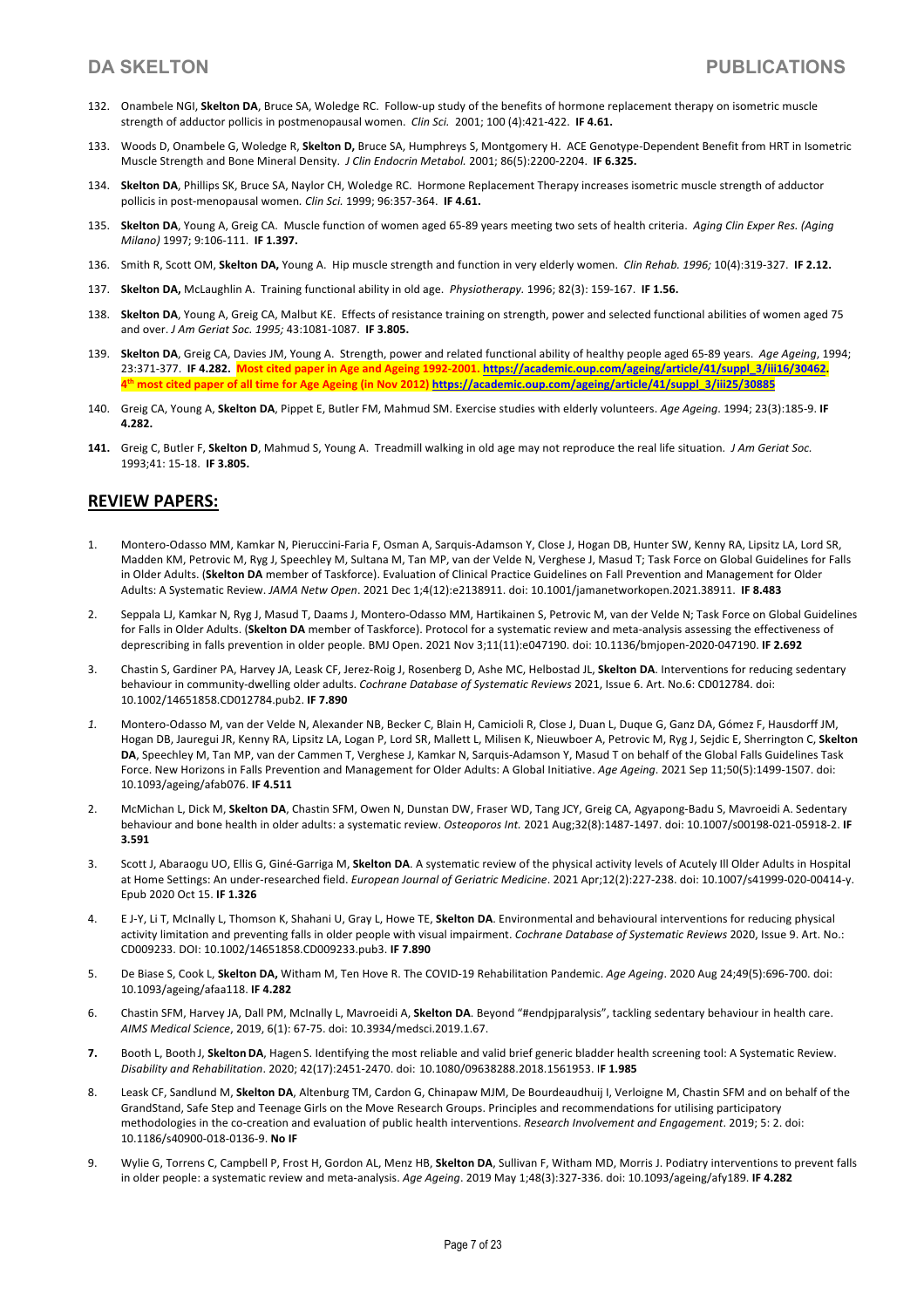- **10.** Kunutsor SK, Leyland S, **Skelton DA**, James L, Cox M, Gibbons N, Whitney J, Clark EM. Adverse events and safety issues associated with physical activity and exercise for adults with osteoporosis and osteopenia: A systematic review of observational studies an an updated review of interventional studies. *Journal of Frailty, Sarcopenia and Falls*. 2018; 3(4):155-178. doi: 10.22540/JFSF-03-155. **No IF**
- **11.** Dall PM, **Skelton DA**, Dontje ML, Coulter EH, Stewart S, Cox SR, Shaw RJ, Čukić I, Fitzsimons CF, Greig CA, Granat MH, Der G, Deary IJ, Chastin SFM on behalf of the Seniors USP Team. Characteristics of a protocol to collect objective physical activity/sedentary behaviour data in a large study: Seniors USP (understanding sedentary patterns). *Journal for the Measurement of Physical Behaviours*. 2018; 1(1): 26-31 doi: 10.1123/jmpb.2017- 0004. **No IF**
- 12. Horne M, Tierney S, Henderson S, Wearden A, **Skelton DA**. A systematic review of interventions to increase physical activity among South Asian adults. *Public Health*, 2018 Jul 6;162:71-81. doi: 10.1016/j.puhe.2018.05.009. **IF 1.538**
- 13. Lloyd M, **Skelton DA**, Mead G, Williams B, van Wijck F. Physical fitness interventions for non-ambulatory stroke survivors: a a mixed-methods systematic review and meta-analysis. *Brain & Behaviour*, 2018 Jul;8(7):e01000. doi: 10.1002/brb3.1000. Epub 2018 Jun 19. **IF 2.157 Top 10% of most downloaded papers in Journal in 2019.**
- 14. **Skelton DA**, Mavroeidi A. How do muscle and bone strengthening and balance activities (MBSBA) vary across the life course, and are there particular ages where MBSBA are most important?. *Journal Frailty Sarcopenia and Falls* 2018 June;3(2): 74-84. doi: 10.22540/JFSF-03-074. **No IF**
- 15. **Skelton DA**, Mavroeidi A. Which strength and balance activities are safe and efficacious for individuals with specific challenges (osteoporosis, vertebral fractures, frailty, dementia)?: A Narrative review. *Journal Frailty Sarcopenia and Falls* 2018 June;3(2): 85-104. doi: 10.22540/JFSF-03-085 **No IF**
- 16. Chastin S, Gardiner PA, Ashe MC, Harvey JA, Leask CF, Balogun S, Helbostad JL, **Skelton DA**. Interventions for reducing sedentary behaviour in community-dwelling older adults (Protocol). *Cochrane Database of Systematic Reviews* 2017, Issue 9. Art. No.: CD012784. DOI: 10.1002/14651858.CD012784.
- 17. Copeland JL, Ashe MC, Biddle SJ, Brown WJ, Buman MP, Chastin S, Gardiner PA, Inoue S, Jefferis BJ, Oka K, Owen N, Sardinha LB, **Skelton DA**, Sugiyama T, Dogra S. Sedentary Time in Older Adults: A Critical Review of Measurement, Associations with Health, and Interventions. *Brit J Sports Med* 2017 Nov;51(21):1539. doi: 10.1136/bjsports-2016-097210. **IF 6.724**.
- 18. Dogra S, Ashe MC, Biddle SJH, Brown WJ, Buman MP, Chastin SFM, Gardiner PA, Inoue S, Jefferis B, Oka K, Owen N, Sardinha LB, **Skelton DA**, Sugiyama T, Copeland JL. Sedentary Time in Older Men and Women: An International Consensus Statement and Research Priorities. *Brit J Sports Med* 2017 Nov;51(21):1526-1532. doi: 10.1136/bjsports-2016-097209. **IF 6.724**.
- 19. Zubala A, MacGillivray S, Frost H, Kroll T, **SkeltonDA**, Gavine A, GrayNM, Toma M, Morris J. Promotion of physical activity interventions for community dwelling older adults: A systematic review of reviews. *PLoS One*, 2017 Jul 10;12(7):e0180902. doi: 10.1371/journal.pone.0180902. eCollection 2017. **IF 3.730**.
- 20. Gibson W, Hunter KF, Camicioli R, Booth J, **Skelton DA**, Dumoulin C, Paul L, Wagg A. The Association between lower urinary tract symptoms and falls: Forming a theoretical model for a research agenda. *Neurourol Urodyn*. 2018 Jan;37(1):501-509. doi: 10.1002/nau.23295. **IF 3.128**.
- 21. Dall PM, Coulter EH, Fitzsimons CF, **Skelton DA**, Chastin SFM, on behalf of the Seniors USP Team. The TAxonomy of Self-reported Sedentary behaviour Tools (TASST) framework for development, comparison and evaluation of self-report tools: content analysis and systematic review. *BMJ Open* 2017;7:e013844. **IF 2.562.**
- 22. Nyman SR, **Skelton DA.** The case for Tai Chi in the repertoire of strategies to prevent falls among older people. Short commentary. *Perspectives in Public Health* 2017;137(2):85-6. doi: 10.1177/1757913916685642. **IF 0.987**.
- 23. Sandlund M, **Skelton DA**, Pohl P, Ahlgren C, Melander-Wikman A, Lundin-Olsson L. Gender perspectives on views and preferences of older people on exercise to prevent falls: a systematic mixed studies review. *BMC Geriatr.* 2017 Feb 17;17(1):58. doi: 10.1186/s12877-017-0451-2. **IF 1.676**.
- 24. Chastin SF, De Craemer M, Lien N, Bernaards C, Buck C, Oppert JM, Nazare JA, Lakerveld J, O'Donoghue G, Holdsworth M, Owen N, Brug J, Cardon G; DEDIPAC consortium, expert working group and consensus panel. (**Skelton DA** on consensus panel). The SOS-framework (Systems of Sedentary behaviours): an international transdisciplinary consensus framework for the study of determinants, research priorities and policy on sedentary behaviour across the life course: a DEDIPAC-study. *Int J Behav Nutr Phys Act*. 2016 Jul 15;13:83. doi: 10.1186/s12966-016-0409-3. **IF 4.396.**
- **25.** Kumar A, Delbaere K, Zijlstra GAR, Carpenter H, Iliffe S, Masud T, **Skelton D**, Morris R, Kendrick D. Exercise for reducing fear of falling in older people living in the community: Systematic Review and Meta-Analysis. *Age Ageing*. 2016:45(3);345-352. **IF 4.282.**
- **26.** Harvey JA, Chastin SFM, **Skelton DA**. How sedentary are older people? A systematic review of the amount of sedentary behavior. *J Aging Phys Act*. 2015 Jul;23(3):471-87. doi: 10.1123/japa.2014-0164. Epub 2014 Nov 11. **IF 1.41. 2nd most highly cited paper in JAPA 2012-2017**
- **27.** Kendrick D, Kumar A, Carpenter H, Zijlstra GAR, **Skelton DA,** Cook JR, Stevens Z, Belcher CM, Haworth D, Gawler SJ, Gage H, Masud T, Bowling A, Pearl M, Morris RW, Iliffe S, Delbaere K. Exercise for reducing fear of falling in older people living in the community. *Cochrane Database Syst Rev.* 2014 Nov 28;11:CD009848. doi: 10.1002/14651858.CD009848.pub2. Review. **IF 6.186.**
- **28.** Harvey JA, Chastin SFM, **Skelton DA**. Prevalence of Sedentary Behavior in Older Adults: A Systematic Review. *Int J Envir Res Public Health* 2013, 10, 6645-6661; doi:10.3390/ijerph10126645. **IF 1.998.**
- **29. Skelton DA**, Howe T, Ballinger C, Neil F, Palmer S, Gray L. Environmental and behavioural interventions for reducing physical activity limitation in community-dwelling visually impaired older people. *Cochrane Database Syst Rev.* 2013, Issue 6. Art. No.: CD009233. DOI: 10.1002/14651858.CD009233.pub2. **IF 6.186.**
- **30.** Stevens Z, Barlow C, Kendrick D, Masud T, **Skelton DA**, Dinan-Young S, Iliffe S. Effectiveness of general practice-based exercise promotion for older adults: a systematic review. *Prim Health Care Res Dev.* 2014 Apr;15(2):190-201. doi: 10.1017/S1463423613000017. Epub 2013 Mar 18.
- **31.** Hall L**, Skelton DA.** Occupational Therapy for Caregivers of People with Dementia: A Review of the United Kingdom Literature*. Br J Occ Ther.* 2012; 75(6): 281-288. **IF 1.096.**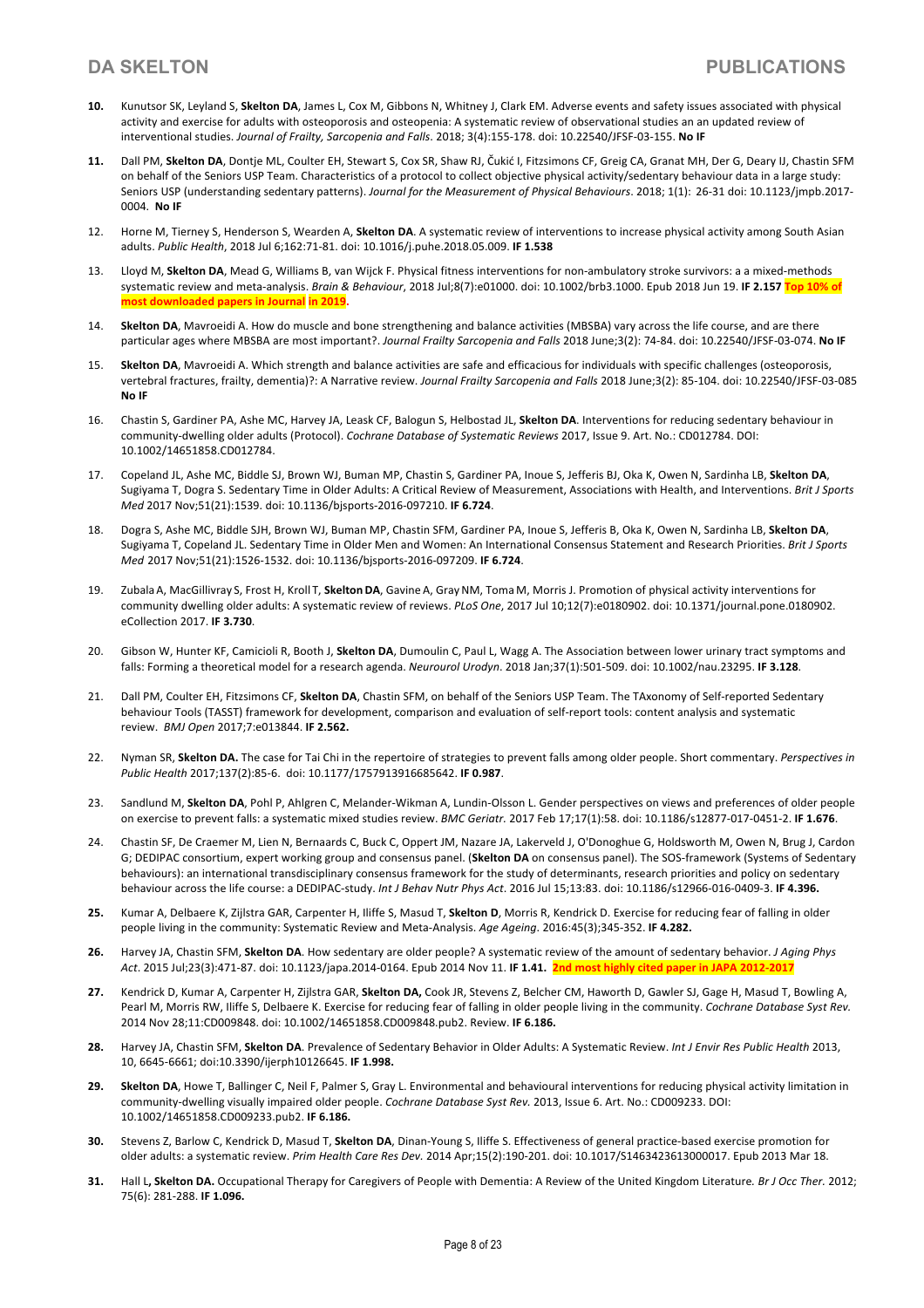- **32.** Howe TE, Rochester L, Neil F, **Skelton DA**, Ballinger C. Exercise for improving balance in older people. Cochrane Database of Systematic Reviews 2011, Issue 11. Art. No.: CD004963. DOI: 10.1002/14651858.CD004963.pub3. **IF 6.186.**
- *33.* Tierney S, Marras M, **Skelton D**, Woods S, Rutter MK, Gibson M, Neyses L, Deaton C. What can we learn from patients with heart failure about exercise adherence? A systematic review of qualitative papers. *Health Psychol.* 2011; 30 (4): 401-410. **IF 3.873.**
- 34. Booth J, **Skelton D**, Howe T, Ballinger C, MacInnes C. The effects of lifestyle and behavioural interventions for urinary incontinence on mobility, physical activity and falls in older people: A comprehensive systematic review. *JBI Library of Systematic Reviews*. 2009; 7(16):1-25.
- **35.** Zijlstra A, Ufkes T, **Skelton DA**, Lundin-Olsson L, Zijlstra W. Do dual tasks have an added value over single tasks for balance assessment in fall prevention programs? *Gerontology*. 2008;54(1):40-9. doi: 10.1159/000117808. Epub 2008 May 7*.* **IF 2.78.**
- **36. Skelton DA**, Todd C. Prevention of Falls Network Europe: A Thematic Network aimed at introducing good practice in effective falls prevention across Europe. Four years on*. J Musculoskelet Neuronal Interact.* 2007*;* 7(3):273-278. **IF 2.0.**
- **37. Skelton DA**, Salvà A on behalf of the ProFaNE Group. Evidence based falls prevention across Europe. *Revista Espanola De Geriatría Y Gerontología.* 2005*;* 40(2): 64-69.
- **38.** Jørstad-Stein EC, Hauer K, Becker C, Bonnefoy M, Nakash RA, **Skelton DA**, Lamb SE. Suitability of physical activity questionnaires for older adults in fall prevention intervention trials: a systematic review. *J Aging Phys Act*. 2005; 13 (4); 461-481. **IF 1.41.**
- **39. Skelton DA**, Todd CJ on behalf of the ProFaNE Group. Thoughts on effective falls prevention intervention on a population basis. *J Public Health*  2005*;* 13(4):196-202. **IF 1.109.**
- **40. Skelton DA**, Becker C, Lamb SE, Close JCT, Zijlstra W, Yardley L, Todd CJ. Prevention of Falls Network Europe: A Thematic Network aimed at introducing good practice in effective falls prevention across Europe. *Eur J Ageing* 2004*; 1(1): 89-94.* **IF 1.27.**
- **41. Skelton DA,** Beyer N. Exercise and Injury Prevention in Older People. *Scand J Med Sports Sci.* 2003; 13: 1-9. **IF 2.87.**
- **42. Skelton DA,** Dinan S. Exercise, falls and injury prevention in older people*. Osteo Rev.* 2001*;* 9(4):1-5.
- **43. Skelton DA**. Effects of physical activity on postural stability. *Age Ageing* 2001*;* 30-S4, 33-39. **IF 4.282.**
- **44. Skelton DA,** Dinan SM. Exercise for falls management: Rationale for an exercise programme to reduce postural instability. *Physiotherapy: Theory and Practice*. 1999; 15 (2): 105-120. **IF 1.169.**
- **45.** Young A, **Skelton DA**. Applied physiology of strength and power in old age. *Int J Sports Med.* 1994; 15(3):149-151. **IF 2.43.**

## *Papers In Press:*

Gumber L, Timmons S, Timblin C, Iliffe S, Masud T, Kendrick D, LaFond N, Gladman JRF, **Skelton DA**, Orton E. "It is designed for everybody to find their own level and to improve themselves"; views of older people and instructors of the Falls Management Exercise (FaME) programme. Accepted for *Age and Ageing*, 13 Dec 2021. **IF 10.668**

Hurst C, Robinson SM, Witham MD, Dodds RM, Granic A, Buckland C,, De Biase S, Rochester L, **Skelton DA**, Sayer AA. Resistance exercise as a treatment for sarcopenia: prescription and delivery. Accepted for *Age and Ageing,* 9 Dec 2021. **IF 10.668**

Escribà-Salvans A, Jerez-Roig J, Molas-Tuneu M, Farrés-Godayol P, Moreno-Martin P, Goutan-Roura E, Güell Masramon H, Amblàs-Novellas J, Leandro Bezerra de Souza D, **Skelton DA,** Torres-Moreno M, Minobes-Molina E. Sarcopenia and associated factors according to the EWGSOP2 criteria in older people living in nursing homes: a cross-sectional study. Accepted by *BMC Geriatrics*, 1 Feb 2022. **IF 3.921**

## *Papers Submitted:*

Molas-Tuneu M, Jerez-Roig J, Minobes-Molist E, Coll-Planas L, Escribà-Salvans A, Farrés-Godayol P, Yildirim M, Rierola-Fochs S, Goutan-Roura E, Bezerra de Souza DL, **Skelton DA**, Naudó-Molist J. Social and Emotional loneliness among older people living in Nursing Homes in Spain: a cross-sectional study. Submitted to *Int J Enviro Res Pub Health, 1 Feb 2022*. **IF 3.3**

Bellazzecca E, Teasdale S, **Skelton DA**, Biosca O. The health impacts of place-based creative programmes on older adults' health: a critical realist review. Submitted to *Health & Place,* 28 Jan 2022. **IF 3.2**

Pettersson B, Bajraktari S, **Skelton DA**, Zingmark M, Rosendahl E, Lundin-Olsson L, Sandlund M. Recruitment strategies and reach of a digital fallprevention intervention for community-dwelling older adults. Submitted to *Digital Health*, 14 Jan 2022. **IF 3.495**

Bosco A, McGarrigle L, **Skelton DA,** Laventure RME, Townley B, Todd C. Make Movement Your Mission: Evaluation of an online digital health initiative to increase physical activity in older people during the COVID-19 pandemic. Submitted to *Digital Health*, 13 Nov 2021, reviewers comments submitted 17 Jan 2022. **IF 3.495**

Brooke-Wavell K, **Skelton DA**, Barker KL, Clark EM, De Biase S, Finnegan S, Paskins Z, Robinson K, Lewis R, Tobias JH, Ward K, Whitney J, Leyland S. Strong, Steady and Straight: UK consensus statement on physical activity and exercise for osteoporosis. Submitted to *British Journal of Sports Medicine*, 11 June 2021, revision submitted 16 Dec 2021. **IF 12.68**.

Conde M, Hendry G, Woodburn J, **Skelton DA**. Knowledge about foot-specific falls risk factors and falls prevention exercise among physiotherapists in the UK and Portugal: a cross sectional survey. Submitted to *Physiotherapy Research International*, 5 May 2021. Revisions resubmitted 20 Oct 2021. **IF 1.33**

Mansson L, Pettersson B, Rosendahl E, **Skelton DA**, Lundin-Olsson L, Sandlund M. Feasibility of performance-based and self-reported outcomes in selfmanaged falls prevention exercise interventions for independent older adults living in the community. Submitted to *BMC Geriatrics*, 25 June 2021, Revisions sent 10 Sept 2021 and mor revisions sent 5 Feb 2022. **IF 3.077.**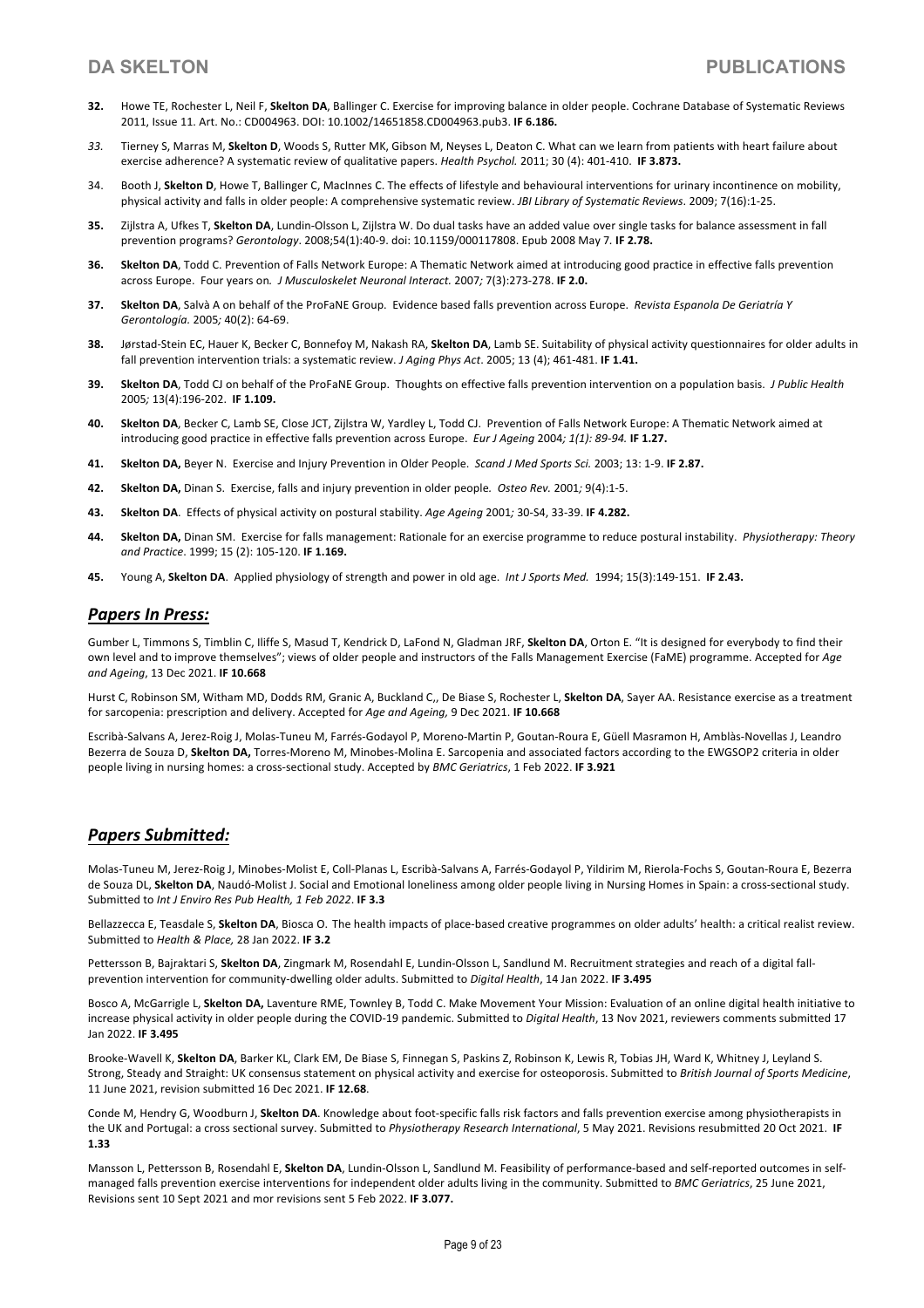Orton E, Alderman V, Kendrick D, Iliffe S, **Skelton DA**, Timmons S. Growth and sustainability of a community of practice in a complex networked environment. Submitted to *Knowledge Management Research & Practice,* 26 Oct 2020, reviewers comments 9 June 2021. **IF 1.583**

Cummins H, Naughton C, de Foubert M, Barry F, McCullaghR , Will T, **Skelton DA**, Dahly D, Palmer B, Murphy A, McHugh S, O'Mahony D, Byrne F, Gallagher S, Tedesco S. Implementation of the Frailty Care Bundle (FCB) to promote mobilisation, nutrition and cognitive engagement in older people in acute care settings: protocol for an implementation science study. Submitted to *HRB Open Research* 24 Nov 2021. https://hrbopenresearch.org/

Swan L, Burton E, Horgan NF, Cummins V, Warters A, **Skelton DA**, Townley B, Doyle F, Jabakhanji SB, Sorensen J, Rooney D, Murphy L, Galvin R, O'Sullivan M. Embedding physical activity within community home support services for older adults in Ireland – a qualitative study of barriers and facilitators. Submitted to *Clinical Interventions in Aging*, 3 Dec 2021, currently responding to reviewers. **IF 2.651**

Burton E, Horgan NF, Cummins V, Warters A, Swan L, O'Sullivan M, **Skelton DA**, Townley B, Doyle F, Jabakhanji SB, Sorensen J, Rooney D, Murphy L, Galvin R. A qualitative study of older adults' experiences of embedding physical activity within their home care services. Submitted to *Journal of Multidisciplinary Healthcare*, 8 Dec 2021, currently responding to reviewers. **IF 2.404**

Escribà-Salvans A, Rierola-Fochs S, Farrés-Godayol P, Molas-Tuneu M, Bezerra de Souza DL, **Skelton DA,** Alonso D, Minobes-Molina E, Jerez-Roig J. Risk factors for developing symptomatic COVID-19 in older residents of nursing homes: A hypothesis-generating observational study. Submitted t*o Plos One*, 11 Jan 2022. **IF 3.24**

## *Abstracts Submitted:*

Frost R, Kalwarowsky S, Mahmood F, Avgerinou C, Goodman C, Clegg A, Hopkins J, Gould R, Gardner B, Marston L, Hunter R, Manthorpe J, Cooper C, Skelton D, Drennan V, Logan P, Walters K. Adapting a trial of a behaviour change service targeted at older people with mild frailty to be delivered remotely during Covid-19: Lessons learnt. Submitted to *British Society of Gerontology*, Online, 6-8 July 2022.

Thomas V, Frost R, Kalwarowsky S, Mahmood F, Avgerinou C, Goodman C, Clegg A, Hopkins J, Gould R, Gardner B, Marston L, Hunter R, Manthorpe J, Cooper C, Skelton D, Drennan V, Logan P, Walters K. Enabling health and maintaining independence for older people at home: the 'HomeHealth' trial.Submitted to *British Society of Gerontology*, Online, 6-8 July 2022.

# *Abstracts Accepted:*

Orton O, Audsley S, Coupland C, Gladman J, Illiffe S, Lafond N, Logan P, Masud T, **Skelton DA** , Timblin C, Timmons S, Ward D, Kendrick D. Effectiveness and implementation fidelity of the Falls Management Exercise Programme (FaME) in a non-research setting. Accepted by the European Falls Festival, Apr 15-16 2022, Leuven, Belgium.

Sandlund M, Pettersson B, **Skelton DA**, Rosendahl E, Lundin-Olsson L. Digital fall prevention - preliminary results from the Safe Step randomised controlled trial. Accepted by the European Falls Festival, Apr 15-16 2022, Leuven, Belgium.

Pettersson B, Bajraktari S, Skelton DA, Zingmark M, Rosendahl E, Lundin-Olsson L, Sandlund M. Reaching community dwelling older adults with a digital fall-prevention intervention. Accepted by the European Falls Festival, Apr 15-16 2022, Leuven, Belgium.

Bosco A, McGarrigle L, **Skelton DA**, Laventure RME, Townley B, Todd C. Evaluation of the Make Movement Your Mission initiative to increase physical activity in older people during the COVID-19 pandemic. Accepted by the European Falls Festival, Apr 15-16 2022, Leuven, Belgium.

# **COCHRANE REVIEW TITLES (IF 7.890)**

- 1. Chastin S, Gardiner PA, Harvey JA, Leask CF, Jerez-Roig J, Rosenberg D, Ashe MC, Helbostad JL, **Skelton DA.** Interventions for reducing sedentary behaviour in community-dwelling older adults. *Cochrane Database of Systematic Reviews* 2021, Issue 6. Art. No.: CD012784. doi: 10.1002/14651858.CD012784.pub2. https://www.cochranelibrary.com/cdsr/doi/10.1002/14651858.CD012784.pub2/full?cookiesEnabled
- 2. E J-Y, Li T, McInally L, Thomson K, Shahani U, Gray L, Howe TE, **Skelton DA**. Environmental and behavioural interventions for reducing physical activity limitation and preventing falls in older people with visual impairment. *Cochrane Database of Systematic Reviews* 2020, Issue 9. Art. No.: CD009233. DOI: 10.1002/14651858.CD009233.pub3.
	- https://www.cochranelibrary.com/cdsr/doi/10.1002/14651858.CD009233.pub3/information
- 3. Kendrick D, Kumar A, Carpenter H, Zijlstra GAR, **Skelton DA,** Cook JR, Stevens Z, Belcher CM, Haworth D, Gawler SJ, Gage H, Masud T, Bowling A, Pearl M, Morris RW, Iliffe S, Delbaere K. Exercise for reducing fear of falling in older people living in the community. *Cochrane Database Syst Rev.* 2014 Nov 28;11:CD009848. doi: 10.1002/14651858.CD009848.pub2. Review. http://onlinelibrary.wiley.com/doi/10.1002/14651858.CD009848.pub2/epdf
- 4. **Skelton DA**, Howe TE, Ballinger C, Neil F, Palmer S, Gray L. Environmental and behavioural interventions to reduce activity limitation and improve quality of life in older people with visual impairment. *Cochrane Database Syst Rev.* 2013, Issue 6. Art. No.: CD009233. DOI: 10.1002/14651858.CD009233.pub2. Review. http://summaries.cochrane.org/CD009233/environmental-and-behavioural-interventions-toreduce-activity-limitation-and-improve-quality-of-life-in-older-people-with-visual-impairment#sthash.dnhpoX78.dpuf
- 5. Howe TE, Rochester L, Neil F, **Skelton DA**, Ballinger C. Exercise for improving balance in older people. *Cochrane Database Syst Rev.* 2011, Issue 11. Art. No.: CD004963. DOI: 10.1002/14651858.CD004963.pub3. Review. http://summaries.cochrane.org/CD004963/exercise-for-improvingbalance-in-older-people#sthash.ZzUDqrls.dpuf
- 6. Howe TE, **Skelton DA**. COCHRANE SPECIAL COLLECTION: Physical activity and exercise for health and well being of older people. http://www.thecochranelibrary.com/details/collection/2043267/Physical-activity-and-exercise-for-health-and-well-being-of-older-people.html

## **NIHR Peer Reviewed Published Reports :**

1. Booth J, Aucott L, Cotton S, Davis B, Fenocchi L, Goodman C, Hagen S, Harari D, Lawrence M, Lowndes A, Macaulay L, MacLennan G, Mason H, McClurg D, Norrie J, Norton C, O'Dolan C, **Skelton D,** Surr C,Treweek S. Tibial nerve stimulation compared with sham to reduce incontinence in care home residents: ELECTRIC RCT. *Health Technol Assess*. 2021;25(41). doi: 10.3310/hta25410. https://www.journalslibrary.nihr.ac.uk/hta/hta25410/#/abstract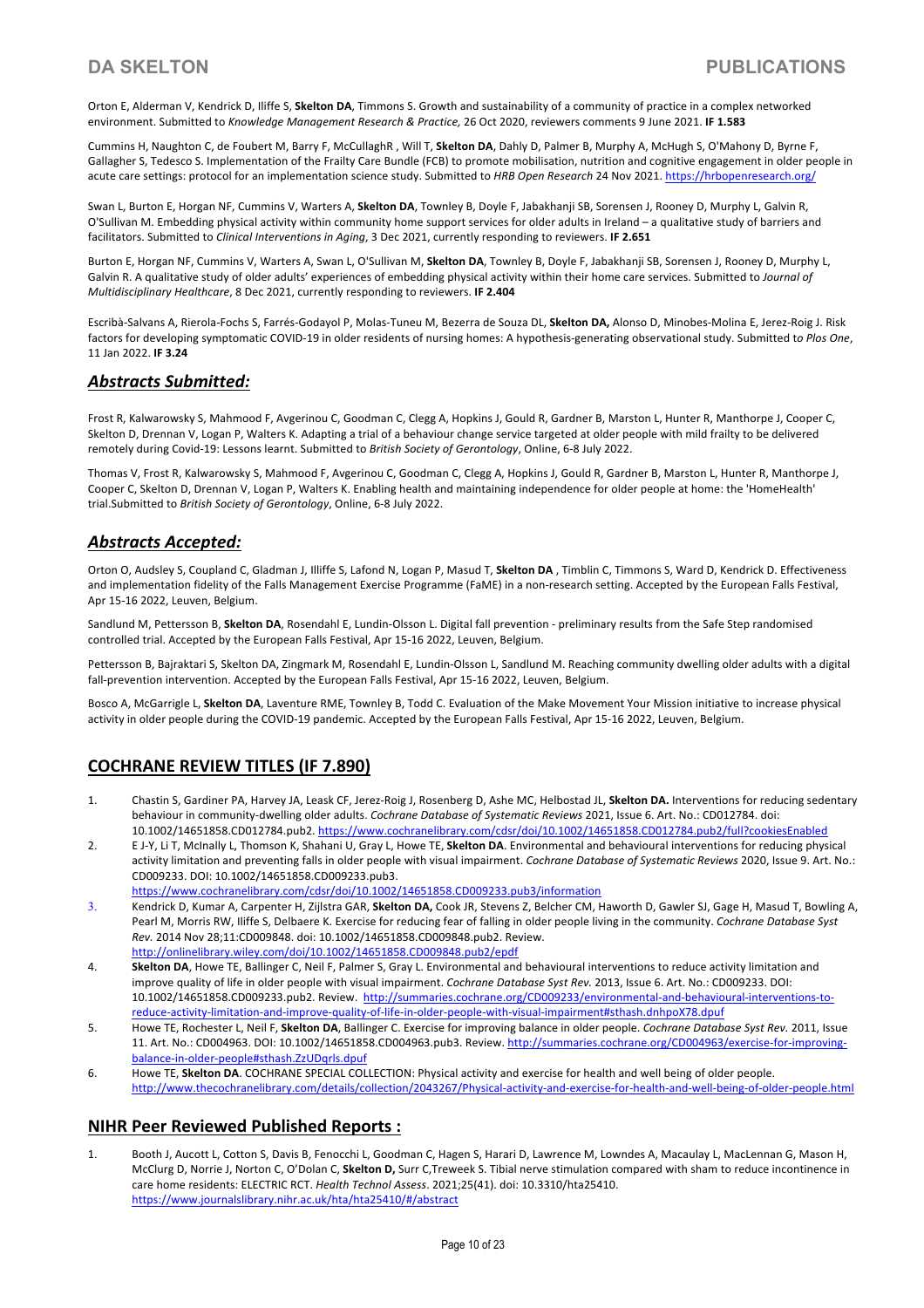- 2. Bruce J, Hossain A, Lall R, Withers EJ, Finnegan S, Underwood M, Ji C, Bojke C, Longo R, Hulme C, Hennings S, Sheridan R, Westacott K, Ralhan S, Martin F, Davison J, Shaw F, **Skelton DA**, Treml J, Willett K, Lamb SE. Fall prevention interventions in primary care to reduce fractures and falls in people aged 70 years and over: the PreFIT three-arm cluster RCT. *Health Technol Assess*. 2021 May;25(34):1-114. doi: 10.3310/hta25340. https://www.journalslibrary.nihr.ac.uk/hta/hta25340/#/abstract
- 3. Adams N, Skelton D, Bailey C, Howel D, Coe D, Lampitt R, Wilkinson J, Fouweather T, de Jong LD, Gawler S, Deary V, Gray J, Waterman H & Parry SW. Visually Impaired OLder people's Exercise programme for falls prevenTion (VIOLET): a feasibility study. *Public Health Res.* 2019;7(4). doi: 10.3310/phr07040. https://www.journalslibrary.nihr.ac.uk/phr/phr07040#/abstract
- 4. Iliffe S, Kendrick D, Morris R, Masud T, Gage H, **Skelton DA**, Dinan S, Bowling A, Griffin M, Haworth D, Swanwick G, Carpenter H, Kumar A, Stevens Z, Gawler S, Barlow C, Cook J, Belcher C. Multi-centre cluster randomised trial comparing a community group exercise programme with home based exercise with usual care for people aged 65 and over in primary care. *Health Technol Assess.* 2014 Aug;18(49):vii-xxvii, 1-105. doi: 10.3310/hta18490. https://www.journalslibrary.nihr.ac.uk/hta/hta18490/#/abstract

## **PUBLISHED REPORTS :**

- 2021. A National Covid-19 Resilience Programme The Physiological Society and Centre for Ageing Better (Contributor)
- 2021. Wider impacts of COVID-19 on physical activity, deconditioning and falls in older adults. Public Health England (Contributor).
- 2019. Strong, Steady & Straight: Exercise and Osteoporosis Consensus Statement Royal Osteoporosis Society (Chair)
- 2018. **Skelton DA** (Chair), Robert J Copeland RJ, Tew GA, Mavroeidi A, Cleather DJ, Stathi AS, Greig CA, Tully MA. Expert Working Group Working Paper; Older Adults Working Group. UK physical activity guidelines: Review and recommendations for Older Adults (aged 65+ years). October 2018.
- 2018. Timblin C, Audsley S, Carpenter H, Coupland C, Gladman JRF, Kendrick D, Lafond N, Logan PA, Orton E, **Skelton DA**, Timmons S, Ward D. A logic model for the implementation of a falls management exercise Programme. East Midlands Research into Ageing Network (EMRAN) Discussion Paper Series Issue 21 July 2018. ISSN 2059-3340. https://www.nottingham.ac.uk/emran/documents/issue-21-emran-jul-2018.pdf
- 2014. Donaldson C, Roy M, Hill-O'Connor C, Biosca O, Baker R, Kay A, Gillespie M, Godwin J, Morgan A, **Skelton DA**, Stewart J, Anderson I, Docherty C, Fulford H, Munoz S-A, Teasdale S, Thomson H. Global issues, local solutions: rethinking wealth and health through the lens of social enterprise. Health Economics Working Paper Series HEWPS Number: 201402. ISSN: 2052-9368. http://www.gcu.ac.uk/media/gcalwebv2/ycsbh/yunuscentre/Social%20Enterprise%20and%20Health.pdf
- 2012. National Surveillance and Local Monitoring of Physical Activity amongst Older Adults in Scotland. A Report prepared by SPARColl for NHS Health Scotland. (Expert Advisor)
- 2009. **Skelton DA**, Dinan-Young SM. Effective Exercise Interventions to prevent falls and fractures. Department of Health Prevention Package. **Department of Health**, London. http://profound.eu.com/the-prevention-package-for-older-people-doh-2009/
- 2009. Ballinger CB, Neil F, Howe T, **Skelton DA**, Palmer S, Gray L. A Qualitative Evidence Synthesis of the Views and Experiences of Older People with Visual Impairment about Interventions to Reduce Falls. Report to the **Thomas Pocklington Trust.**
- 2009. **Skelton DA**, Neil F. An Evaluation of the Greater Glasgow and Clyde Falls and Bone Health Strategy, Report to the Research Assessment Directorate of **NHS Greater Glasgow & Clyde**. http://library.nhsggc.org.uk/mediaAssets/OFPS/NHSGGC%20Strategy%20for%20Osteoporosis%20and%20Falls%20Prevention%202006- 2010\_An%20Evaluation\_Skelton%20and%20Neil%202009.pdf
- 2007. ProFaNE: Prevention of Falls Network Europe. **Final Report to the EC**, Framework 5 Thematic Network. QLRT-2001-02705
- 2007. ProFaNE: Prevention of Falls Network Europe**. Fourth Year Report to the EC**, Framework 5 Thematic Network. QLRT-2001-02705
- 2006. ProFaNE: Prevention of Falls Network Europe. **Third Year Report to the EC**, Framework 5 Thematic Network. QLRT-2001-02705
- 2005. ProFaNE: Prevention of Falls Network Europe. **Second Year Report to the EC**, Framework 5 Thematic Network. QLRT-2001-02705
- 2004. Todd C, **Skelton DA**. *What are the main risk factors for falls amongst older people and what are the most effective interventions to prevent these falls? How should interventions to prevent falls be implemented?.* World Health Organisation Health Evidence Network for Policy Makers, **World Health Organisation**, Denmark. http://www.euro.who.int/\_\_data/assets/pdf\_file/0018/74700/E82552.pdf
- 2004. ProFaNE: Prevention of Falls Network Europe. **First Year Report to the EC**, Framework 5 Thematic Network. QLRT-2001-02705
- 1999. **Skelton DA,** Young A, Walker A, Hoinville E. Physical Activity in Later Life: Further analysis of the Allied Dunbar National Fitness Survey and the HEASAH, **Health Education Authority**, London, (1999) ISBN 0 7521 1573 1. https://www.laterlifetraining.co.uk/physical-activity-in-later-lifeadnfs-1999/

## **PUBLISHED STATEMENTS:**

- 2018. **Skelton DA** (Chair) and Expert Consensus Group. *Strong, Steady and Straight: an expert consensus statement on physical activity and exercise for osteoporosis*. Developed by the National Osteoporosis Society. https://nos.org.uk/strong-steady-and-straight/
- 2016. Saunders D, van Wijck F, Townley B, **Skelton DA**, Fitzsimons C, Mead G. *The BASES Expert Statement on Fitness, Physical Activity and Exercise after Stroke.* Produced on behalf of the British Association of Sport and Exercise Sciences. *The Sport and Exercise Scientist*, Issue 49, Autumn 2016, pp 22-23. And on BASES website - https://www.bases.org.uk/imgs/expert\_statement\_2\_\_pages\_342.pdf

## **EDITORIALS:**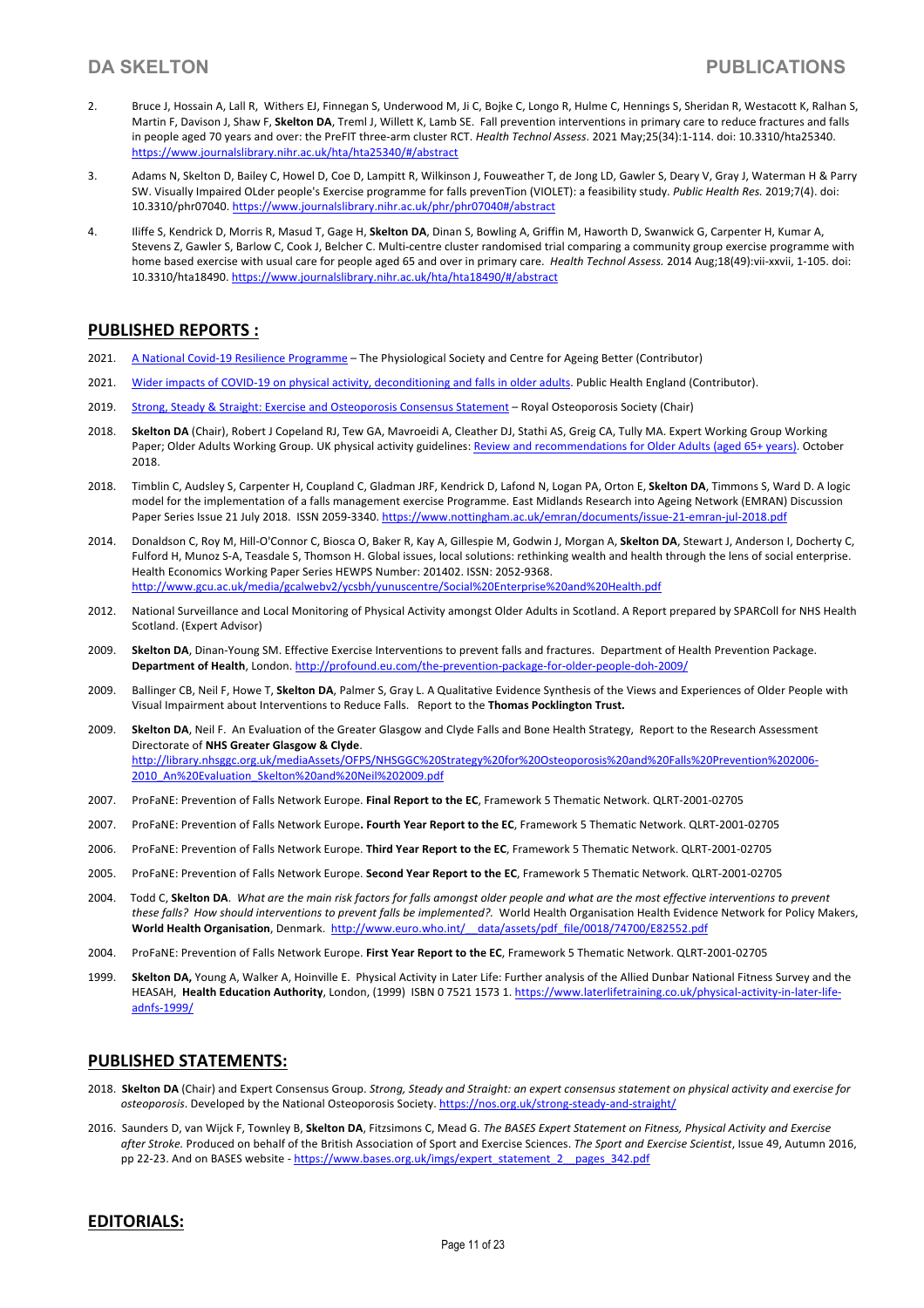1. Howe T, **Skelton DA**. Consensus on core outcome measures of function are needed if we are to progress our knowledge of "best practice" exercise components for older people. Editorial. *Age Ageing*. 2011; 40 (5): 532-533. doi: 10.1093/ageing/afr082. Epub 2011 Jul 25. **IF 4.282.**  https://academic.oup.com/ageing/article/40/5/532/47156

## **THESIS:**

**Skelton DA**. PhD Thesis (University College London/Royal Free Hospital School of Medicine). 1995. Strength, power and functional ability of healthy older people.

## **PROFESSIONAL JOURNAL ARTICLES:**

- 2020. Mavroeidi A, McMichan L, **Skelton DA**. Is prolonged sitting a risk factor for osteoporosis? *Osteoporosis Review*. 2020; Vol 30 Issue 2, p4-7.
- 2019. Leyland S, **Skelton DA**. Physical activity and exercise for Osteoporosis. *Osteoporosis Review.* 2019; Vol 29 Issue 1, p5-8.
- 2018. Scott A, Hinton S, **Skelton DA**, Campbell A, Dawes H. Vocational Masters degrees in sport and exercise science. BASES: The Sport & Exercise Scientist, 2018; Winter issue 58, p18-19.
- 2015. **Skelton DA**, Townley R, Gawler S. Otago strength and balance exercise programme to prevent falls. E-REPS Journal, *EuropeActive* Issue 40. Feb 2015. P19-24.
- 2015. **Skelton DA**. Designing programmes for older adults. *Personal Trainer*, April 2015. P71-72.
- 2014. **Skelton DA.** Do we sit too long? *Advantage Magasine*, Age Scotland, Winter Edition, Issue 42. P14-15.
- 2014. **Skelton DA**, Chastin S, Dall P, Coulter E. Sitting and Health: The emerging evidence and potential solutions. *Agility* (AGILE Journal, CSP). Winter Edition.
- 2014. **Skelton DA**, Van Wijck F, Grant M, Chastin S, Dall P, Thow M, Brownlee M, Mead G. Are physiotherapists contributing to patient harm? Are your patients FIT TO SIT? *Agility* (AGILE Journal, CSP). Summer Edition.
- 2013. **Skelton DA**, Ross C. Exercise, physical activity, bone health and falls in older people. *Geriatric Medicine*, Sept 2013. https://www.gmjournal.co.uk/exercise-physical-activity-bone-health-and-falls-in-older-people
- 2010.Lowton K, Laybourne A, Whiting D, Martin F, **Skelton D.** High impact actions: preventing falls and encouraging exercise. *Nursing Management*  17(4): 22-25*.*
- 2008. **Skelton DA**, Gawler S. Otago Home Based Exercise for Older People. *SportEx*. Nov 2008:Issue 19(Nov):18-20.
- 2008. **Skelton DA**, Townley B. Take a Seat Chair Based Exercise for Older People. *SportEx.* Oct 2008:Issue 18(Oct) 9-11.
- 2007. **Skelton DA**. Keeping active, keeping independent. *Care Management Matters*. Dec 2007.
- 2007. Laventure R, **Skelton DA**. Breaking down the barriers: Strategies to motivate the older client to begin and sustain exercise participation. *Fitness Professionals* Sept; 42-43.
- 2007. **Skelton DA**, Dinan S. Exercise and Cardiovascular Health Part 2*. Fitness Professionals* Jun; 42-43.
- 2007. **Skelton DA,** Dinan S. Exercise and Cardiovascular Health Part 1*. Fitness Professionals* May; 41-42.
- 2007. **Skelton DA.** Exercise and falls prevention in older people. *CME Geriatric Medicine* 9 (1): 16-21.
- 2007. **Skelton DA**, Dinan S. Explaining about… the benefits of active ageing. *Working with Older People*. 2007; 11(4): 10-14.
- 2007. **Skelton DA.** Weight bearing exercise. *Falls and Fractures.* Feb (1):5
- 2006. **Skelton DA**. Preventing falls in elderly people a practical guide. *Practice Nurse*. July 7: 22-24.
- 2006. **Skelton DA**. How can the Primary Care Team help Older People stay active and maintain independence? *Update* (GPs) Feb: 78-81.
- 2004. Irwin D, **Skelton DA**, Dinan S. Exercise and Falls. *Sportex Medicine* Mar: 11-13.
- 2001. **Skelton DA**. Use It or Lose It*. Care Select 2001* Nursing and Residential Homes Directory*,* p49-51*.*
- 2001. **Skelton DA**. Exercise to prevent and manage falls and fall related injuries in older people. *SportsCare News* (NISM, National Institute of Sports Medicine UK) Issue 23, p15-16
- 2000. **Skelton DA.** Step Up Exercise To Reduce Falls. *Health & Ageing* Sept: 45-46.
- 2000. **Skelton DA.** Exercise for healthy ageing. *Care Choices 2000* Nursing and Residential Homes Directory
- 2000. **Skelton DA.** Balance in the Gym Environment. *Health Club Management* Sept.
- 2000. **Skelton DA**, Dinan S, Laventure B. Exercise and falls prevention. *Sportex Medicine* Dec.
- 2000. **Skelton DA,** Dinan S. Strength, Power and Balance Part 1 and 2*. Fitness Professionals Magazine*
- 1998. **Skelton DA.** To exercise or not to exercise? *Spectrum International 1998;* 41: 1-6.
- 1997. **Skelton DA,** McLaughlin AW. It's never too late to get fit. *Health & Ageing* Jan 1997: 49-52

## **ABSTRACTS (Published):**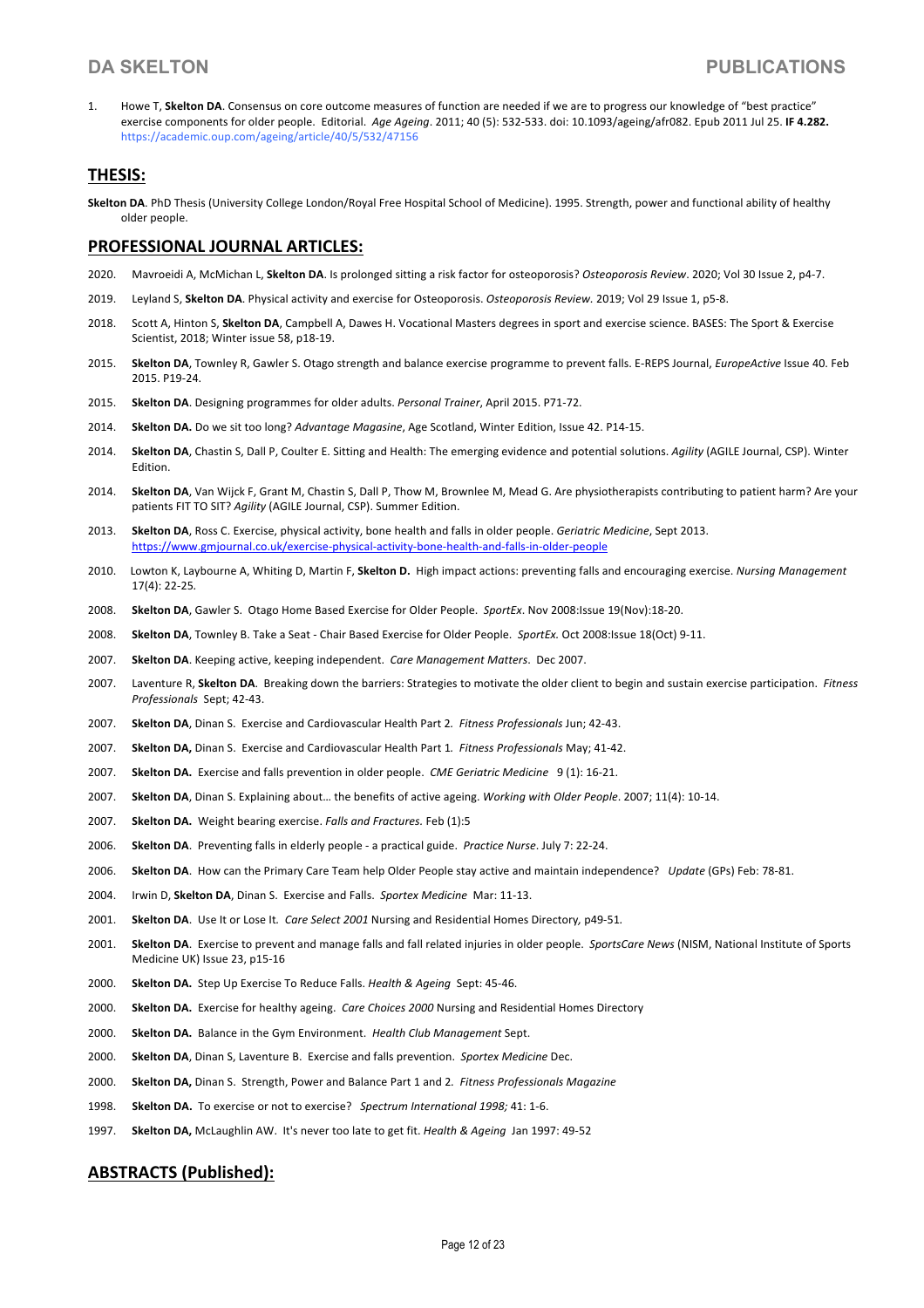- 2021. Galvin R, Burton E, Cummins V, O'Sullivan M, Swan L, Doyle F, Sorensen J, **Skelton DA**, Townley B, Rooney D, Jackson G, Warters A, Horgan NF. A Qualitative Study of Older Adults Experiences of Embedding Physical Activity within their Home Care Services. *Age Ageing* 2021; 50(3) Suppl 3: 199. Presented at the Irish Gerontological Society Meeting, 18 Nov 2021.
- 2021. Swan L, Horgan F, Cummins V, Doyle F, Galvin R, Burton E, Sorensen J, Jabakhanji SB, **Skelton D**, Townley B, Rooney D, Jackson G, Murphy L. Embedding Physical Activity within Care Home Services for Older Adults in Ireland – A qualitative Study of Barriers and Facilitators. *Age Ageing* 2021; 50(3) Suppl 3: 255. Presented at the Irish Gerontological Society Meeting, 18 Nov 2021.
- 2020. Mavroeidi A, McMichan L, **Skelton DA**, Owen N, Dunstan DW, Fraser WD, Tang JCY, Agyapong-Badu S, Greig CA, Chastin SFM. Sedentary Behaviour and Bone-Turnover Markers in Older Adults. *Therapeutic Advances in Musculoskeletal Disease*. 2020; 12: 57-58. Abstract ID: 79 Management and Treatment. doi: https://doi.org/10.1177/1759720X20969289 Presented at the Royal Osteoporosis Society Annual Conference. Nov 30-Dec 2 2020, Liverpool, UK (online event due to Covid-19).
- 2020. Grady C, Muirhead F, **Skelton DA**, Mavroeidi A. An exploratory qualitative study on the views and knowledge of osteoporosis sufferers on sedentary behaviour in the development and management of their disease. *Therapeutic Advances in Musculoskeletal Disease*. 2020; 12: 57-58. Abstract ID: 42 Patient Experience. doi: https://doi.org/10.1177/1759720X20969289 Presented at the Royal Osteoporosis Society Annual Conference. Nov 30-Dec 2 2020, Liverpool, UK (online event due to Covid-19).
- 2019. **Skelton DA**. Benefits and Potential Pitfalls of Exercise for Falls and Frailty. *Age Ageing* 2019; 48(4):iv18–iv27. https://academic.oup.com/ageing/article/48/Supplement\_4/iv18/5682063
- 2019. Brooke-Wavell K, Duckham RL, Iliffe S, Kendrick D, **Skelton DA**, Taylor R, Masud T. Influence of fall prevention exercise programmes on markers of inflammation and cardiovascular risk in older people*. Age Ageing* 2019;48(2);ii20–ii22. https://academic.oup.com/ageing/articleabstract/48/Supplement\_2/ii20/5530484
- 2019. Stanmore EK, de Jong LD, **Skelton DA,** Meekes W, Mavroeidi A, Todd C. Perceptions of ExerGames for Falls Prevention among Seniors and Therapists in Assisted Living Facilities. *Innovation in Aging*. 2019; 3: S1 (pg 59-60). https://academic.oup.com/innovateage/article/3/Supplement\_1/S59/5616904
- 2019. Booth J, Jerez-Roig J, **Skelton D**, Gine-Garriga M, Chastin S, Hagen S. Associations between type of Urinary Incontinence and Sedentary Behaviour in Community Dwelling Older Women. *Neurology & Urodynamics* 2019; 38(S3): S334-336.
- 2018. Stanmore E, Mavroeidi A,de Jong LD, **Skelton DA**, Sutton CJ, Benedetto V, Munford LA, Meekes W, Bell V, Todd C. The Effectiveness and Cost-Effectiveness of Strength and Balance Exergames to Reduce Falls Risk for Older People in UK Assisted Living Facilities: A Multi-Centre, Cluster Randomised Controlled Trial (August 17, 2018). SSRN Pre-print *LANCET*. Available at SSRN: https://ssrn.com/abstract=3235647
- 2018. Giné-Garriga M, **Skelton DA,** Sandlund M. A unique co-designed sedentary behaviour intervention with care home residents and university students following a service learning methodology: The GET READY Study. *Journal of Sports Sciences*. 2018; 36 (Suppl); D2.P5:71. **IF 2.733**
- 2018. Lloyd M, **Skelton DA**, Williams B, Mead G, Booth J, van Wijck F. PHysical Activity for Non-ambulatory Stroke Survivors (PHANSS-2): Developing a feasible and acceptable programme for stroke survivors who cannot walk independently. *Int J Stroke*. 2018; 13 (3) (Suppl):29. **IF 3.859.** Won best poster prize. https://www.ssahpf.scot/wp-content/uploads/2018/06/Abstracts-SSAHPF-Conference-2018-2.pdf
- 2018. Lloyd M, **Skelton DA**, Williams B, Mead G, Booth J, van Wijck F. PHysical Activity for Non-ambulatory Stroke Survivors (PHANSS-1): Exploring the thoughts and views of Health and Exercise Professionals. *Int J Stroke*. 2018; 13 (3) (Suppl):29-30. **IF 3.859.** https://www.ssahpf.scot/wpcontent/uploads/2016/07/8-PHANSS-1.pdf
- 2018. Mavroeidi A, McInally L, Tomasella F, Dall PM, **Skelton DA**. An explorative study of current strategies to reduce sedentary behaviour in hospital wards. *Osteoporosis International*. 2018; 29 (Suppl): 625. **IF 3.591.**
- 2018. Stanmore E, Mavroeidi A, Meekes W, **Skelton D**, Sutton C, Benedetto V, Todd C. Exergames to reduce falls risk in older people in UK assisted living facilities: A multi-centre, cluster RCT. *Innovation in Aging*. 2018; 2 (Suppl 1): 362.
- 2018. Lloyd M, **Skelton DA**, Mead G, Williams B, van Wijck F. Physical Fitness Interventions for Non-ambulatory Stroke Survivors: A mixed methods Systematic Review. *Int J Stroke*. 2018; 13 (2) (Suppl):25. **IF 3.859.**
- 2018. Hawley-Hague H, **Skelton D**, Todd C. Implementing strength and balance exercise programmes for the prevention of falls in older people: Instructors' experiences of delivering evidence-based exercise. *J Phys Act Health* 2018; 15 (10): S83. **IF 3.25.**
- 2018. Chastin S, Dall P, **Skelton D**. System based approach to inequality in determinants of sedentary behaviour in older adults. *J Phys Act Health* 2018; 15 (10): S132. **IF 3.25.**
- 2018. Orton E, Lafond N, Timblin C, Carpenter H, **Skelton DA**, Logan P, Gladman J, Timmons S, Coupland C, Ward D. Implementing strength and balance exercise programmes for the prevention of falls in older people: Implementing the Falls Management Exercise (FaME) Programme; an implementation toolkit. *J Phys Act Health* 2018; 15 (10): 212-213. **IF 3.25.**
- 2018. Petropoulou E, Finlayson J, **Skelton D**. Risk factors of injuries experienced by adults with learning disabilities who live with paid support in Scotland. *J Appl Res Intell Dis*. 2018; 31(4):620-21. **IF 2.26.**
- 2017. Finnegan S, Bruce J, Withers E, **Skelton D**, Lall R, Ralhan S, Sheridan R, Westacott K, Martin F, Lamb S. Development of complex interventions to prevent falls and fractures in older people living in the community: the prevention of fall injury trial (PREFIT). *Trials* 2017, 18(Suppl 1):200 (Abstract P373, p 141) doi: 10.1186/s13063-017-1902-y. **IF 2.067.**
- 2017. Mitchell S, **Skelton D**. Does Tinetti score influence onward exercise referral on completion of a falls prevention programme for older adults? Physiotherapy. 2017; 103 (Suppl 1): e65.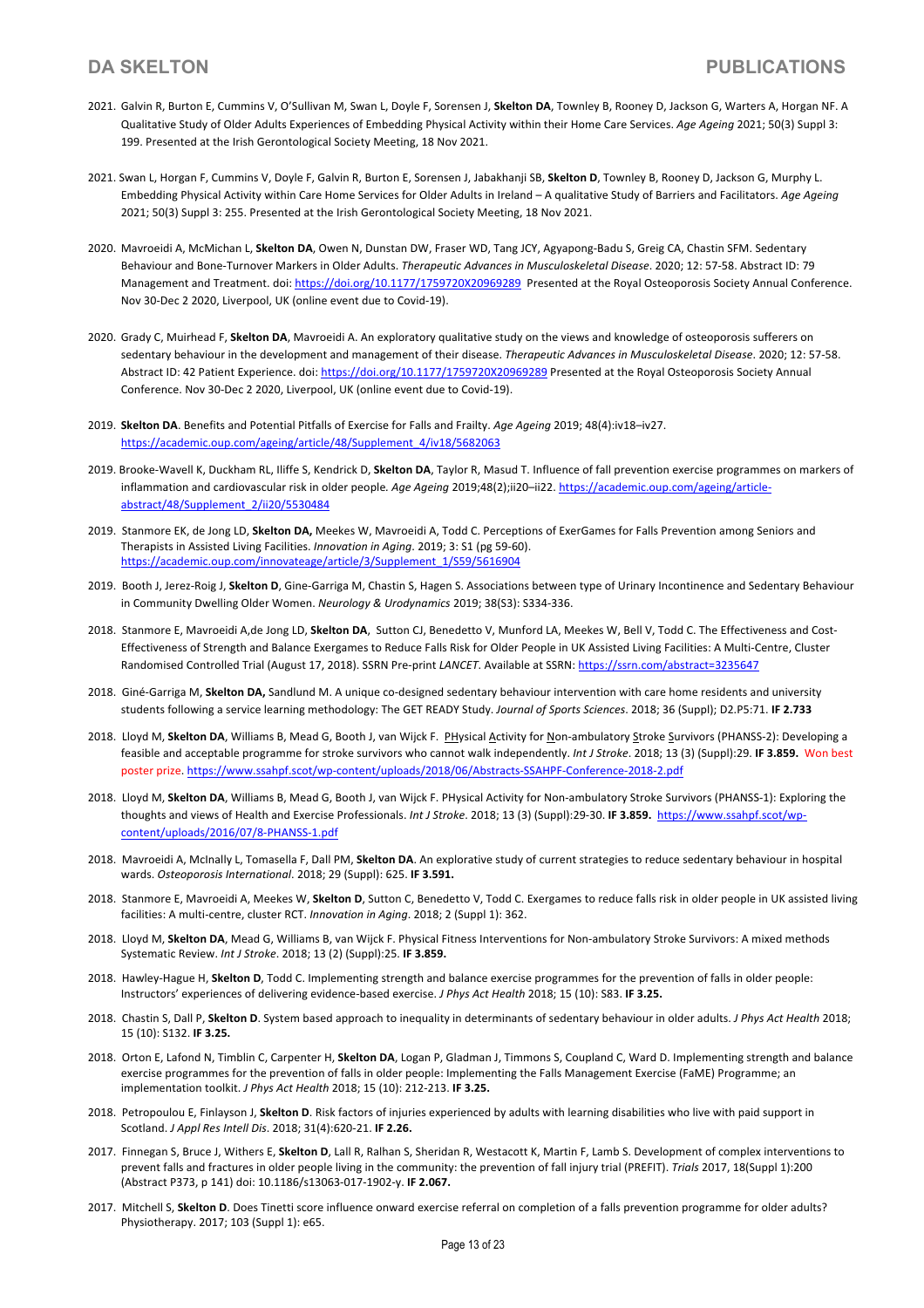- 2017. Harvey JA, Chastin SFM, **Skelton DA.** Improving physical function in older adults through a sedentary behaviour intervention: the SOS pilot study. *Physiotherapy.* 2017; 103 Suppl 1: e95-96. **IF 3.010.**
- 2017. Abdulrazaq A, O'Neill T, Stanmore EK, Oldham J, **Skelton D**, Pilling M, Gannon B, Todd C. A Prospective cohort study measuring cost-benefit analysis of the Otago Exercise Programme in community dwelling adults with Rheumatoid Arthritis. *Ann Rheum Dis*. 2017; 76(2):1444. **IF 12.350.**
- 2017. Stanmore E, MavroeidiA, Bell V, MeekesW, de Jong LD, **SkeltonDA**, Sutton CJ, Benedetto V, Todd C. Reducing falls risk with Kinect based falls prevention EXERGAMES: a 12 week two-centre, cluster RCT of community-dwelling older adults living in sheltered housing. https://www.researchgate.net/profile/Emma\_Stanmore/publication/323258967\_Reducing\_falls\_risk\_with\_Kinect\_based\_falls\_prevention\_Exerg ames A\_12\_week\_two\_centre\_cluster\_RCT\_of\_communitydwelling\_older\_adults\_living\_in\_sheltered\_housing/links/5a915eb9a6fdccecff02d7b6/Reducing-falls-risk-with-Kinect-based-falls-prevention-Exergames-A-12-week-two-centre-cluster-RCT-of-community-dwelling-older-adults-living-in-sheltered-housing.pdf
- 2017. Ekstrom H, Hagen S, **Skelton DA**, Booth J. The relationship between activity behaviour and bladder dysfunction among older adults. *Neurology & Urodynamics*. 2017; 36(S3):S358-359. **IF 3.263.**
- 2016. Masud T, Brooke-Wavell K, Duckham R, Taylor R, Kendrick D, Carpenter H, **Skelton DA**, Dinan-Young S, Morris R, Ladd H, Iliffe S. Can exercise interventions designed to reduce falls improve bone quality? *Osteo Int*. 2016; 27(1):S559-560. **IF 3.591.**
- 2016. Brooke-Wavell K, Duckham RL, Masud T, Taylor R, Kendrick D, Carpenter H, **Skelton DA**, Dinan-Young S, Morris R, Ladd H, Iliffe S. Can exercise protect against vertebral deformity? The ProAct65+ Bone Study. *Osteo Int.* 2016; 27(2):667-668. **IF 3.591.**
- 2016. Leask CF, **Skelton DA**, Sandlund M, Chastin SFM. Co-Creating a Tailored Intervention to Reduce Sedentary Behaviour in Older Adults. *J Aging Phys Act.* 2016; 24 Suppl: S92. **IF 2.038.**
- 2016. Harvey JA, Chastin SFM, **Skelton DA.** SOS Study: Stomp Out (Prolonged) Sitting in Frailer Older Adults Pilot Intervention Study: Objective Effects and Perceived Strategies and Effects. *J Aging Phys Act.* 2016; 24 Suppl: S92. **IF 2.038.**
- 2016. Dontje ML, Leask CF, Harvey J, **Skelton DA**, Chastin SFM. Why Older Adults Spend Time Sedentary and Break Their Sedentary Behaviour: A Mixed Methods Approach. *J Aging Phys Act.* 2016; 24 Suppl: S60-61. **IF 2.038.**
- 2016. Dontje ML, Dall PM, **Skelton DA**, Chastin SFM—on behalf of the Seniors USP Team. When is a Change in Sedentary Behaviour a Real Change? *J Aging Phys Act.* 2016; 24 Suppl: S25. **IF 2.038.**
- 2016. Laventure B, **Skelton D**. Evaluating the Impact of the Use of the Functional Fitness MOT Tool by Active Ageing Professionals. *J Aging Phys Act.* 2016; 24 Suppl: S24-25. **IF 2.038.**
- 2016. Duckham R, Masud T, Taylor R, Kendrick D, Carpenter H, **Skelton DA**, Dinan-Young S, Iliffe S, Ladd H, Brooke-Wavell K. Effectiveness of a Community Group and Home Based Exercise Intervention on the Maintenance of Vertebral Body Height and Prevention of Vertebral Compression Fractures in Older Adults: The ProAct65+ Bone Study. *J Aging Phys Act.* 2016; 24 Suppl: S24. **IF 2.038.**
- 2016. Dontje M, Leask C, Harvey J, **Skelton DA**, Chastin SFM. Why older adults spend time sedentary and break their sedentary behaviour: a mixed methods approach. *2nd Behaviour Change Conference: Digital Health and Wellbeing*, UCL, London, Feb 24th 2016. *Front. Public Health.* 09 Jan 2016. doi:10.3389/conf.FPUBH.2016.01.00040. http://www.frontiersin.org/10.3389/conf.FPUBH.2016.01.00040/event\_abstract
- 2016. Sandlund M, Pohl P, **Skelton D**, Lundin-Olsson L. Gender Perspective on Older People's Preferences for Exercises in the Context of Falls Prevention: A qualitative study. http://www.diva-portal.org/smash/record.jsf?pid=diva2%3A782635&dswid=-7795
- 2015. Stanmore EK, Todd C, **Skelton DA**. Acceptability and Usability of Evidence Based Exergames Designed to Improve Function in Older People. *Gerontologist*. 2015; 55 (Suppl 2): 772-773.
- 2015. Brooke-Wavell K, Duckham RL, Taylor R, Kendrick D, Carpenter H, Iliffe S, Morris R, **Skelton DA**, Dinan S, Gage H, Masud T. Does adherence to falls prevention exercise programmes benefit bone mineral density in older people? The ProAct65+ Bone Study. *Age Ageing*. 2015; 44(Suppl\_2): ii13. https://academic.oup.com/ageing/article/44/suppl\_2/ii13/20707
- 2015. Harvey J, Chastin S, **Skelton DA**. The Art and Science of Defining Context of Sedentary Behaviour by Older Adults using Interview, Activity Monitoring and Body Worn Cameras. *Clinical Rehabilitation*. 2015; 29(4):400–401.
- 2014. Kumar A, Carpenter H, Cook J, **Skelton DA**, Stevens Z, Haworth D, Belcher CM, Gawler SJ, Gage H, Masud T, Bowling A, Pearl M, Morris RW, Iliffe S, Zijlstra GAR, Delbaere K, Kendrick D. Exercise for reducing fear of falling in older people living in the community: A Cochrane Systematic Review. *Age Ageing*. 2014; 43(Suppl\_2): ii17. https://academic.oup.com/ageing/article/43/suppl\_2/ii17/28704
- 2014. Brooke-Wavell K, Duckham RL, Taylor R, Kendrick D, Carpenter H, Iliffe S, Morris R, **Skelton DA**, Dinan S, Gage H, Masud T. Effectiveness of community group and home based falls prevention exercise programmes on bone health in older people: The proact65+ bone study. *Osteo Int*. 2014; 25(Suppl\_6): S676.
- 2014. Uzor S, Baillie L, **Skelton DA**, Rowe P. Visualizing rehabilitation in the home for high fall-risk older adults: A case study. *Gait Posture. 2014;* 39: S131-S132.
- 2014. Petropoulou E, Finlayson J, **Skelton DA**. Two-year incidence of injuries amongst adults with intellectual disabilities who live with paid support in Scotland, UK. *J Appl Res Intellectual Disabil.* 2014;27(4):314.
- 2014. Bottomley J, Bussmann H, **Skelton D**, Laventure B, van Meeteren NL. SS1.01: Innovations in Physical Activity (PA) Promotion New physiological, technological and behavioural innovations for clinical practice. *European Geriatric Medicine*. 2014; 5 (Suppl 1): S17.
- 2014. Heseltine R, **Skelton DA**, Kendrick D, Morris RW, Griffin M, Haworth D, Masud T, Iliffe S. Sedentary Older Participants who volunteer for structured exercise programmes are not like other community dwelling older sedentary people. *Age Ageing* 2014; 43 (suppl 2): ii17-ii18. **IF 4.282**
- 2014. Duckham RL, Brooke-Wavell K, Masud T, Taylor R, Kendrick D, Carpenter H, **Skelton DA**, Dinan S, Gage H, Morris R, Iliffe S. Effectiveness of Community Group and Home Based Falls Prevention Exercise Programmes on Bone Health in Older People: the ProAct65+ Bone Study. *J Bone Min Res*. 2014; 29(1):S224.
- 2013. Gawler S, **Skelton DA**, Haworth D, Barlow C, Stevens Z, Kendrick D, Iliffe S for the ProAct65+ team. Who joins an exercise intervention study for older people recruited through general practice? *Prim Health Care Res Dev.* 2013; 14 (S1).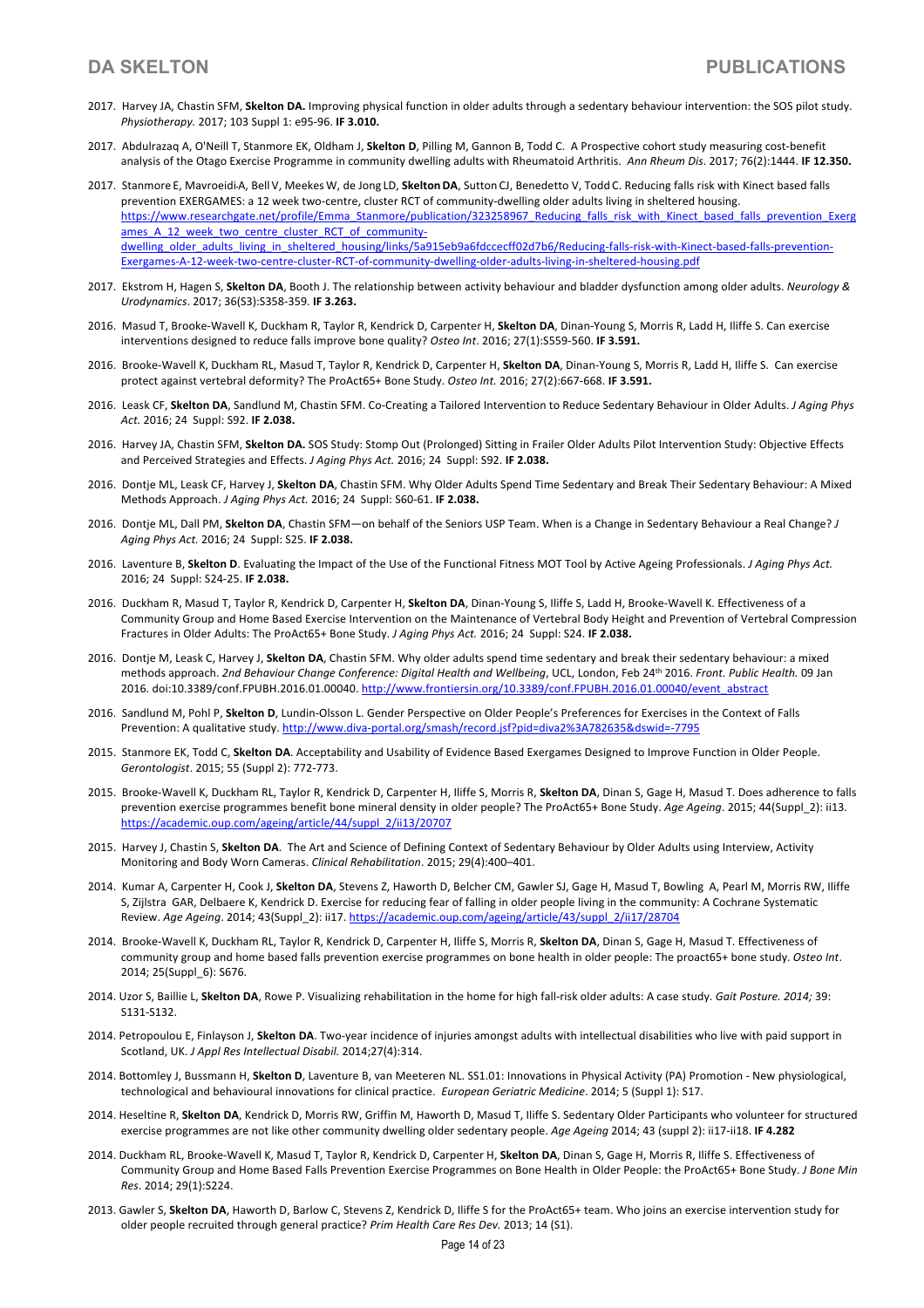- 2013. McEvoy L, Ballinger C, **Skelton D**, Stanford P, Brundle C, Todd C, Waterman H. Delivering strength and balance exercises to older visually impaired people who fall. *J Occup Therapy*. 2013; 76(1):65-66.
- 2013. Stanmore EK, Oldham J, **Skelton DA**, O'Neill T, Todd C. Falls, fear of falling and risk factors in adults with Rheumatoid Arthritis: A Prospective Study. *Ann Rheum Dis.* 2013;72(Suppl3):130.
- 2013. Stanmore EK, Oldham J, **Skelton D,** O'Neill T, Campbell A, Pilling M, Todd C. The Rheumatoid Arthritis and Falls (RAF) Study: a prospective study of falls risk factors in adults with rheumatoid arthritis. *Lancet*. 2013; 381(1):103.
- 2012. Stanmore EK, Oldham J, O'Neill T, Todd C, Campbell A, Pilling M, **Skelton D**. Rheumatoid Arthritis, fall incidence and consequences: A prospective cohort study of 559 men and women. *Gerontologist.* 2012; 52(Suppl 1): 138.
- 2012. **Skelton DA**, Laventure B. Welcome to WCAA2012. *J Aging Phys Act.* 2012; 20 Suppl: S1-S4.
- 2012. **Skelton DA**. Preventing falls and fractures with physical activity and exercise. *J Aging Phys Act.* 2012; 20 Suppl: S102.
- 2012. Iliffe S, Haworth D, Stevens Z, Barlow C, Gawler S, Pearl M, Belcher C, Gage H, Carpenter H, Kendrick D, Dinan-Young S, Bowling A, Masud T, **Skelton DA**. The ProAct65+ Exercise Trial Symposium: An overview, practical implications and lessons learned. *J Aging Phys Act.* 2012; 20 Suppl: S115.
- 2012. Yarrow L, Nelson J, Mackinnon M, Orr M, **Skelton DA**. Otago from 180 degrees: The older person's perspective. *J Aging Phys Act.* 2012; 20 Suppl: S138-S139.
- 2012. Sipe C, Howe T, **Skelton D**. Issues in Active Ageing Research: An Argument for Consensus on Outcome Measures. *J Aging Phys Act.* 2012; 20 Suppl: S11.
- 2012. Howe T, Neil F, Rochester L, Ballinger C, **Skelton DA**. Exercise for improving balance in older people. *J Aging Phys Act.* 2012; 20 Suppl: S132-S133.
- 2012. Muhaidat J, Kerr A, Evans JJ, **Skelton DA**. Falls efficacy, executive function and functional performance in community dwelling older adults. *J Aging Phys Act.* 2012; 20 Suppl: S144-S145.
- 2012. Ballinger C, Waterman H, Todd C, **Skelton D**, Brundle C, Stanford P, Mcevoy L. Exploring visually impaired elders' views about occupational therapy falls prevention interventions: How focus group findings will inform the VIP2UK trial. *J Aging Phys Act* 2012; 20 Suppl: S103.
- 2012. Stevens Z, Barlow C, Kendrick D, Masud T, **Skelton DA**, Dinan-Young S, Iliffe S. Effectiveness of primary care physical activity interventions in older adults: A narrative review. *J Aging Phys Act.* 2012; 20 Suppl: S126.
- 2012. Gawler S, **Skelton DA**, Dinan-Young S, Morris R, Iliffe S. Characterisation and standardisation of exercise interventions in older adult exercise trial (ProAct65+). *J Aging Phys Act.* 2012; 20 Suppl: S160-S161.
- 2012. Chastin SFM, **Skelton DA**. Classification of sedentary behaviour: Toward a Taxonomy. *J Aging Phys Act.* 2012; 20 Suppl: S325-S326. **[1]**
- 2010. Burleigh L, Mclellan A, **Skelton DA**, Anderson M, Lee A, Harkness A. The NHS Greater Glasgow and Clyde Falls and Fracture Liaison Service Coordinated Health Care is Reducing Fractures and Falls. (**Premier Poster Candidate**). *Osteo Int* 2010; 21 (3): S463-464. **IF 4.859**
- 2010. MacDonald H, MacMillan F, Fitzsimons C, Mutrie N, Rowe D, Shaw R, Grealy M, McConnachie A, Grant M, Granat M, **Skelton D**, Evans A, Black K: Recruiting older adults from primary care into a walking intervention in Glasgow. Scottish School of Primary Care Conference 2010. http://eprints.lincoln.ac.uk/7551/
- 2010*.* Ballinger C, Neil F, Howe T, **Skelton DA**. A Systematic Review of the Effectiveness and Experiences of Environmental and Behavioural Interventions in Reducing Falls in Older People with Visual Impairment. World Federation of Occupational Therapists, Chile. 4-7 May 2010. http://www.wfot.org/wfot2010/program/pdf/0917.pdf
- 2010. Perry L, Stevens Z, Barlow C, Gawler S, Pearl M, Haworth D, Kendrick D, Skelton D, Dinan S, Masud T, Iliffe S. CapturIng adverse events In an RCT of exercIse promotIon for older people In general practice. *Age Ageing* (2011) 40 (suppl 1): i52**. IF 4.282**
- 2010. Stanmore E, Todd C, Oldham J, O'Neill T**, Skelton DA**. Falls and their effects on people with Rheumatoid Arthritis. *Inj Prev* 2010: 16(1):A103. **IF 1.941**
- 2010. Muhaidat J, Skelton DA, Kerr A, Evans JJ. The feasibility of different task combinations for the assessment of dual task performance in communitydwelling fallers and non-fallers. *Inj Prev* 2010: 16(1):A225. **IF 1.941**
- 2010. Hawley H**, Skelton DA**, Todd C. Understanding how we can engage and maintain older adults in exercise classes: the role of the exercise instructor. *Inj Prev* 2010: 16(1):A96-A97. **IF 1.941**
- 2010. **Skelton DA**, Neil FN, Mclellan A, Burleigh L, Anderson M, Lee A. Reduction in hip fracture admissions over a ten year period in a Scottish health board with a well established falls and fracture liaison service. *Inj Prev* 2010; 16(1): A228. **IF 1.941**
- 2010. Muhaidat J**, Skelton DA**, Kerr A, Ballinger C, Evans JJ. Are we using the right dual task tests to detect mobility problems? Perspectives from older people. *Parkins Rel Dis* 2010; 16S1: S52-53. **IF 4.126**
- 2009. Evans A, Fitzsimons C, Rowe D, Madeleine G, Granat M, Grant M, McConnachie A, Shaw B, Macdonald H, Skelton D Blamey A, Mutrie N. West End Walkers 65+: using programme theory to enhance outcome assessment in a randomised controlled trial. http://eprints.lincoln.ac.uk/5988/
- 2009. **Skelton DA**. Physical activity and osteoporosis. *Bone* 2009; 44(2): S200. **IF 4.461.**
- 2008. **Skelton DA,** Stranzinger K, Dinan SM, Rutherford O. BMD Improvements Following FaME (Falls Management Exercise) in Frequently Falling Women Age 65 and Over: An RCT. *J Aging Phys Act* 2008; 16(Suppl):S89-90. **IF 1.41.**
- 2008. Laventure RME, Dinan SM, **Skelton DA**. Someone Like Me: Increasing Participation in Physical Activity Among Seniors With Senior Peer Health Motivators. *J Aging Phys Act* 2008; 16(Suppl):S76-77. **IF 1.41.**
- 2007. **Skelton DA**, Todd C. ProFaNE Prevention of Falls Network Europe A 4 year thematic network. *Orthopaedic Proceedings*. 2007; 88B(Suppl 1): 3.
- 2006. Todd C, **Skelton DA**. Prevention of falls network Europe A four year thematic network. *Eur J Publ Health* 2006; 16 (Suppl 1): 85. **IF 2.46**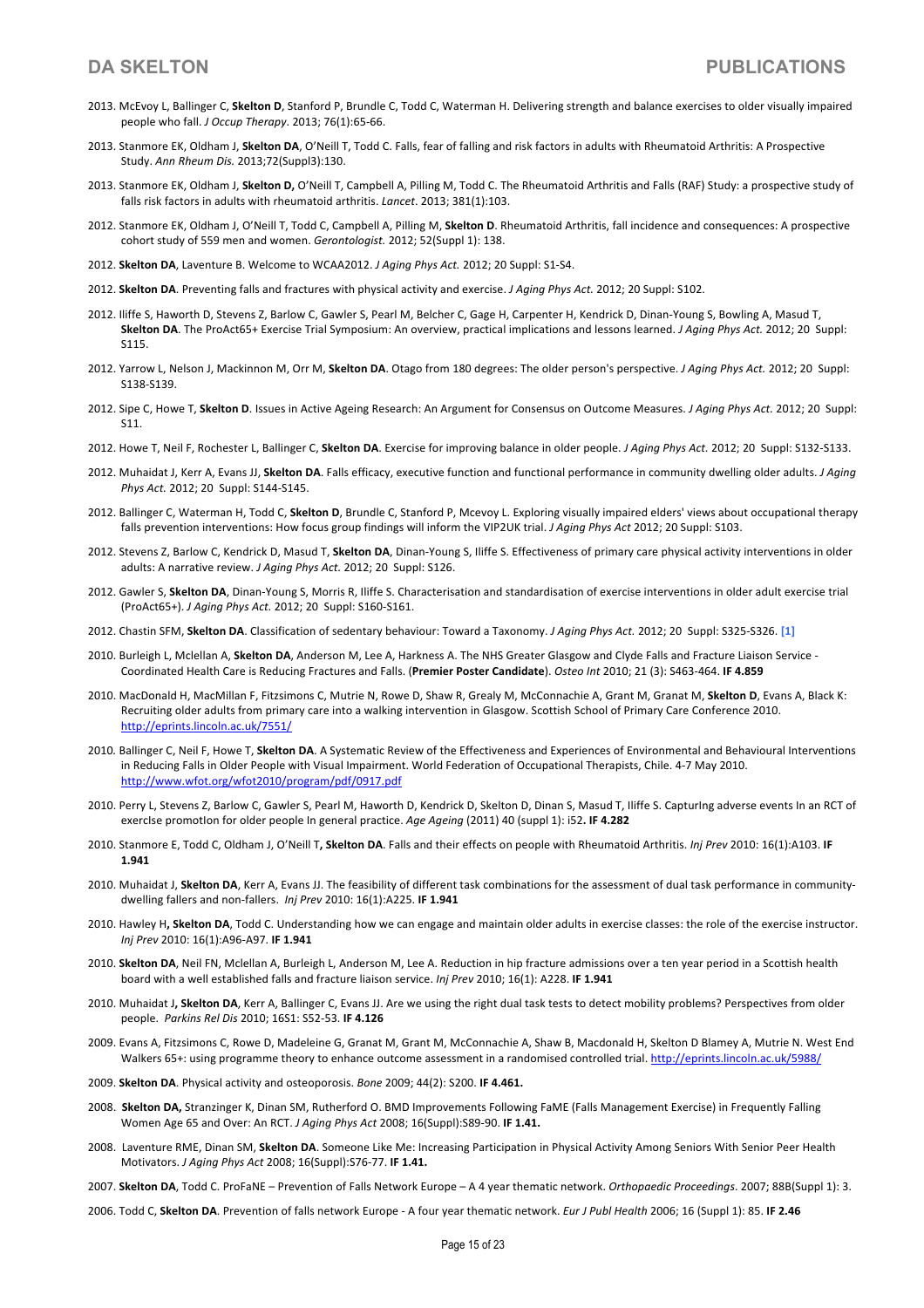### 2006. Todd C, **Skelton DA**.

- 2006. Bruce SA, **Skelton D**, Gentles H, Christopher T, Rosenberg M, Woledge R. Responses to perturbations of gait while walking on a treadmill in older females after a falls prevention programme. *J Am Geriat Soc* 2006; 4 (Suppl): S132. **IF 4.216**
- 2004. **Skelton DA**. What types of exercise work in fall prevention (The FaME Study). *J Bone Min Res* 2004; 19 (Suppl 1): S493. **IF 6.589**
- 2004. **Skelton DA**, Dinan SM, Campbell M, Rutherford OM. FaME (Falls Management Exercise): An RCT on the Effects of a 9-month Group Exercise Programme in Frequently Falling Community Dwelling Women age 65 and over. *J Aging Phys Act* 12 (3); 457-458. **IF 1.41.**
- 2004. **Skelton DA**. ProFaNE: Prevention of Falls Network Europe A 4-year Thematic Network. *J Aging Phys Act* 12 (3); 456-457. **IF 1.41**
- 2004. **Skelton DA**. The Postural Stability Instructor: Qualification in the UK for Effective Falls Prevention Exercise. *J Aging Phys Act* 12 (3); 375-376. **IF 1.41**
- 2004. **Skelton DA,** Dinan SM, Laventure REM. Later Life Training: Exercise and Physical Activity Training for Working with Older People in the UK. *J Aging Phys Act* 12 (3); 274-275. **IF 1.41.**
- 2004. **Skelton DA.** Falls Management Exercise (FaME): Group Exercise for Frequent Fallers. *J Aging Phys Act* 12 (3); 403-404. **IF 1.41.**
- 2003. Cran AJ, **Skelton DA**, Rosenberg ME, Christopher A, Woledge RC. The influence of a step-phased-triggered verbal cognitive task on (treadmill) walking (pilot study). *J Physiol* 547. Suppl: PC7.
- 2001. **Skelton DA**, Kennedy J, Rutherford OM**.** Lower limb muscle strength and power in community dwelling female fallers and non-fallers aged over 65 years. *J Physiol* 531P: 48P. **IF 4.544.**
- 2001. Onambele NGL, Woods D, **Skelton DA**, Bruce SA, Woledge RC, Humphreys SE, Montgomery H. Possible genetic influences on responses to hormone replacement therapy (HRT) in women. *J Physiol* 531P (proceedings), pp**.**38P. **IF 4.544**
- 2000. **Skelton D**. Balance control, flexibility, and cardiorespiratory fitness among older Tai Chi practitioners Commentary. *Br J Sports Med*. 2000; 34 (1): 34. **IF 4.171**
- 2000. Woods D, Onambele G, Woledge R, **Skelton DA,** Bruce SA, Humphreys S, Montgomery H. The ACE I/D polymorphism and the response to hormone replacement therapy. *J Endocrin.* 167 (suppl): P20. **IF 2.719**
- 1999. **Skelton DA**, Kennedy J, Rutherford OM. Lower limb muscle power in frequently falling community dwelling women aged 65 and over. *J Aging Phys Act* 7(3): 281. **IF 1.41.**
- 1998. **Skelton DA**, Phillips SK, Bruce SA, Naylor C, Woledge RC. Hormone Replacement Therapy increases Muscle Strength. *J Physiol.* 506P (S1); 105- 106P. IF 4.605.
- 1994. **Skelton DA**, Greig CA, Malbut KE, Young A. Does increased strength and power improve functional ability in healthy elderly women? *Clin Sci* 86:27P. **IF 4.187.**
- 1993. **Skelton DA**, Greig CA, Malbut KE, Young A. Muscle strength and power after strength-training by women aged 75 and over: a randomized, controlled study. *J Physiol* 473:83P. **IF 4.605**
- 1993. **Skelton DA**, Young A. Are the National Fitness Survey strength and power thresholds for performance of everyday tasks too high? *J Physiol* 473:84P. **IF 4.605.**
- 1992. **Skelton DA**, Greig CA, Davies JM, Young A. Muscle function in healthy women aged 65 to 84. *Med Sci Sports Ex.* 24: S75. **IF 3.399**
- 1992. **Skelton DA**, Greig CA, Davies JM, Young A. Muscle function in healthy men aged 65 to 84. *Age Ageing* 21: P8. **IF 4.282**
- 1992. **Skelton DA**, Aston H, Greig CA, Young A. Effect of cooling on the power of voluntary and electrically stimulated contractions of the lower limb extensors. *Clin Sci* 83 (suppl 27): 16P. **IF 4.187.**

### **LETTERS (Published):**

- 2012. Chastin SM, **Skelton DA**. Minimise sedentary behaviour at all ages for healthy ageing. *BMJ*. 2012. 344:e2451. **IF 12.827.** doi: 10.1136/bmj.e2451. 2008. Iliffe S, Masud T, **Skelton DA**, Kendrick D. Promotion of exercise in primary care. *BMJ. 2008.* 337:a2430. **IF 12.827**
- 2006. **Skelton DA,** Hauer K, Lamb S. Re: 'Falls definition validation' Letter to the Editor. *Age Ageing* 2007; 36:111-112. **IF 4.282**
- 2002. Simey P, **Skelton DA**, Dinan S, Laventure B. Tailored exercise is the key to preventing falls. *BMJ. 2002.* 325:p1177. **IF 12.827**
- 2001. Simey P, **Skelton DA.** A healthy old age: realistic or futile goal? Older people need to be encouraged to exercise. *BMJ. 2001.* 322:p796. **IF 12.827**

## **THE CONVERSATION [https://theconversation.com/uk]**

- 2015. Skelton DA. Explainer: Why does our balance get worse as we grow older? Oct 8, 2015. https://theconversation.com/explainer-why-does-ourbalance-get-worse-as-we-grow-older-48197
- 2021. Skelton DA. Standing on one leg is a sign of good health and practising is good for you too. Oct 6, 2021. https://theconversation.com/standingon-one-leg-is-a-sign-of-good-health-and-practising-is-good-for-you-too-168709

## **e-RAPID RESPONSES (BMJ)**

- 2020. Vernon MJ, MacDonald B, Morris J, **Skelton DA**. We all have a right to dignity in public health emergencies. Nov 6 2020. https://blogs.bmj.com/bmj/2020/11/06/we-all-have-a-right-to-dignity-in-public-health-emergencies/ **IF 30.223**
- 2016. Simey PW, **Skelton DA**, McManus J. Exercise prescription is no mystery Re: Prevention of falls in older people living in the community. 30 April 2016. https://www.bmj.com/content/353/bmj.i1419/rr **IF 30.223**
- 2012. Chastin SFM**, Skelton DA**. Healthy ageing: minimise sedentary behavior. 27 March 2012. http://www.bmj.com/content/344/bmj.e1214?tab=responses **IF 30.223**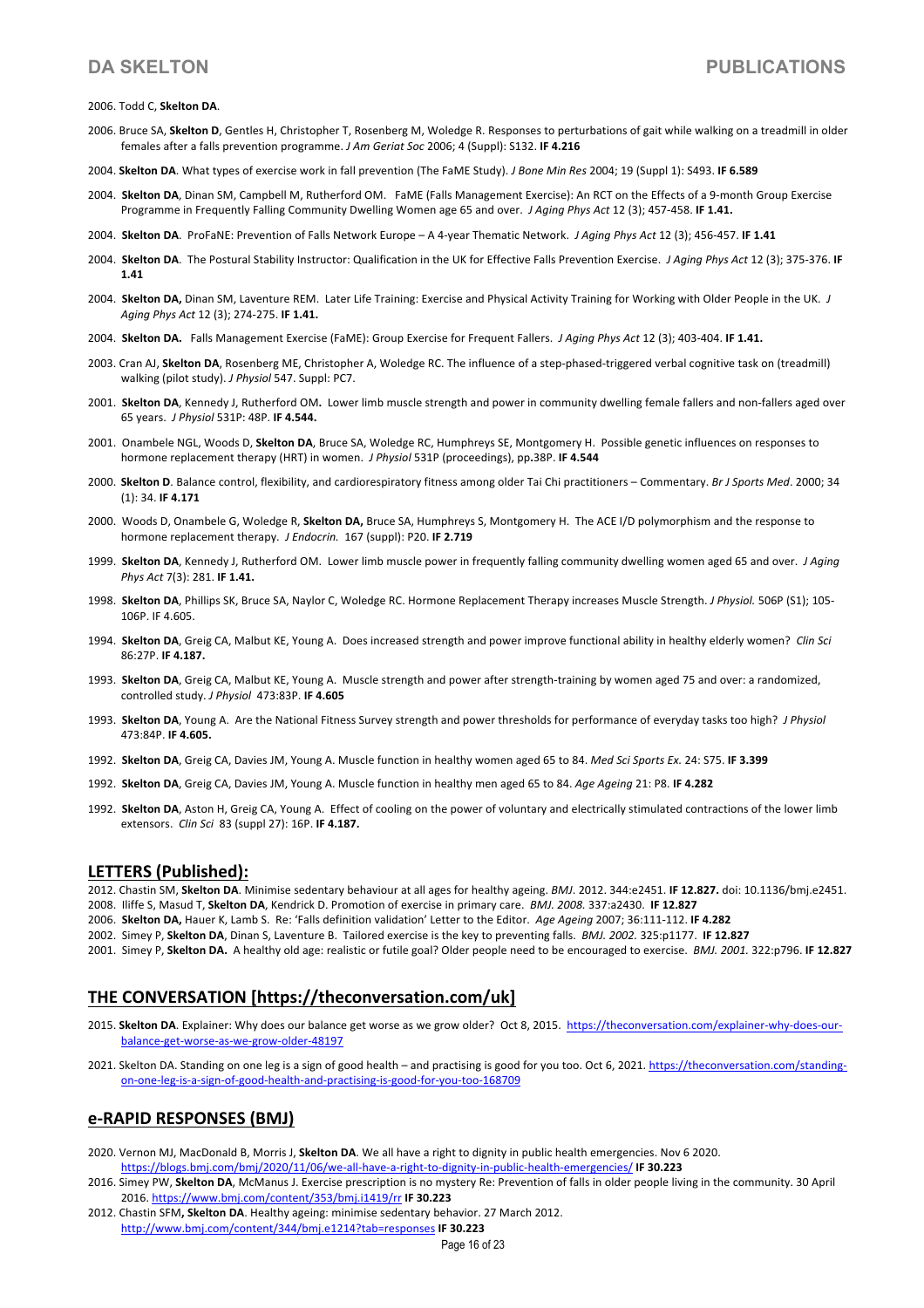- 2005. **Skelton DA**, Iliffe S, Dinan S, See Tai S. Effective Falls Prevention in Practice. 25 July 2005. **IF 30.223**
- 2004. **Skelton DA**, Todd C, Dinan S, Iliffe S, Laventure B, Masud T. Re: Exercise interventions in frequent fallers evidence emerges faster than guidelines? 29 Mar 2004. http://bmj.bmjjournals.com/cgi/eletters/328/7441/653#54956 **IF 30.223**
- 2003. **Skelton DA**, Todd C. Re: Less Surgery, More Prevention Remember Falls. 9 Oct 2003. http://bmj.bmjjournals.com/cgi/eletters/327/7418/771#37525 **IF 30.223**

## **BOOKS:**

2008. Strength and Balance Exercises for Preventing Falls. Age UK rebrand and update of 2005 booklet. 2005. Be Strong Be Steady, Help The Aged, London, UK – with S Dinan. Updated version of 2003 booklet. 2003. Preventing falls: strength and balance exercises for healthy ageing. Help The Aged, London, UK. ISBN 1-904528-59-7. With S.Dinan. http://www.ageuk.org.uk/Documents/EN-GB/ID8950%20Strength%20And%20Balance%20Book.pdf?dtrk=true . https://www.worldcat.org/title/preventing-falls-strength-and-balance-exercises-for-healthy-ageing/oclc/957177837 ! 1999. **Skelton DA.** Exercise for healthy ageing. 2<sup>nd</sup> Edition. Research Into Ageing, London (1<sup>st</sup> Ed 1995). ISBN 0-9525326-1-1.<br>https://www.worldcat.org/title/exercise-for-healthy-ageing/oclc/557390899

# **BOOK (EDITOR):**

2007. Managing Osteoporosis. Eds. Lanham-New S, O'Neill T, Morris R, **Skelton D**, Sutcliffe A. Oxford: Clinical Publishing. ISBN 1 904392 73 3

# **BOOK CHAPTERS:**

- 2021 **Skelton DA**. '*Falls Prevention Exercise in the UK and insight from around Europe'*. In: Physical Activity and Health: Bridging Theory and Practice. Eds: Macchi C, Benvenuti F. Nuova Cultura, XX, Italy. 2021. ISBN8833653668, 9788833653662 https://www.nuovacultura.it/catalogo/physicalactivity-and-health-bridging-theory-and-practice/
- 2018 Rose DJ, **Skelton DA**. '*The Field of Gerokinesiology'*. In: Physical Activity Instruction of Older Adults, 2nd edition. Ed. Rose DJ. Human Kinetics, Champaign, IL, USA. 2018. ISBN: 9781450431064 https://uk.humankinetics.com/products/physical-activity-instruction-of-older-adults-2ndedition?variant=12154704724043
- 2018 Dinan-Young S, **Skelton DA**. '*Aerobic Endurance Training'*. In: Physical Activity Instruction of Older Adults, 2nd edition. Ed. Rose DJ. Human Kinetics, Champaign, IL, USA. 2018. Selected ISBN: 9781450431064. Available at https://uk.humankinetics.com/products/physical-activityinstruction-of-older-adults-2nd-edition?variant=12154704724043
- 2018. Hawley-Hague H, Laventure B, **Skelton DA**. *The role of the instructor in exercise and physical activity programmes for older people.* In: The Palgrave Handbook of Ageing and Physical Activity Promotion. Eds. Nyman S, Barker A, Haines T, Horton K, Musselwhite C, Peeters G, Victor CR, Wolff JK. Palgrave Macmillan Books, Basingstoke, UK. ISBN 978-3-319-71291-8. doi**:** 10.1007/978-3-319-71291-8. https://www.palgrave.com/gp/book/9783319712901
- 2018. **Skelton DA,** Harvey JA, Leask CF. *Sedentary Behaviour and Ageing*. In: Leitzmann M, Jochem C, Schmid D. (eds) *Sedentary Behaviour Epidemiology*. Springer Series on Epidemiology and Public Health. Springer, Cham. ISBN 978-3-319-61550-9. https://link.springer.com/chapter/10.1007/978-3-319-61552-3\_13 doi: 10.1007/978-3-319-61552-3\_13
- 2015. **Skelton DA**, Martin FC. Chapter 21: *Physical Activity and Exercise in Later Life*. In: *ABC of Sports and Exercise Medicine*, Fourth Edition. Eds: GP Whyte, M Loosemore, C Williams. John Wiley & Sons, Ltd. ISBN: 978-1-118-77752-7. https://www.wiley.com/engb/ABC+of+Sports+and+Exercise+Medicine%2C+4th+Edition-p-9781118777527
- 2015. **Skelton DA**, Muhaidat J. Chapter 18: *Mobility in Later Life*. In: *APA Handbook of Clinical Geropsychology, Volume 2*. Eds: PA Lichtenberg & BT Mast. American Psychological Association, Washington, USA. 2015. ISBN: 978-1-4338-1804-2. https://www.apa.org/pubs/books/4311516.aspx
- 2013. **Skelton DA**. *Sedentary Behaviour*. In: *Improving Later Life 2: Understanding the Oldest Old*. Eds: editors: S Davidson, J Goodwin, P Rossall. Age UK, London. 2013. ISBN 978-0-9568731-6-3. https://www.ageuk.org.uk/globalassets/age-uk/documents/reports-and-publications/reports-andbriefings/health--wellbeing/rb\_feb13\_understanding\_the\_oldest\_old\_improving\_later\_life.pdf
- 2012. Uzor S, Baillie L, **Skelton D**. Senior Designers. Empowering seniors to design enjoyable falls rehabilitation tools. ACM SIGCHI Conference on Human Factors in Computing Systems (CHI 2012), ACM Press, pp. 1179 - 1188. https://www.worldcat.org/title/senior-designers-empoweringseniors-to-design-enjoyable-falls-rehabilitation-tools/oclc/5705743576&referer=brief\_results
- 2011. Uzor S, Baillie L**, Skelton DA**, Fairlie F. Identifying Barriers to Effective User Interaction with Rehabilitation Tools in the Home. in: Campos, P., Graham, N., Jorge, J., Nunes, N., Palanque, P., Winckler, M. (Eds.), Human-Computer Interaction – INTERACT 2011. Springer Berlin Heidelberg, Berlin, Heidelberg, pp. 36-43. https://doi.org/10.1007/978-3-642-23771-3\_3. ISBN 978-3-642-23770-6.
- 2011. **Skelton DA**, McAloon M, Gray L. *Promoting Physical Activity with Older People*. In: Tolson D, Booth J, Schofield I, Eds. *Evidence Informed Nursing with Older People*. Wiley Blackwell Publishers, Chichester. 2011. ISBN 9781444331134. https://www.wiley.com/engb/Evidence+Informed+Nursing+with+Older+People-p-9781444331134
- 2010**. Skelton DA,** Dinan SM, Laventure RM. *Exercise Prescription for Older People*. In: Salva A, Vellas B, eds, *AÑO GERONTOLÓGICO*, Fundació Institut de l'Envelliment, Barcelona. 2010; pp 261-278. ISBN 978 84 7429 396 8
- 2008**. Skelton DA**, Dinan SM*. Ageing and older people*. In: Buckley JP, ed, *Exercise physiology in special populations. Advances in Sport and Exercise Science*. Elsevier Books: Edinburgh, 2008; pp 161-223. ISBN 978 0 443 10343 8**.** https://www.elsevier.com/books/exercise-physiology-in-specialpopulations/9780443103438
- 2007. Onambele-Pearson G**, Skelton DA**. *Exercise and Bone Health*. In: Lanham-New S, O'Neill T, Morris R, Skelton D, Sutcliffe A (eds). Managing Osteoporosis. Oxford: Clinical Publishing, 2007; pp 151-168. ISBN 1 904392 73 3. http://www.clinicalpublishing.co.uk/Book.asp?ID=86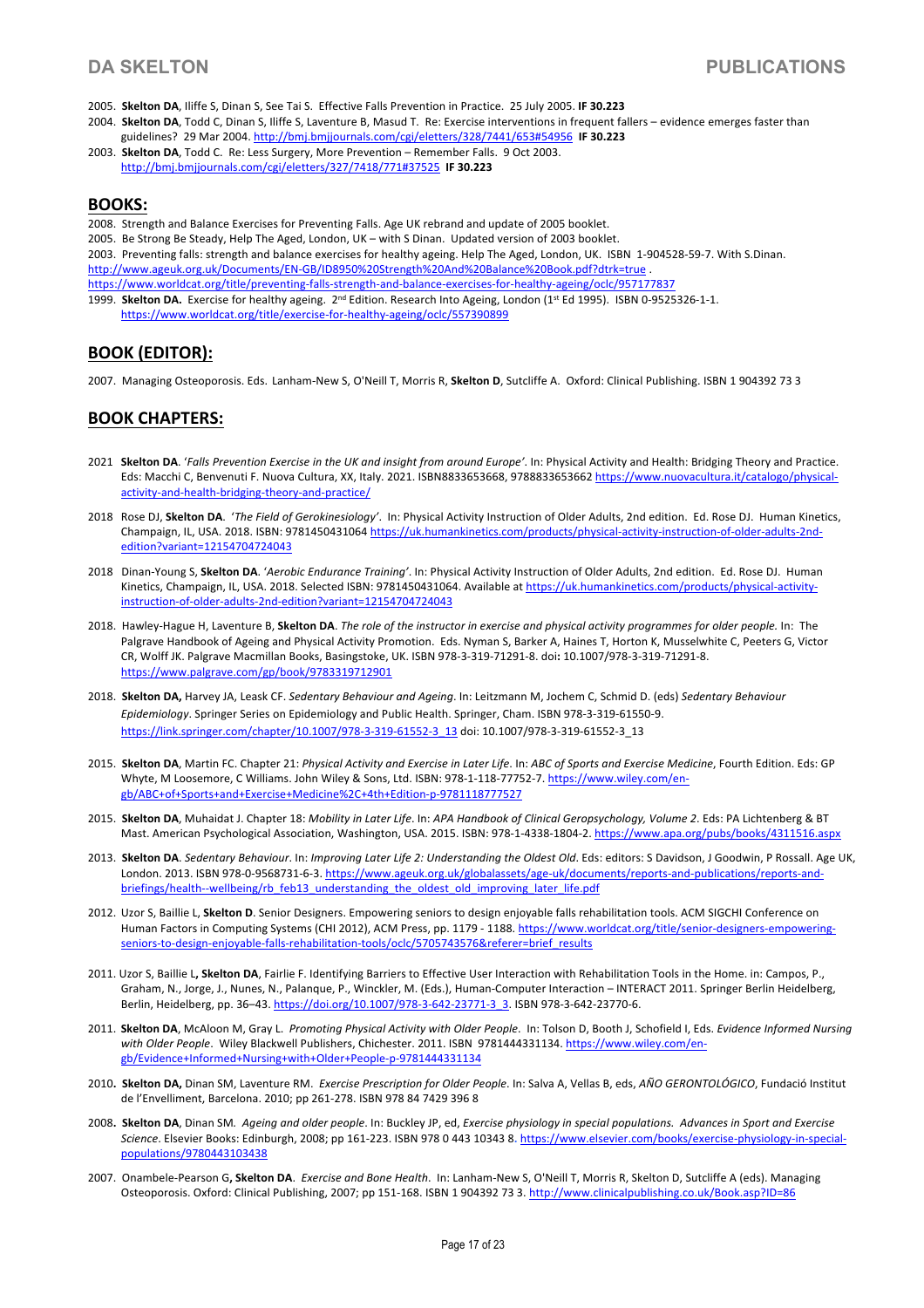- 2007. **Skelton DA,** Blundell A. *Exercise and Cardiovascular Health*. In: Lanham-New S, O'Neill T, Morris R, Skelton D, Sutcliffe A (eds). Managing Osteoporosis. Oxford: Clinical Publishing, 2007; pp 137-149. ISBN 1 904392 73 3. http://www.clinicalpublishing.co.uk/Book.asp?ID=86
- 2005. Dinan S, **Skelton D**, Malbut K. *Aerobic Endurance Training* In: Physical Activity Instruction of Older Adults. Eds. Jones J and Rose D. Human Kinetics Books, Champaign, Illinois, USA. Pp 191-210. ISBN: 0736045139. http://nirsa.humankinetics.com/showproduct.cfm?isbn=9780736045131
- 1994. Levy DI, Young A, **Skelton DA,** Yeo A. Strength, power and functional ability. In: Passeri, M. ed. *Geriatrics '94 International Association of*  Gerontology (I.A.G.) European Region Clinical Section Congress, 1994. Rome, Italy: CIC Edizioni Internazionali. pp. 85-93. ISBN: 9788871411576 8871411579 https://www.worldcat.org/title/geriatrics-94-international-association-of-gerontology-iag-european-region-clinical-sectioncongress-florence-italy-june-16-19-1994/oclc/33245446
- 1994. Young A, Botella J, Greig CA, **Skelton DA**. Functional performance assessment in old age. In: Harris, S., Suominen, H., Era, P., Harris,W.; eds. *Physical Activity, Aging and Sports III. Towards healthy aging - International perspectives. Part 1. Physiological and biomedical aspects.* Centre for the Study of Aging, Albany, New York: 149-160, 1994. ISBN 0937829064. https://www.worldcat.org/title/physical-activity-aging-andsports/oclc/717191613

## **BOOK REVIEWS:**

2007. Review of Spirduso W, Francis K & McRae W. Physical Dimensions of Aging. Human Kinetics. Age Ageing 36: 113.

## **FACTSHEETS (Sole Author):**

- 2006. *Reducing Falls in Older People*. Healthcare Commission Knowledge Network Signpost, London UK.
- 2002. *Benefits of Physical Activity on Prevention and Management of Falls and Fall-related injuries for Older Adults.* British Heart Foundation, Loughborough, UK
- 2000. *Older People and Physical Activity*. Older People Factsheet 5. Health Education Authority, London, UK
- 1999. DTI's *Slips, Trips and Broken Hips* Leaflets for Older People and their Carers, Help The Aged, London UK

## **MANUALS:**

- 2018. Exercise for the Prevention of Falls and Injuries in Frailer Older People: A Manual for the Postural Stability Instructor. Eds. **Skelton DA,** Dinan SM, Townley B. Later Life Training Ltd, London UK. 6<sup>th</sup> Edition. (5<sup>th</sup> Ed 2015; 4<sup>th</sup> Ed 2012; 3<sup>rd</sup> Ed 2007, 2<sup>nd</sup> Ed 2003, 1st Ed 1999)
- 2018. Otago Exercise Programme Exercise Leadership Training. 'How to Teach' Training Manual. Later Life Training to accompany the Otago Exercise Programme. Eds. Skelton DA, Dinan SM, Townley B. Later Life Training Ltd, London UK. 5<sup>th</sup> Edition. (4<sup>th</sup> Ed 2015; 3<sup>rd</sup> Ed 2012; 2<sup>nd</sup> Ed 2009; 1st Ed 2006).

## **VIDEOS:**

- 2014. Falls Prevention Zone Introduction Video and suite of exercise videos. NHS Inform Falls Zone.
- 2004. Help The Aged Exercise Video Stay Strong, Stay Steady, falls prevention programme with S Dinan
- 2003. Health Education Board Scotland Falls prevention education video, with S Dinan
- 2001. Mr Motivator Centre Stage fitness for over 50's, with S.Dinan
- 2001. Active for Life a Falls Prevention Programme, Classroom Resources, with S Dinan

## **CDs:**

2007. Falls & Bone Health, Kiss of Life Multimedia – Exercise Training to Prevent Falls, with S.Dinan

## **Home Exercise/Movement Booklets:**

- 2019. iCAN Calendar. Later Life Training Ltd.
- 2018. Exercise and Fitness After Stroke Home Exercise Booklet. Later Life Training Ltd.
- 2014. Backward Chaining Home Exercise Booklet. Later Life Training Ltd.
- 2007. Chair Based Home Exercise Booklet. Later Life Training Ltd.
- 2007. Postural Stability Home Exercise Booklet. Later Life Training Ltd.
- 2007. Otago Home Exercise Booklet. Later Life Training Ltd.

## **ABSTRACTS (Orals and Posters Presented at Meetings):**

- 2021. Conde M, Hendry G, Woodburn J, **Skelton DA**. Knowledge and practice regarding foot-specific falls risk factors and exercise interventions for falls prevention in physiotherapists in the United Kingdom and in Portugal. *World Physiotherapy Congress* 2021, 8-10 Apr 2021, online. ABSTRACTS-WCPT2021-01723.
- 2020. Grady C, Muirhead F, **Skelton DA**, Mavroeidi A. The Impact of Covid-19 on physical activity patterns amongst osteoporosis sufferers. A mixedmethod approach. *Irish Osteoporosis Society Annual Conference*. 6 Nov 2020 (online event due to Covid-19).
- 2020. Hegarty D, **Skelton DA**, Kennedy F, Shanmugam, S. Educational and Fall related outcomes from student-led exercise interventions with community dwelling older adults: a review. ER-WCPT Conference, Leuven, Netherlands, 11-12 Sept 2020 [Online due to Covid-19]. Poster.
- 2020. Booth J, Aucott L, Goodman C, Hagen S, Lawrence M, MacLennan G, Mason H, McClurg D, **Skelton DA**, Surr C, Treweek S. The ELECTRIC trial: ELECtric Tibial nerve stimulation to Reduce Incontinence in Care homes. ICS Conference, Las Vegas, US, 18-21 Nov 2020. [Online due to Covid-19].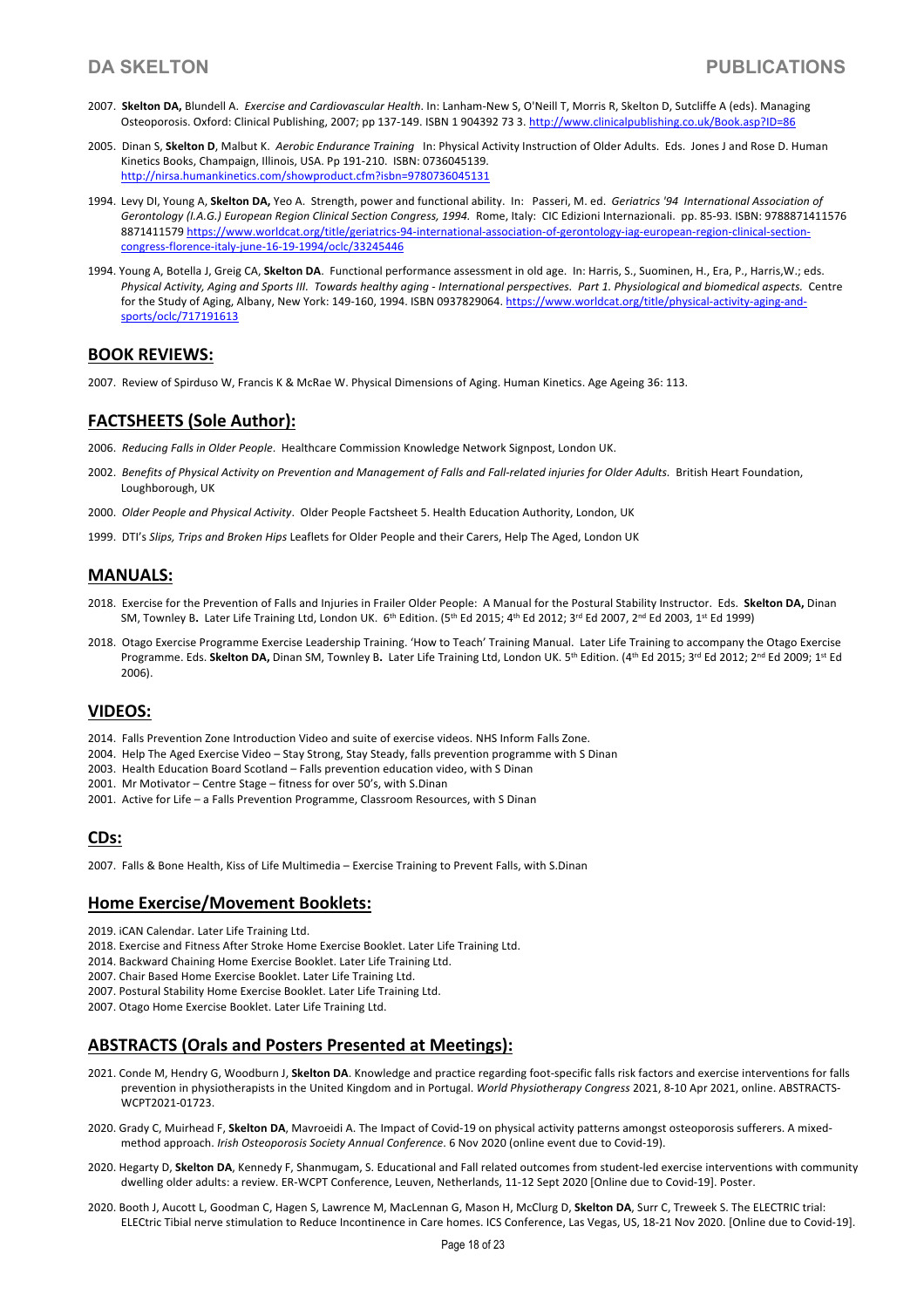- 2019. Orton E, Audsley S, Coupland C, Gladman J, Lafond N, Logan P, **Skelton DA**, Timblin C, Timmons S, Ward D, Kendrick D. Development of an implementation toolkit for the Falls Management Exercise Programme (FaME). (European Public Health Conference, Marseille, 20-23 Nov 2019).
- 2019. Orton E, Audsley S, Coupland C, Gladman J, Lafond N, Logan P, **Skelton DA**, Timblin C, Timmons S, Ward D, Kendrick D. Development of an implementation toolkit for the Falls Management Exercise Programme (FaME). (European Conference on Injury Prevention and Safety Promotion 2019, EU-Safety 2019, Luxembourg, 3-4 Oct 2019).
- 2019. Orton E, Audsley S, Coupland C, Gladman J, Lafond N, Logan P, **Skelton DA**, Timblin C, Timmons S, Ward D, Kendrick D. Development of an evidence-based implementation toolkit for the Falls Management Exercise Programme (FaME). Innovation, evidence and impact: Translating evidence into practice. (Public Health England Annual Conference, 10-11 September 2019).
- 2019. Stanmore E, Mavroeidi A, Meekes W, de Jong LD, Skelton DA, Sutton CJ, Benedetto V, Todd C. Gamified strength and balance Exergames to reduce falls risk: Qualitative and quantitative findings from a cluster randomised controlled trial. (International Falls and postural Stability Conference, 20 Sept, London).
- 2019. Booth J, de Roig J, **Skelton DA**, Chastin SFM, Gine-Garriga M, Hagan S. Associations between urinary incontinence type and sedentary behaviour in community-dwelling older women (ICS Conference, Harrogate, 11 June 2019).
- 2019. Bellazzecca E, **Skelton D**, Biosca O. Review to identify generative mechanisms of health impacts of Social Enterprise-led community arts programmes for older people. Cost-Research Workshop on "Social Enterprise in Social and Health Services" (Frankfurt, 27-28 Feb 2019).
- 2019. Orton E, **Skelton DA**, Spokes J, Lafond N, Audsley S, Coupland C, Gladman J, Logan P, Timblin C, Timmons S, Ward D, Kendrick D. Implementing the Falls Management Exercise (FaME) Programme; an implementation toolkit. RoSPA Safety Conference 2018 (Birmingham, 13 Feb 2019).
- 2018. Lloyd M, **Skelton DA**, Williams B, Mead G, Booth J, van Wijck F. PHysical Activity for Non-ambulatory Stroke Survivors (PHANSS-1): Exploring the views of Stroke Survivors and Carers. UK Stroke Forum (Telford, 4th Dec 2018).
- 2018. Lloyd M, **Skelton DA**, Williams B, Mead G, Booth J, van Wijck F. PHysical Activity for Non-ambulatory Stroke Survivors (PHANSS-2): Developing a feasible and acceptable programme for stroke survivors who cannot walk independently. UK Stroke Forum (Telford, 4<sup>th</sup> Dec 2018).
- 2018. Ahsen T, Morison G, **Skelton DA**, Gibson R. Fractal Features-based Machine Learning for Hardware/Software Co-Design of a Fall Detection System. The International Conference on Field-Programmable Logic and Applications (FPL 2018) (Dublin, 27-31th August 2018).
- 2018. Bellazzecca E, Teasdale S, **Skelton DA**, Biosca O. A realist evaluation of social business' contribution to health and well-being of older people: a synthesis of an on-going PhD thesis. Presented as an oral at the *Social Business Academia Conference 2018* (Wolfsburg, Nov 6-7 2018)..
- 2018. Bellazzecca E, Teasdale S, **Skelton DA**, Biosca O. A realist mixed-method evaluation to evidence social enterprise's contribution to health and wellbeing of older adults: methodological considerations from an ethnographic journey. Presented as an oral at the *International Society for Thirdsector Research* Conference (Amsterdam, 10-13 July 2018).
- 2018. Gray CM, Palmer VJ, Fitzsimons C, Mutrie N, Wyke S, Deary IJ, Der G, Chastin SFM, **Skelton DA**, on behalf of the Seniors USP Team. A social practice account of sitting in older adults: implications for decreasing sedentary behaviour. Presented as an oral at *International Society for Behaviour, Nutrition and Physical Activity and Health* (ISBNPAH) Conference (Hong Kong, 3-6 June 2018).
- 2018. de Jong L, **Skelton D**, Peters A, Chalmers N, Henderson C, Hooper J, McLean L. The Functional Fitness MOT for Older Adults: A Feasibility Study. Poster presented at *Research Conference for Nurses, Midwives, Allied Health Professions, Pharmacists, Psychologists and Healthcare Scientists* (NMAHPPS) NHS Lothian (Edinburgh, 18 March 2018).
- 2017. Booth L, **SkeltonDA**, Hagen S, Booth J. Developing a physical fitness and bladder health intervention to reduce the risk of falls among older community living adults. Presented as a poster at FFBH, Falls, Fractures and Bone Health Conference, Dublin, Ireland, Nov 2017.
- 2017. De Amicis L, Finlayson J, **Skelton DA**, Gallacher S, Munro R, Crockett J, Godwin J. Making reasonable adjustments to provide equitable osteoporosis assessment, screening and management for people with learning disabilities: Interim results. Presented as a poster at FFBH, Falls, Fractures and Bone Health Conference, Dublin, Ireland, Nov 2017.
- 2017. Harvey J, Chastin SFM, **Skelton DA**. Improving physical function in older adults through a sedentary behaviour intervention: The SOS Pilot Study. Presented as poster at Physiotherapy 2017, Birmingham, UK, Nov 2017.
- 2017. Booth L, **SkeltonDA**, Hagen S, Booth J. Developing a physical fitness and bladder health intervention to reduce the risk of falls among older community living adults. Presented as a poster at the British Psychological Society Conference, Cardiff, Wales, Sept 2017.
- 2017. Ekstrom H, Hagen S, Skelton DA. Booth J. The relationship between activity behaviour and bladder dysfunction among older adults. Presented as a poster at the International Continence Society Meeting, Florence, Italy, Sept 2017.
- 2017. Dontje ML, Dall PM, **Skelton DA**, Chastin SFM on behalf of the Seniors USP team. Calibration of self-report questionnaires to measure sedentary behaviour in older adults. Presented as poster at ISBNPA 2017 Vancouver, Canada, July 2017.
- 2017. Dall P, Dontje M, Skelton DA, Chastin SFM. Systematic calibration of self-report questionnaires against objective measures of sedentary behaviour in older adults. Poster presented at International Conference on Ambulatory Monitoring of Physical Activity and Movement (ICAMPAM), Bethesda, Maryland, June 20 – 23, 2017.
- 2017. Abdulrazaq A, O'Neill T, Stanmore EK, Oldham J, **Skelton D**, Pilling M, GannonB, Todd C. A Prospective cohort study measuring cost-benefit analysis of the Otago Exercise Programme in community dwelling adults with Rheumatoid Arthritis. Presented as an oral at EULAR 2017 Congress, Madrid, Spain 14-17 June 2017.
- 2017. **Skelton DA**. Falls Self-Management: Inter-professional approaches and challenges: Exercise Instructors. Invited lecture at European Falls Festival (EUFF), Amsterdam, 8th May 2017.
- 2016. Lloyd M, **Skelton D**, Williams B, Mead G, Van Wijck F. PHysical Activity for Non-ambulatory Stroke Survivors (PHANSS-1): Exploring the thoughts and views of stroke survivors who cannot walk independently following stroke and their carers. Poster presentation at NHS Lanarkshire Annual Conference, 6th Dec 2016, Kirklands Hospital, UK.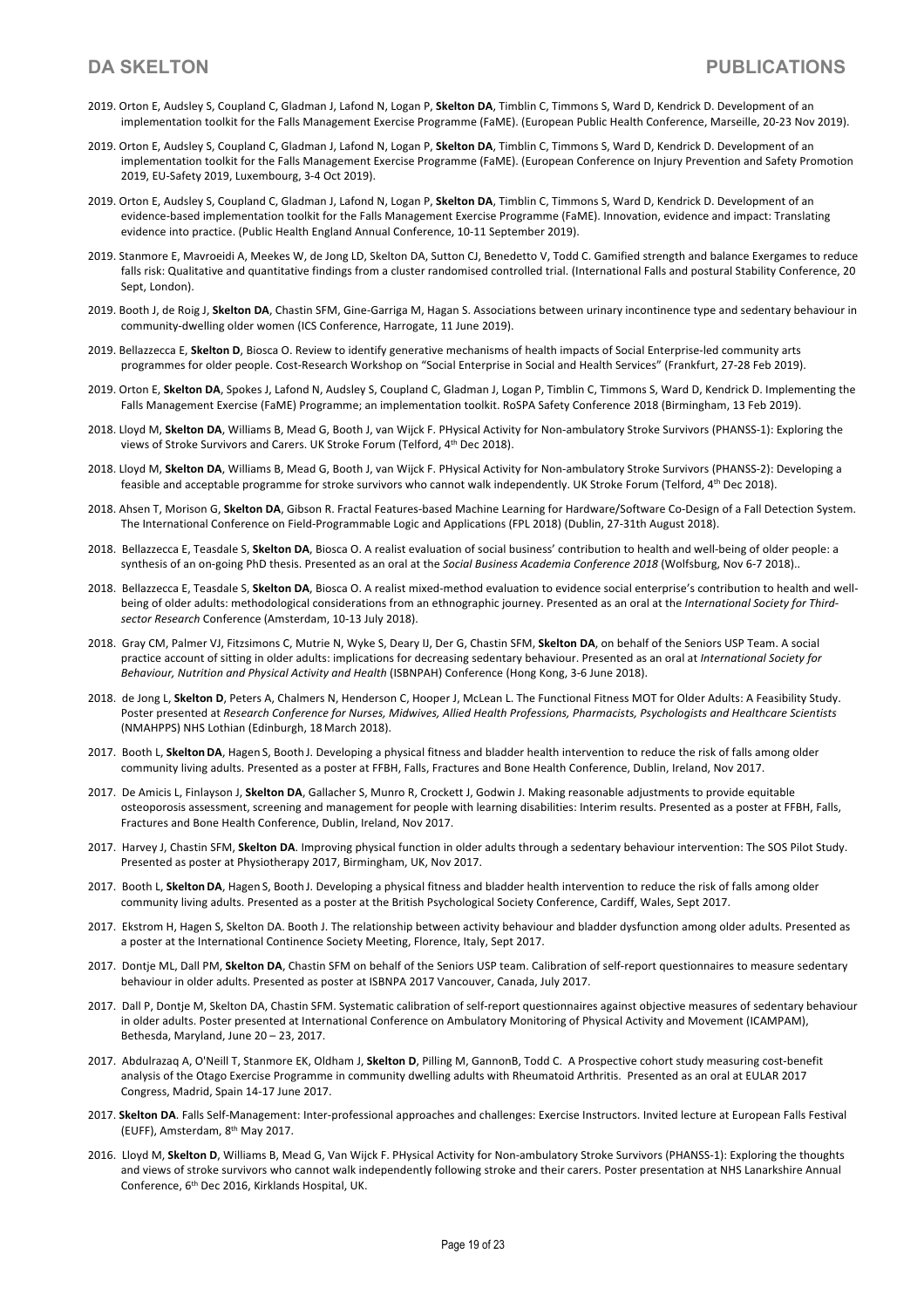- 2016. Lloyd M, **Skelton D**, Williams B, Mead G, Van Wijck F. PHysical Activity for Non-ambulatory Stroke Survivors (PHANSS-2): Developing a feasible and acceptable programme for stroke survivors who cannot walk independently. Poster presentation at NHS Lanarkshire Annual Conference, 6<sup>th</sup> Dec 2016, Kirklands Hospital, UK.
- 2016. Dall P, Coulter E, Fitzsimons C, **Skelton D**, Chastin S. Framing measurement of sedentary behaviour for population surveillance: TAxonomy of Selfreported Sedentary behaviour Tools (TASST). Poster presented at ISPAH 2016, Bangkok, Nov 2016.
- 2016. Saunders DH, Van Wijck F, Townley B, **Skelton DA**, Fitzsimons C, Mead G. Fitness, Physical Activity & Exercise after Stroke: BASES Expert Statement. Poster presented at the *BASES Conference*, 29th Nov 2016.
- 2016. Lindelöf N, Lundin-Olsson L, **Skelton DA**, Lundman B, Rosendahl E. Experiences of older people with dementia participating in high-intensity functional exercise - "While it's though, it's useful". Poster presented at *Nursing Home Research International Working Group Congress*, Barcelona, 9th Nov 2016.
- 2016. Brooke-Wavell K, Duckham RL, Masud T, Taylor R, Kendrick D, Carpenter H, **Skelton DA**, Dinan-Young S, Morris R, Ladd H, Iliffe S. Can exercise protect against vertebral deformity? The ProAct65+ Bone Study. *Poster presented at National Osteoporosis Society Annual Conference*, Birmingham, 9<sup>th</sup> Nov 2016.
- 2016. Harvey J, Chastin SFM, **Skelton DA**. SOS Study: Stomp out (prolonged) sitting in frailer older adults pilot intervention study: Functional Outcomes. Oral presentation BGS 17th International Conference on Falls and Postural Stability, 16th September 2016, Edinburgh, Scotland, UK.
- 2016. Lloyd M, **Skelton DA**, Mead G, Williams B, van Wijck F. Systematic Review: Physical activity interventions for non-ambulatory stroke survivors. Oral presentation at *Society for Research in Rehabilitation (SRR)*, London, Feb 2nd 2016.
- 2016. Dontje ML, Leask CF, Harvey JA, **Skelton DA**, Chastin SFM. Why older adults spend time sedentary and break their sedentary behaviour: a mixed methods approach. World Congress on Active Ageing, Melbourne, 1<sup>st</sup> July 2016. Oral presentation.
- 2016. Leask CF, Sandlund M, Skelton DA, Chastin SFM. Co-creating a tailored intervention to reduce sedentary behaviour in older adults. World Congress on Active Ageing, Melbourne, 1<sup>st</sup> July 2016. Oral presentation.
- 2016. Dontje ML, Dall PM, **Skelton DA**, Chastin SFM on behalf of the Seniors USP Team. When is a change in sedentary behaviour a real change? Oral presented at *ISBNPA 2016 annual meeting*, Cape Town, South Africa, June 8-12, 2016.
- 2016. Harvey JH, Chastin SFM, **Skelton DA**. SOS Study: Stomp Out (prolonged) Sitting in older adults living in sheltered housing complexes using activity monitor feedback. Oral presented at *ISBNPA 2016 annual meeting*, Cape Town, South Africa, June 8-12, 2016.
- 2016. Leask CF, **Skelton DA**, Sandlund M, Chastin SFM. Co-creating a sedentary behaviour reducing intervention with older adults. Oral presented at *ISBNPA 2016 annual meeting*, Cape Town, South Africa, June 8-12, 2016.
- 2016. Harvey JH, Chastin SFM, **Skelton DA**. Motivators, barriers & opportunities to reduce sedentary behaviour in older adults living in sheltered housing complexes. Oral presented at *NIHR Ageing Research Meeting*, Glasgow, UK, March 11, 2016.
- 2016. Leask CF, Sandlund M, **Skelton DA**, Chastin SFM. Co-creating a tailored intervention to reduce sedentary behaviour in older adults. Oral presented at MobEx, Umeå, Sweden, 15th January 2016.
- 2015. Kojima G, Kendrick DM, **Skelton DA**, Morris RW, Gawler S, Iliffe S. Population-based studies have investigated frailty as a predictor of future falls with mixed findings. BGS & AGILE Autumn Meeting 14-16<sup>th</sup> October 2015, Brighton.
- 2015. Lloyd M, **Skelton DA**, Mead G, Williams B, van Wijck F. Systematic Review: Physical activity interventions for nonambulatory stroke survivors. Poster presented at Scottish Stroke AHP Forum conference, June 8th 2015. [**Won Poster Prize**].
- 2015. Leask CF, Harvey JA, **Skelton DA**, Chastin SFM. Determining the context of sedentary behaviour in older adults using lifelogging body worn sensors (timelapse camera, activPAL). International Conference on Ambulatory Monitoring of Physical Activity and Movement, Limerick, 10<sup>th</sup> June 2015. Poster.
- 2015. Harvey J, Chastin S, **Skelton DA**. A feasibility study to reduce sedentary behaviour in frail older adults using activity monitors with real-time and follow-up feedback, International Society of Behaviour Nutrition and Physical Activity (ISBANPAH), Edinburgh, June 3<sup>rd</sup> 2015. Poster.
- 2015. Chastin SFM, **Skelton DA**. Combining folksonomy and expert taxonomy in public health research. Citizen Science 2015 Conference, San Jose, California, USA, Feb 11th 2015. Oral.
- 2015. Leask CF, **Skelton DA**, Chastin SFM. Understanding older adults' political assets to promote sedentary behaviour change. Oral presented at MobEx, Bologna, 16th January 2015.
- 2014. Brooke-Wavell K, Duckham RL, Masud T, Taylor R, Kendrick D, Carpenter H, **Skelton DA**, Dinan S, Gage H, Morris R, Iliffe S. Effectiveness of community group and home based falls prevention exercise programmes on bone health in older people: The ProAct65+ bone study. National Osteoporosis Society Annual Conference, Birmingham, Nov 30<sup>th</sup> 2014. Oral.
- 2014. Duckham RL, Brooke-Wavell K, Masud T, Taylor R, Kendrick D, Carpenter H, **Skelton DA**, Dinan S, Gage H, Morris R, Iliffe S. Effectiveness of Community Group and Home Based Falls Prevention Exercise Programmes on Bone Health in Older People: the ProAct65+ Bone Study American Society of Bone Mineral Research, Houston, USA, Sept 14th 2014. Poster.
- 2014. Leask CF, Harvey JA, Skelton DA, Chastin SFM. Determining the context of sedentary behaviour in older adults using lifelogging body worn sensors (timelapse camera, activPAL). International Society of Behavioural Nutrition and Physical Activity, Edinburgh, 6th June 2014. Poster.
- 2013. McEvoy L, Ballinger C, **Skelton D**, Stanford P, Brundle C, Todd C, Waterman H. Delivering strength and balance exercises to older visually impaired people who fall. College of Occupational Therapy Annual Conference, Glasgow, 18–20 June 2013. Oral.
- 2013. Harvey J, Chastin S, **Skelton DA**. Amount of Sedentary Behaviour in Older Adults, AHP Agents for Change International Conference, Edinburgh, October 3rd 2013. Poster.
- 2013. Stanmore EK, Oldham J, **Skelton DA**, O'Neill T, Todd C. Falls, fear of falling and risk factors in adults with Rheumatoid Arthritis: A Prospective Study. The European League Against Rheumatism conference, Madrid, Spain, 2013. http://www.abstracts2view.com/eular/view.php?nu=EULAR13L\_OP0230-HPR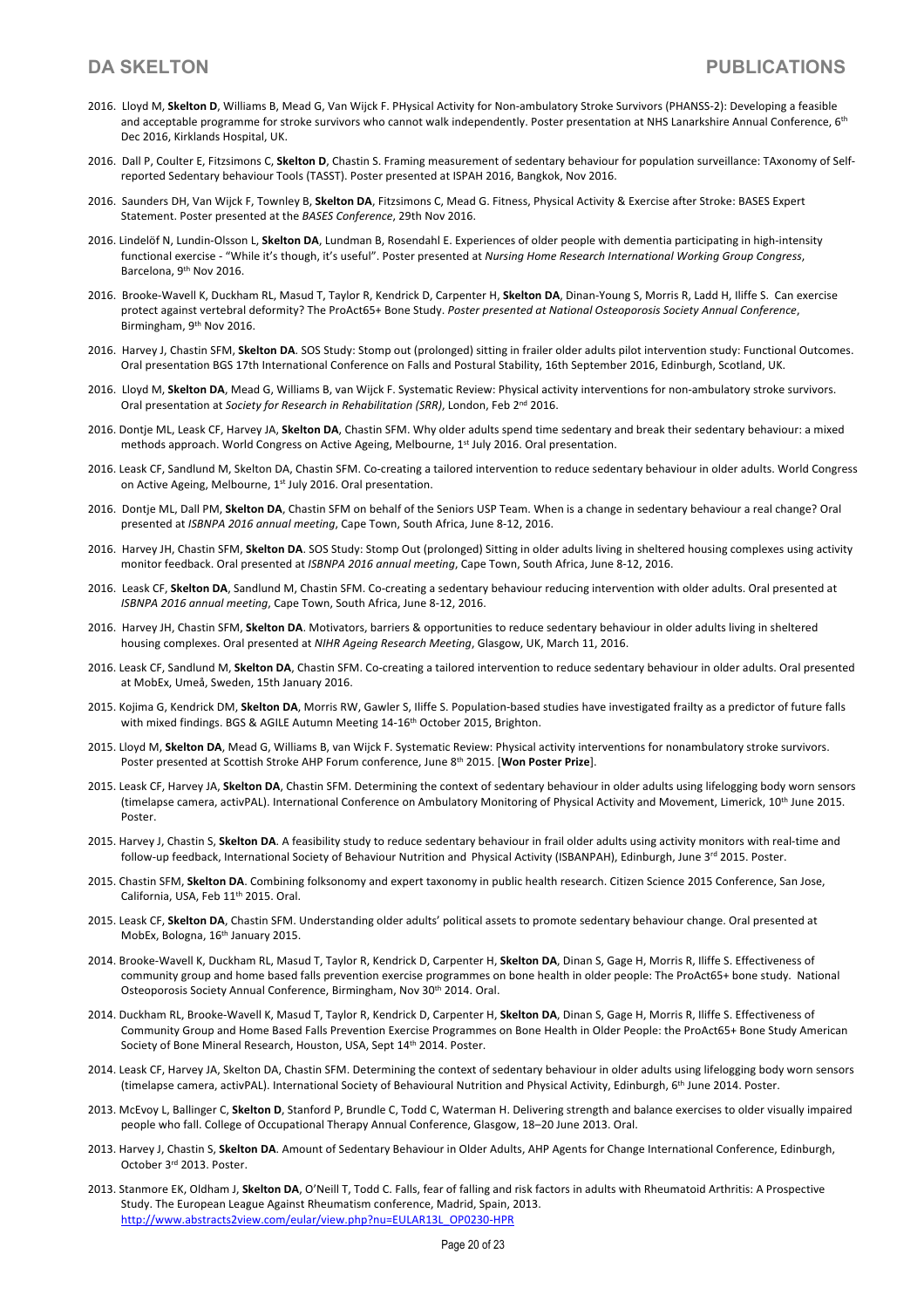- 2013. Gawler S, **Skelton DA**, Haworth D, Barlow C, Stevens Z, Kendrick D, Iliffe S for the ProAct65+ team. Who joins an exercise intervention study for older people recruited through general practice? SAPC, July 2013. Oral.
- 2013. Iliffe S, Kendrick D, Morris R, Griffin M, Masud T, **Skelton DA**, Dinan S, Bowling A, Gage H, for the ProAct65+ research team.Multi-centre cluster randomised trial comparing a community group exercise programme with home based exercise with usual care for people aged 65 and over in primary care: ProAct65+. SAPC, July 2013. Oral.
- 2013. Kumar A, Kendrick D, **Skelton DA**, Stevens Z, Belcher C, Carpenter H, Cook J, Zijlstra R, Iliffe S for the ProAct65+ team. Exercise for reducing fear of falling in older people living in the community: A systematic review. SAPC, July 2013. Oral.
- 2013. Harvey J, Chastin S, **Skelton DA**. Prevalence of Sedentary Behaviour in Older Adults, National Institute for Health Research Age and Ageing Speciality Group, Edinburgh. February 1st 2013. Poster.
- 2013. Harvey J, Chastin S, **Skelton DA**. Amount of Sedentary Behaviour in Older Adults. Physical Activity For Health Research Centre Conference, Edinburgh University, January 29<sup>th</sup> 2013. Poster.
- 2013. Harvey J, Chastin S, **Skelton DA**. Amount and Prevalence of Sedentary Behaviour in Older Adults. MobEx 16, Manchester, January 20th 2013. Oral.
- 2013. Harvey J, Chastin S, **Skelton DA**. The Amount and Effect of Sedentary Behaviour in Older Adults. Staff of NHS Centre for Integrative Care, Gartnavel Hospital, Glasgow, January 9th 2013. Oral.
- 2012. Stevens Z, Barlow C, Kendrick D, Masud T, **Skelton DA**, Dinan-Young S, Iliffe S. Effectiveness of primary care exercise promotion in older adults: a systematic review. SAPC, July 2012. Oral.
- 2012. Harvey J, Chastin S, **Skelton DA**. Measurement of Context of Sedentary Behaviour: feasibility study in using coupled activity monitor and body worn camera. World Congress in Active Ageing, Glasgow, August 16<sup>th</sup> 2012. Oral.
- *2011.* Newton R, Nyman SR, Ormerod M, **Skelton DA**, Ward Thompson C. Falling out: What do we really know about outdoor falls? Paper presented at the British Society of Gerontology conference, Plymouth, UK, July 2011.
- 2011 Stanmore E, Todd C, Oldham J, O'Neill T, **Skelton DA**. Falls and their effects on people with Rheumatoid Arthritis. Oral presented at the 11th International Conference on Falls and Postural Stability Sept 2010, Oxford. **Won the Jed Rowe Prize for best Oral.**
- 2011. Aspinall P, Ballinger C, Codinhoto R, Newton R, Nyman SR, Ormerod M, Pearce J, Philipps JE, **Skelton DA**, Ward Thompson C. Go-Far: Going outdoors; falls, ageing and resilience. Poster presented at the 12th International Conference on Falls and Postural Stability, Manchester, UK, Sept 2011.
- 2011. Harvey J, Chastin S, **Skelton DA**. Metabolic Response of Short Intervals in Walking. International Conference Physical Activity and Ambulatory Monitoring (ICAMPAM), Glasgow, May 27<sup>th</sup> 2011. Oral.
- 2011. Laventure RL, **Skelton DA**. Enhancing participation in exercise to prevent falls. International Association of Geriatrics and Gerontology, Paris, Apr 2011. Symposia.
- 2010. **Skelton DA**, Neil FN, Mclellan A, Burleigh L, Anderson M, Lee A. Reduction in hip fracture admissions over a ten year period in a Scottish health board with a well established falls and fracture liaison service. World Safety Conference Sept 2010, London
- 2010. Muhaidat J, Skelton DA, Kerr A, Evans JJ. The feasibility of different task combinations for the assessment of dual task performance in communitydwelling fallers and non-fallers. 11<sup>th</sup> International Conference on Falls and Postural Stability Sept 2010, Oxford
- 2010. Burleigh L, Mclellan A, **Skelton DA**, Anderson M, Lee A, Harkness A. The NHS Greater Glasgow and Clyde Falls and Fracture Liaison Service Coordinated Health Care is Reducing Fractures and Falls. National Osteoporosis Society Annual Conference, Liverpool.. 28 Nov-1 Dec 2010. (**Premier Poster Candidate**)
- 2010. Iliffe S, Kendrick D, **Skelton DA**, Dinan-Young SM et al. Are participants recruited to a physical activity intervention through primary care typical of the older population? BGS Conference, Nov 2010.
- 2010. Iliffe S, Kendrick D, **Skelton DA**, Dinan-Young SM et al. What factors affect accrual rates of older people for physical activity in Primary Care trials in the older population? SAPC Conference, Nov 2010.
- 2010. Perry L, Stevens Z, Barlow C, Gawler S, Pearl M, Haworth D, Kendrick D, **Skelton DA**, Dinan-Young SM, Masud T, Iliffe S. Capturing Adverse Events in an RCT of Physical Activity Promotion for Older People in General Practice. 11th International Conference on Falls and Postural Stability, Oxford, Sept 2010.
- 2010. Yarrow L, Nelson J, **Skelton DA**, MacPherson L, Young J, Dryden M. Stepping Forth with OTAGO. 11th International Conference on Falls and Postural Stability, Oxford, Sept 2010.
- 2010. McGrath G, Anderson M, **Skelton DA**. Fear of falling and balance confidence following 12 weeks of falls prevention exercise within the Greater Glasgow and Clyde Falls Prevention Programme. 11th International Conference on Falls and Postural Stability, Oxford, Sept 2010.
- 2010. Fitzsimons C, MacMillan F, Rowe D, Black K, Grealy M, Evans A, MacDonald H, Grant M, Granat M, **Skelton D,** Shaw R, McConnachie A, Mutrie N. West End Walkers 65+ (WEW65+): Baseline results from a primary care based walking intervention for older adults. BASES Conference, Glasgow, Sept 2010.
- 2010. Burleigh L, Mclellan A, **Skelton DA**, Anderson M, Lee A, Harkness A. The NHS Greater Glasgow and Clyde Falls and Fracture Liaison Service Coordinated Health Care is Reducing Fractures and Falls. NHS Scotland Conference, Edinburgh. 7-8 June 2010. Poster. **Won Clinical Effectiveness Category.**
- 2010. Waltham D, **Skelton DA.** Knowledge, skills and use of Assistive Computer Technology in Occupational Therapy Practice. World Federation of Occupational Therapists, Chile. 4-7 May 2010. Poster
- 2010. Waltham D, **Skelton DA**. Introduction to Assistive Computer Technology. World Federation of Occupational Therapists, Chile. 4-7 May 2010. Workshop.
- 2010. Craig J, McInally L, **Skelton DA**. Clinical Applicability of HOMEFAST in Occupational Therapy Intervention. World Federation of Occupational Therapists, Chile. 4-7 May 2010. Poster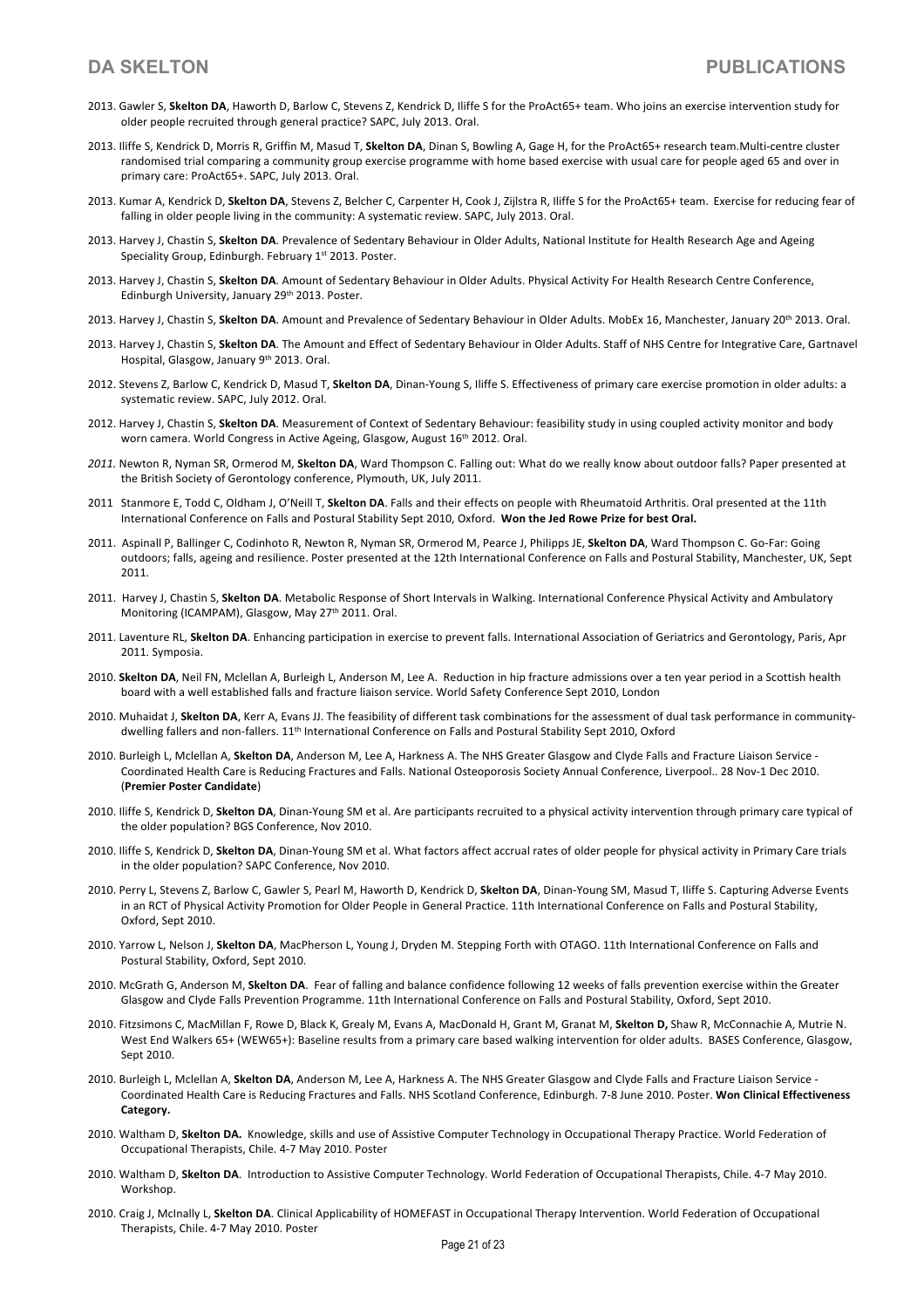- 2010*.* Neil F, Anderson M, Ballinger C, **Skelton DA.** A Model of service delivery and best use of Occupational Therapy Staff within a community falls prevention service. World Federation of Occupational Therapists, Chile. 4-7 May 2010. Poster
- 2009. Pearl M, Dinan-Young S, Gawler S, Kendrick D, **Skelton D**, Iliffe S. What do we mean by quality assurance (QA) in a pragmatic trial in primary care, and how do you do it? The ProAct65+ trial. Society for Academic Primary Care Annual Scientific Meeting, St.Andrews, UK, July 2009.
- 2009. Iliffe S, Kendrick D, Morris R, Gage H, **Skelton DA**, Dinan S, Stevens Z, Pearl M, Masud T, Mulvaney C, Barlow C, Haworth D, Gawler S. Multi-centre cluster randomised trial comparing a community group exercise programme with home based exercise with usual care for people aged 65 and over in primary care: protocol of the ProAct 65+ trial. *10th National Conference on Falls and Postural Stability,* Blackpool, UK. 7th Sept 2009. Poster
- 2009. McCarthy C, **Skelton DA,** Gallagher S, Mitchell L. How useful is the Fracture Risk Assessment Tool (FRAX) in a Falls Clinic population? *10th National Conference on Falls and Postural Stability,* Blackpool, UK. 7th Sept 2009. Oral. **Won Jed Rowe Oral Prize.**
- 2009. Hawley H, **Skelton DA**, Todd C. Understanding how we can engage and maintain older adults in exercise classes: the role of the exercise instructor. *10th National Conference on Falls and Postural Stability,* Blackpool, UK. 7th Sept 2009. Poster.
- 2009. **Skelton DA**, NEIL F. An evaluation of the Falls Exercise Service for 65s and over who have fallen in Glasgow, Scotland. 19th IAGG World Congress, Paris, France. 5<sup>th</sup> July 2009.
- 2008. Tulle E, Ballinger C, **Skelton D**, Victor C. Ageing, Exercise and Culture: Pointers for a critical research agenda (Oral) The *6th International Symposium on Cultural Gerontology*, Spain (16-18 Oct 2008).
- 2005. Horne M, **Skelton D**, Todd C. Attitudes and beliefs about the uptake and adherence of exercise and physical activity in 60-70 years olds in relation to fall prevention. *British Psychological Society Division of Health Psychology Annual Meeting*, *Coventry.*
- 2005. Dinan S, Kitchener S, Bernadout R, Gana J, Pethybridge J, Routh A, Chamberlain S, Kramer T, Iliffe S, **Skelton DA.** Camden & Islington PCT Falls Exercise Service (FES). 6*th National Conference on Falls and Postural Stability, Manchester.*
- 2005. **Skelton D**, Bruce S, Gentles H, Christopher AH, Rosenberg ME, Woledge RC. Responses to perturbations of gait while walking on a treadmill in older females after a falls prevention programme. *British Geriatric Society Autumn Meeting, Harrogate.*
- 2004. Ali A, Morris RO, **Skelton DA**, Masud T. Falls Services in the UK A Survey of UK Geriatricians. 5*th National Conference on Falls and Postural Stability, Manchester.*
- 2003. **Skelton DA**, Gentles H, Bruce SA, Christopher AH, Rosenberg ME, Woledge RC. Normative corrective responses to the perturbation of the leg during walking on a treadmill in older people with and without a history of falls. *4th National Conference on Falls and Postural Stability, London (***Poster won Poster Prize***)*
- 2002. **Skelton DA.** FaME into practice training the exercise teachers. *A report to the European Union 5th Workshop on Mobility and Exercise, Utrecht, Holland (Oral)*
- 2002. Simey P, **Skelton DA**, Dinan S, Land S, Irwin D. From Research Into Reality: Setting up effective practical exercise programmes for Older Fallers. *2nd National Conference on Falls and Postural Stability, London (Poster)*
- 2002. **Skelton DA**, Thompson K, Cobbold M, Moosavi M, Rutherford O. A controlled trial of exercise training in older people using a mechanised rotating platform – the Podiatron. *2nd National Conference on Falls and Postural Stability, London(Poster)*
- 1999. **Skelton DA,** Rutherford O. SF-36 Health Survey Questionnaire in self-reported frequent fallers and non-fallers. *EGREPA Conference, Vittel, France (Poster)*
- 1999. Kennedy J, **Skelton DA**, Rutherford OM. Lower limb muscle strength in frequently falling community dwelling women aged 65 and over. *EGREPA Conference, Vittel, France (Oral)*
- 1996. **Skelton DA,** McLaughlin AW, Carter F. Exercise promotion for over 75's Experience of a general practitioner's surgery. *Physical Activity, Aging and Sports III, Finland (Poster)*
- 1996. **Skelton DA,** Young A. Exercise for improvement of functional ability in elderly women**.** *Physical Activity, Aging and Sports III, Finland (Oral)*

# **KEYNOTES, INVITED LECTURES, INVITED WORKSHOPS and CHAIRING SESSIONS IN SEPARATE DOCUMENT**

## **EXTERNAL REVIEWER for the European Commission:**

- 2007. LEARN FROM THE EUNESE PILOT PROJECTS EXPERIENCE: A 7-Step Guide to implement a successful intervention for injury prevention among elderly people (65+). Center for Research & Prevention of Injuries (CEREPRI) on behalf of the European Network for Safety among Elderly (EUNESE).
- 2006. *Priorities for Elderly Safety in Europe: Agenda for Action. Policy Manual.* An initiative of the European Network for Safety among Elderly (EUNESE) by Johan Lund and the members of the Working Group 4.

## *Papers In Preparation:*

Moreno-Martin P, Jerez-Roig J, Rierola-Fochs S, Rosa Oliveira V, Farrés-Godayol P, Bezerra de Souza DL, Giné-Garriga M, Booth J, **Skelton DA**, Minobes-Molina E. Incidence and predictive factors of functional decline in older people living in nursing homes: a systematic review

Frost F, Avgerinou C, Goodman C, Clegg A, Hopkins J, Gould R, Gardner B, Marston L, Hunter R, Manthorpe J, Cooper C, **Skelton DA,** Drennan V, Logan P, Walters K. Clinical and cost-effectiveness of a personalised health promotion intervention enabling independence in older people with mild frailty ('HomeHealth') compared to treatment as usual: Study protocol for a Randomised Controlled Trial. In preparation for *BMC Geriatrics*.